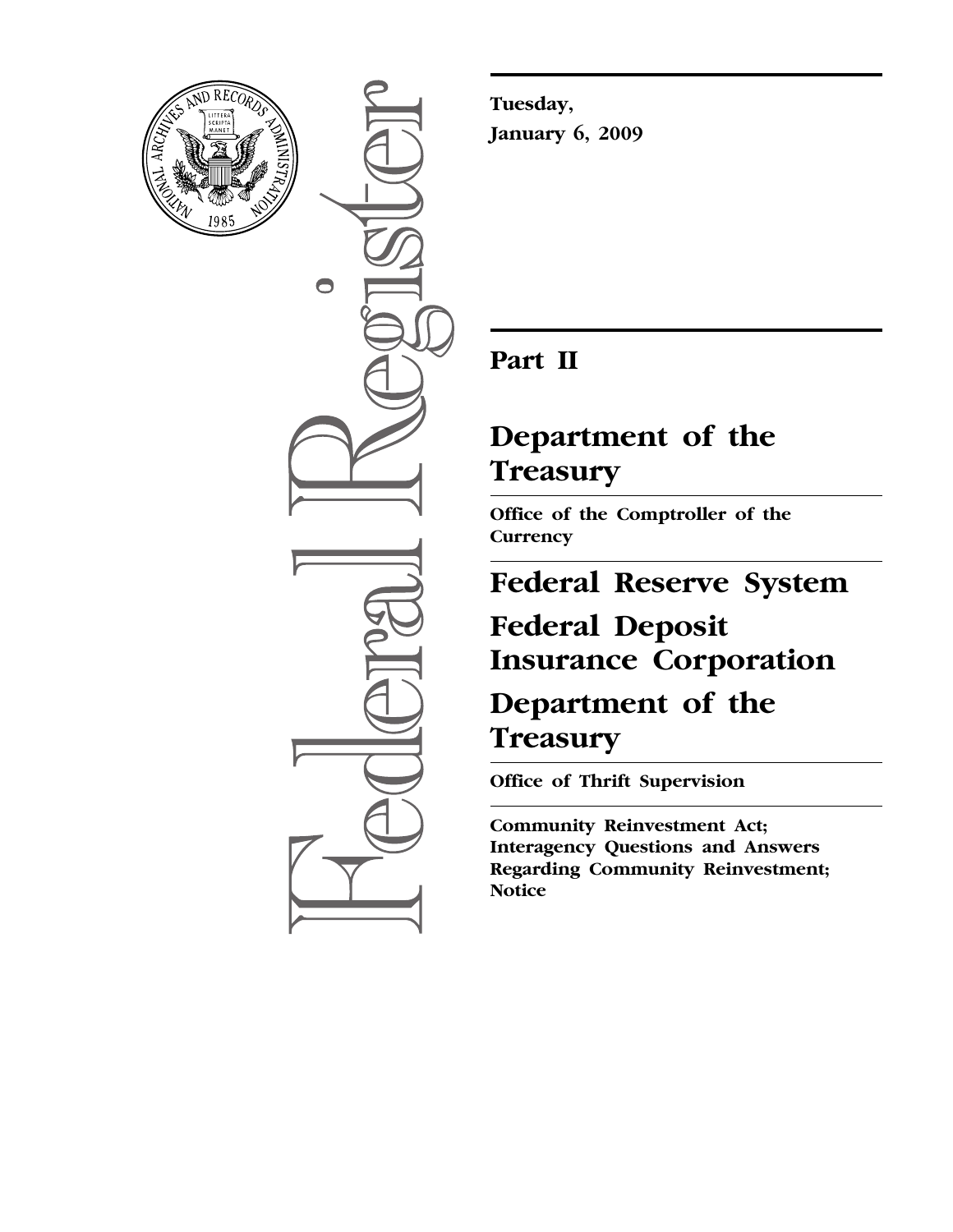#### **DEPARTMENT OF THE TREASURY**

#### **Office of the Comptroller of the Currency**

**[Docket ID OCC–2008–0027]** 

#### **FEDERAL RESERVE SYSTEM**

**[Docket No. OP–1349]** 

#### **FEDERAL DEPOSIT INSURANCE CORPORATION**

#### **DEPARTMENT OF THE TREASURY**

#### **Office of Thrift Supervision**

**[Docket ID OTS–2008–0022]** 

**RIN 3064–AC97** 

#### **Community Reinvestment Act; Interagency Questions and Answers Regarding Community Reinvestment; Notice**

**AGENCIES:** Office of the Comptroller of the Currency, Treasury (OCC); Board of Governors of the Federal Reserve System (Board); Federal Deposit Insurance Corporation (FDIC); Office of Thrift Supervision, Treasury (OTS). **ACTION:** Notice and request for comment.

**SUMMARY:** The OCC, Board, FDIC, and OTS (the agencies) are adopting as final the Interagency Questions and Answers Regarding Community Reinvestment (Questions and Answers) that were proposed on July 11, 2007. In response to comments received, the agencies clarified several of the new and revised questions and answers that were proposed and are withdrawing the proposed revisions to an existing question and answer. Also, in response to comments we received, the agencies are proposing a new question and answer that would provide examples of how an institution can determine that community services it provides are targeted to low- and moderate-income individuals. The agencies are also proposing to revise two existing questions and answers to allow pro rata consideration in certain circumstances for an activity that provides affordable housing targeted to low-or moderateincome individuals. The agencies invite public comment on these proposed new and revised questions and answers.

**DATES:** Effective date of amended Interagency Questions and Answers Regarding Community Reinvestment: January 6, 2009. We request that comments on the proposed questions and answers be submitted on or before: March 9, 2009.

**ADDRESSES:** Comments should be directed to:

*OCC:* Because paper mail in the Washington, DC area and at the Agencies is subject to delay, commenters are encouraged to submit comments by e-mail, if possible. Please use the title ''Community Reinvestment Act; Interagency Questions and Answers Regarding Community Reinvestment'' to facilitate the organization and distribution of the comments. You may submit comments by any of the following methods:

• *E-mail:* 

*regs.comments@occ.treas.gov*.

• *Mail:* Office of the Comptroller of the Currency, 250 E Street, SW., Mail Stop 1–5, Washington, DC 20219.

• *Fax:* (202) 874–4448.

• *Hand Delivery/Courier:* 250 E Street, SW., *Attn.:* Public Information Room, Mail Stop 1–5, Washington, DC 20219.

*Instructions:* You must include ''OCC'' as the agency name and ''Docket ID OCC–2008–0027'' in your comment. In general, OCC will enter all comments received into the docket without change, including any business or personal information that you provide such as name and address information, e-mail addresses, or phone numbers. Comments received, including attachments and other supporting materials, are part of the public record and subject to public disclosure. Do not enclose any information in your comment or supporting materials that you consider confidential or inappropriate for public disclosure.

You may review comments and other related materials that pertain to this notice by any of the following methods:

• *Viewing Comments Personally:* You may personally inspect and photocopy comments at the OCC's Public Information Room, 250 E Street, SW., Washington, DC. For security reasons, the OCC requires that visitors make an appointment to inspect comments. You may do so by calling (202) 874–5043. Upon arrival, visitors will be required to present valid government-issued photo identification and submit to security screening in order to inspect and photocopy comments.

• *Docket:* You may also view or request available background documents and project summaries using the methods described above.

*Board:* You may submit comments, identified by Docket No. OP–1349, by any of the following methods:

• *Agency Web Site: http:// www.federalreserve.gov*. Follow the instructions for submitting comments at *http://www.federalreserve.gov/ generalinfo/foia/ProposedRegs.cfm*.

• *Federal eRulemaking Portal: http:// www.regulations.gov*. Follow the instructions for submitting comments.

• *E-mail:* 

*regs.comments@federalreserve.gov*. Include docket number in the subject line of the message.

• *Fax:* 202–452–3819 or 202–452– 3102.

• *Mail:* Jennifer J. Johnson, Secretary, Board of Governors of the Federal Reserve System, 20th Street and Constitution Avenue, NW., Washington, DC 20551.

All public comments are available from the Board's Web site at *http:// www.federalreserve.gov/generalinfo/ foia/ProposedRegs.cfm* as submitted, unless modified for technical reasons. Accordingly, your comments will not be edited to remove any identifying or contact information. Public comments may also be viewed electronically or in paper in Room MP–500 of the Board's Martin Building (20th and C Streets, NW.) between 9 a.m. and 5 p.m. on weekdays.

*FDIC:* You may submit comments, identified by RIN number 3064–AC97 by any of the following methods:

• *Agency Web site: http:// www.fdic.gov/regulations/laws/federal/ propose.html*. Follow instructions for submitting comments on the Agency Web Site.

• *E-mail: Comments@FDIC.gov*. Include the RIN number in the subject line of the message.

• *Mail:* Robert E. Feldman, Executive Secretary, Attention: Comments, Federal Deposit Insurance Corporation, 550 17th Street, NW., Washington, DC 20429.

• *Hand Delivery/Courier:* Guard station at the rear of the 550 17th Street Building (located on F Street) on business days between 7 a.m. and 5 p.m.

*Instructions:* All submissions received must include the agency name and RIN number. All comments received will be posted without change to *http:// www.fdic.gov/regulations/laws/federal/ propose.html* including any personal information provided.

*OTS:* You may submit comments, identified by OTS–2008–0022, by any of the following methods:

• *E-mail:* 

*regs.comments@ots.treas.gov*. Please include ID OTS–2008–0022 in the subject line of the message and include your name and telephone number in the message.

• *Fax:* (202) 906–6518.

• *Mail:* Regulation Comments, Chief Counsel's Office, Office of Thrift Supervision, 1700 G Street, NW., Washington, DC 20552, *Attention:* OTS– 2008–0022.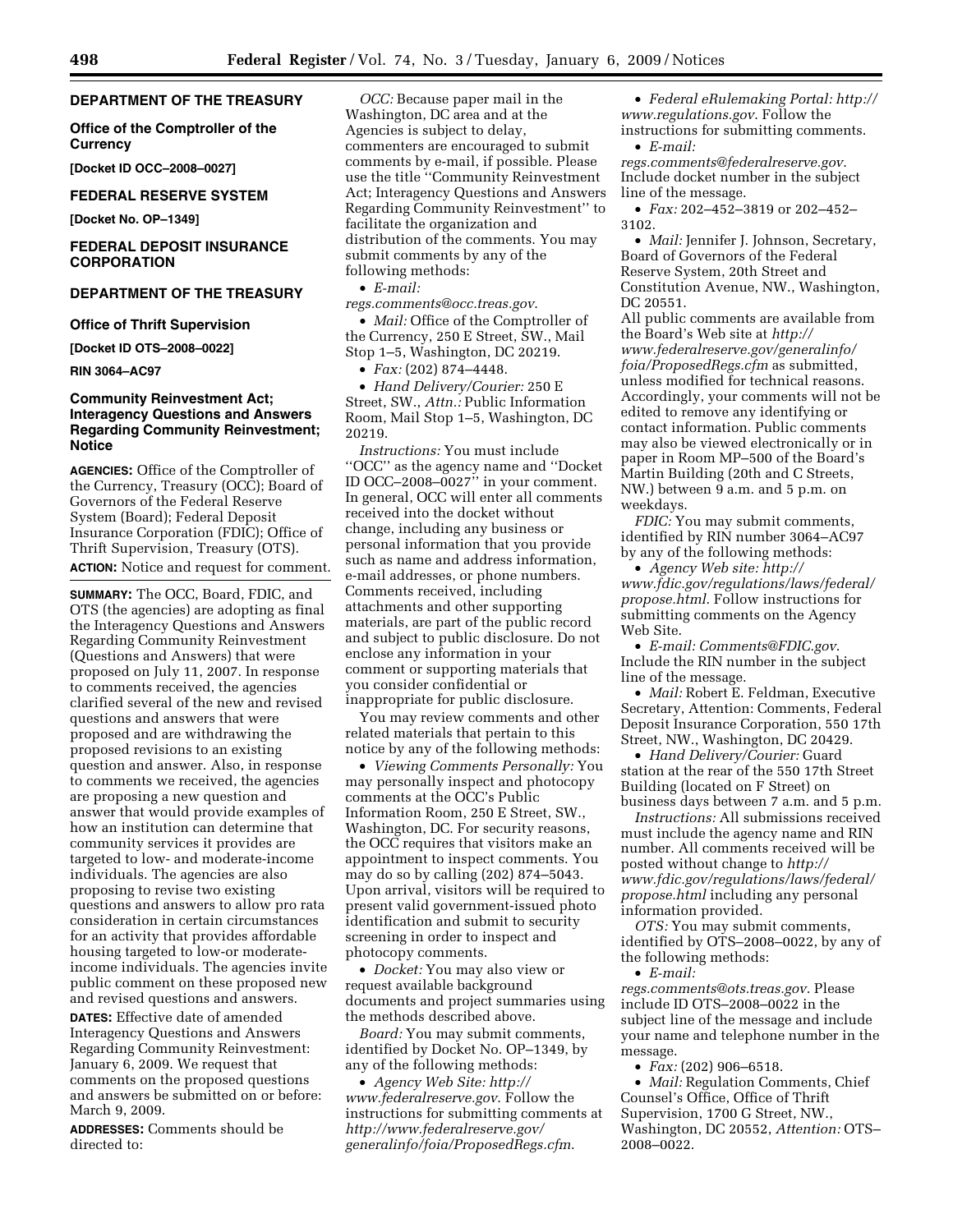• *Hand Delivery/Courier:* Guard's Desk, East Lobby Entrance, 1700 G Street, NW., from 9 a.m. to 4 p.m. on business days, *Attention:* Regulation Comments, Chief Counsel's Office, *Attention:* OTS–2008–0022.

*Instructions:* All submissions received must include the agency name and docket number for this rulemaking. All comments received will be entered into the docket and posted on Regulations.gov without change, including any personal information provided. Comments, including attachments and other supporting materials received are part of the public record and subject to public disclosure. Do not enclose any information in your comment or supporting materials that you consider confidential or inappropriate for public disclosure.

*Viewing Comments Electronically:*  OTS will post comments on the OTS Internet Site at *http://www.ots.treas.gov/ pagehtml.cfm?catNumber=67&an=1*.

*Viewing Comments On-Site:* You may inspect comments at the Public Reading Room, 1700 G Street, NW., by appointment. To make an appointment for access, call (202) 906–5922, send an e-mail to *public.info@ots.treas.gov*, or send a facsimile transmission to (202) 906–6518. (Prior notice identifying the materials you will be requesting will assist us in serving you.) We schedule appointments on business days between 10 a.m. and 4 p.m. In most cases, appointments will be available the next business day following the date we receive a request.

#### **FOR FURTHER INFORMATION CONTACT:**

*OCC:* Karen Tucker, National Bank Examiner, Compliance Policy Division, (202) 874–4428; or Margaret Hesse, Special Counsel, Community and Consumer Law Division, (202) 874– 5750, Office of the Comptroller of the Currency, 250 E Street, SW., Washington, DC 20219.

*Board:* Anjanette M. Kichline, Senior Supervisory Consumer Financial Services Analyst, (202) 785–6054; or Brent Lattin, Attorney, (202) 452–3667, Division of Consumer and Community Affairs, Board of Governors of the Federal Reserve System, 20th Street and Constitution Avenue, NW., Washington, DC 20551.

*FDIC:* Deirdre Foley, Senior Policy Analyst, Division of Supervision and Consumer Protection, Compliance Policy Branch, (202) 898–6612; or Susan van den Toorn, Counsel, Legal Division, (202) 898–8707, Federal Deposit Insurance Corporation, 550 17th Street, NW., Washington, DC 20429.

*OTS:* Celeste Anderson, Senior Project Manager, Compliance and Consumer

Protection, (202) 906–7990; or Richard Bennett, Senior Compliance Counsel, Regulations and Legislation Division, (202) 906–7409, Office of Thrift Supervision, 1700 G Street, NW., Washington, DC 20552.

#### **SUPPLEMENTARY INFORMATION:**

#### **Background**

The OCC, Board, FDIC, and OTS implement the Community Reinvestment Act (CRA) (12 U.S.C. 2901 *et seq.*) through their CRA regulations. *See* 12 CFR parts 25, 228, 345, and 563e. The OCC, Board, and FDIC revised their CRA regulations in a joint final rule published on August 2, 2005 (70 FR 44256) (2005 joint final rule). OTS did not join the agencies in adopting the August 2005 joint final rule; OTS published separate final rules on August 18, 2004 (69 FR 51155), March 2, 2005 (70 FR 10023), April 12, 2006 (71 FR 18614), and March 22, 2007 (72 FR 13429). On July 1, 2007, the March 2007 revisions to OTS's CRA regulation became effective, making OTS's CRA regulation substantially the same as the CRA regulations of the OCC, Board, and FDIC.

The agencies' regulations are interpreted primarily through the ''Interagency Questions and Answers Regarding Community Reinvestment'' (Questions and Answers), which provide guidance for use by agency personnel, financial institutions, and the public. The Questions and Answers were first published under the auspices of the Federal Financial Institution Examination Council (FFIEC) in 1996 (61 FR 54647), and were revised on July 12, 2001 (2001 Questions and Answers) (66 FR 36620).

Subsequent to the adoption of the 2005 joint final rule, the OCC, Board, and FDIC, after notice and public comment, published new guidance in the form of questions and answers on March 10, 2006 (71 FR 12424) (2006 Questions and Answers). The 2006 Questions and Answers addressed primarily matters related to the 2005 joint final rule. On September 5, 2006, after notice and public comment, OTS published new guidance in the form of questions and answers pertaining to the revised definition of ''community development'' and certain other provisions of the CRA rule common to all four agencies (OTS's September 2006 Questions and Answers). 71 FR 52375.

On July 11, 2007, the agencies published for comment proposed guidance, which updated and revised the 2001 Questions and Answers and combined the 2006 Questions and Answers and OTS's September 2006 Questions and Answers. The proposal also introduced nine proposed new questions and answers (Q&As). 72 FR 37922. OTS also proposed four new and revised Q&As that the OCC, Board, and FDIC had adopted in the 2006 Questions and Answers, primarily relating to intermediate small savings associations.

Together, the agencies received comments from 58 different parties. The commenters represented financial institutions and their trade associations, community development advocates and organizations, members of Congress, and others.

As discussed below, this document adopts the nine new Q&As that were proposed in 2007, with revisions, as appropriate, in response to comments received. The agencies are also adopting, with minor revisions, as appropriate, all but one of the proposed revised Q&As. The agencies are withdrawing the proposed revisions to

Q&A § \_\_\_\_.23(e)–2.<br>The agencies also are proposing one new and two revised Q&As, which are discussed below. These proposed Q&As have been developed in response to comments received by the agencies.

The Interagency Questions and Answers are grouped by the provision of the CRA regulations that they discuss, are presented in the same order as the regulatory provisions, and employ an abbreviated method of citing to the regulations. For example, the small bank performance standards for national banks appear at 12 CFR 25.26; for Federal Reserve System member banks supervised by the Board, they appear at 12 CFR 228.26; for state nonmember banks, they appear at 12 CFR 345.26; and for thrifts, the small savings association performance standards appear at 12 CFR 563e.26. Accordingly, the citation would be to  $12$  CFR  $\ldots$  .26. Each Q&A is numbered using a system that consists of the regulatory citation and a number, connected by a dash. For example, the first Q&A addressing 12 CFR $\frac{1}{8}$ . 26 would be identified as  $\frac{1}{8}$ .

§ \_\_\_.26–1.<br>Although a particular Q&A may be found under one regulatory provision, e.g., 12 CFR\_\_\_\_.22, which relates to the<br>lending test applicable to large institutions, its content may also be applicable to, for example, small institutions, which are evaluated pursuant to small institution performance standards found at 12 CFR\_\_\_\_.26. Thus, readers with a<br>particular interest in small institution issues, for example, should also consult the guidance that describes the lending, investment, and service tests.

The Questions and Answers are indexed to aid readers in locating specific information in the document.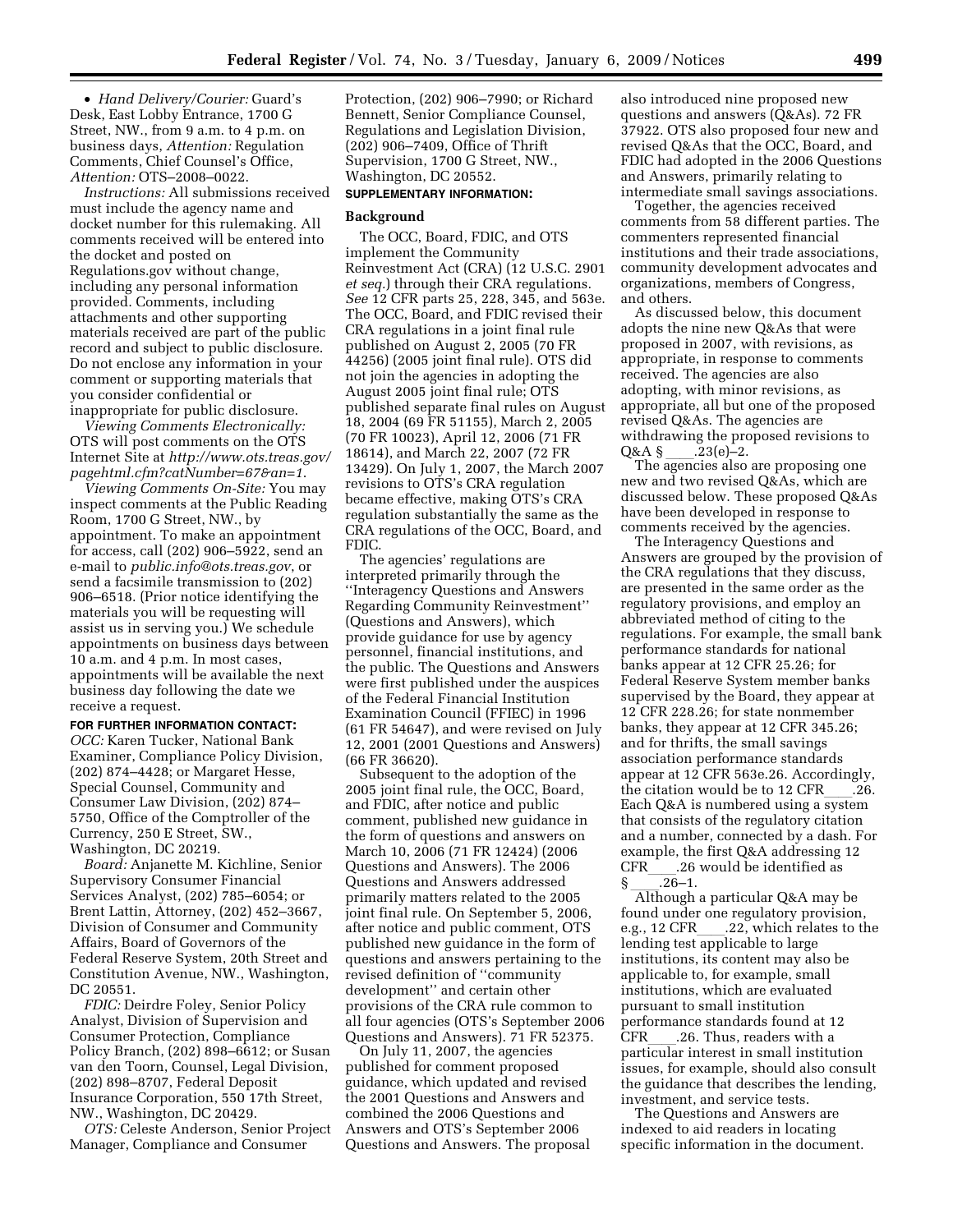The index contains keywords, listed alphabetically, along with numerical indicators of questions and answers that relate to that keyword. The list of Q&As addressing each keyword in the index is not intended to be exhaustive. We welcome suggestions for additional entries to the index.

#### **Discussion of the Q&As Being Adopted as Final**

#### *New Q&As Proposed in 2007*

I. *Investments in minority- or womenowned financial institutions and lowincome credit unions*. The agencies proposed a new Q&A § \_\_\_\_.12(g)–4 that<br>would interpret the statutory provision that allows the agencies to consider as a factor a majority-owned financial institution's activities in cooperation with a minority- or women-owned financial institution or low-income credit union. *See* 12 U.S.C. 2903(b). Twenty-five commenters addressed the new Q&A as proposed. Although five commenters believed that the proposed guidance went directly against the intent of the CRA regulations, the rest of the commenters were generally in favor of the new Q&A. Several commenters, however, suggested additions or modifications that could be made to the guidance.

We are modifying the proposed Q&A to address some of these comments. Four commenters urged the agencies to allow consideration of activities in cooperation with minority- or womenowned financial institutions or lowincome credit unions only if the majority-owned institution had adequately addressed the credit needs of its assessment area(s). The agencies believe that the statute currently does not impose such a limitation. However, in response to the comment, we have clarified that the impact of such activities on a majority-owned institution's rating will be determined in conjunction with an assessment of its overall performance in its assessment area(s).

Two commenters specifically asked the agencies to provide examples of ''other ventures'' that could receive consideration if engaged in by a majority-owned financial institution in cooperation with a minority- or womenowned financial institution or lowincome credit union. Several examples of ''other ventures'' have been added to the answer.

Six commenters suggested that activities in cooperation with community development financial institutions (CDFIs) should be allowed the same broader geographic allowance that the statute allows for activities in

cooperation with minority- or womenowned financial institutions or lowincome credit unions. The statute does not provide a similar provision for activities in cooperation with CDFIs. Because the statute and regulation otherwise generally focus on a financial institution's activities that benefit its local community, the agencies do not believe it is appropriate to apply the relaxed geographic requirement to CDFIs or other entities.

One other commenter suggested that the agencies should delete the final sentence of the proposed Q&A: ''The activities must, however, help meet the credit needs of the local communities in which the minority- or women-owned institutions or low-income credit unions are chartered.'' The commenter's concern was that this sentence might be read to require the majority-owned financial institution to prove that its involvement with the minority- or women-owned institution or lowincome credit union ultimately can be directly linked to a specific CRA-related activity of the minority bank. The CRA statute specifically conditions consideration of activities in cooperation with minority- or womenowned institutions or low-income credit unions on those activities helping to meet the credit needs of the local communities in which the minority- or women-owned institutions or lowincome credit unions are chartered. Therefore, the sentence has not been removed. The majority-owned financial institution should have a general understanding, prior to engaging in an activity in cooperation with a minorityor women-owned institution or lowincome credit union, about how the activity will help to meet the credit needs of the community in which the minority- or women-owned institution or low-income credit union is chartered; however, no specific type of proof is required.

II. *Intermediate small institutions' affordable home mortgage loans and small business and small farm loans*. The agencies received eleven comments

addressing proposed new Q&A<br>§ ...12(h)–3, which would allow an § \_\_\_\_.12(h)–3, which would allow an<br>intermediate small institution to select certain home mortgage, small business, and small farm loans, which are not required to be reported under the CRA or Home Mortgage Disclosure Act (HMDA) regulations, to be considered as community development loans. All of the commenters supported the proposed Q&A.

The agencies are adopting the Q&A with clarifying revisions based on commenters' questions and suggestions. For example, one commenter asked

whether an intermediate small institution's voluntary reporting of small business or small farm loan data would disqualify it from the optional selection of some of those loans as community development loans. The guidance clarifies that optional reporting of small business or small farm loan data will not prevent an intermediate small institution from choosing some of those loans to be considered as community development loans unless the intermediate small institution opts to be evaluated under the lending, investment, and service tests applicable to large institutions.

One commenter asked whether an intermediate small institution that is required to report home mortgage lending under HMDA would be able to opt to have some of its home mortgage loans considered as community development loans. Because the home mortgage loans are required to be reported under HMDA, they may be considered only as home mortgage loans (unless they are multifamily dwelling loans).

The guidance has also been revised to clarify that an intermediate small institution may select individual loans (other than home mortgage loans reported under HMDA) to be considered as community development loans. An institution need not select an entire portfolio for consideration as community development loans.

The agencies note that intermediate small institutions that opt to have certain home mortgage, small business, and small farm loans considered as community development loans should notify their examiners which loans it has elected for this consideration prior to or at the start of their CRA examinations.

III. *Examples of ''other loan data.''*  The agencies received seventeen comments addressing proposed new Q&A §\_\_\_\_.22(a)(2)–4, which listed<br>examples of ''other loan data'' that would be considered under the lending test. Most of the commenters supported the proposed Q&A. However, a number of commenters suggested that some of the types of ''other loan data'' should be treated the same as direct lending.

Several commenters asserted that letters of credit should be treated as loan originations. They noted that, although letters of credit are not immediately (if ever) funded, the institution must underwrite them in the same way direct loans are underwritten and must also ensure that funds are available for eventual funding. Further, many community development projects would not be financed without the back-up support provided by a financial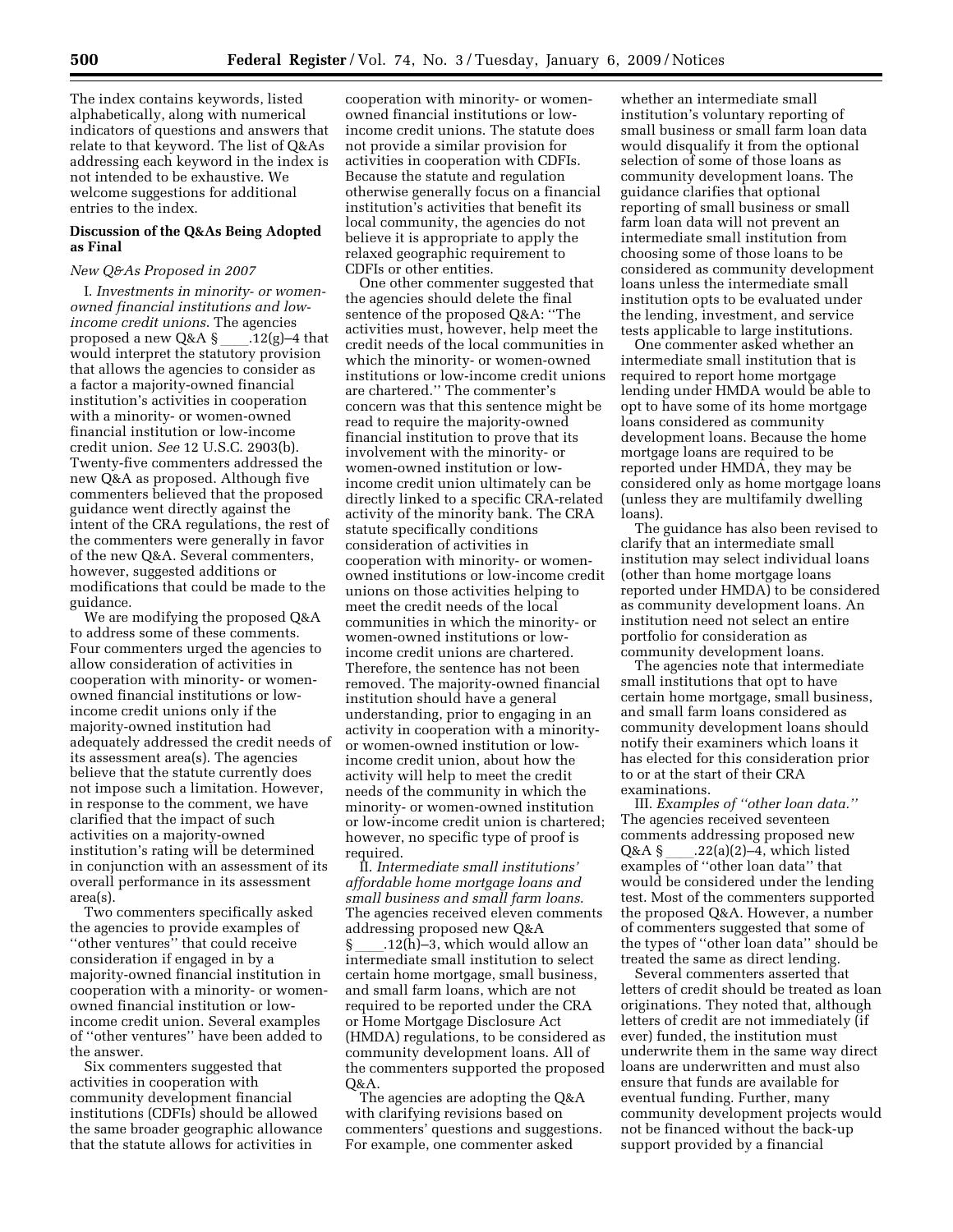institution's letter of credit. For these reasons, commenters urged that letters of credit be considered as loan originations.

The CRA regulations provide that letters of credit will be considered as ''other loan data.'' The agencies cannot change treatment of letters of credit in the regulations through interpretation. However, the agencies will consider the issue again in the event they undertake more comprehensive changes to the CRA regulations. The agencies also plan to remind examiners that letters of credit may deserve specific mention in the narrative of an institution's public performance evaluation.

Commenters also asserted that an institution's loans for mixed-income housing should not be considered under ''other loan data.'' Instead, commenters proposed that institutions should receive consideration for such loans (or investments) that enable community development, such as mixed-income projects that have an affordable housing component, as community development loans (or qualified investments).

The agencies are adopting Q&A  $\S$  .22(a)(2)–4 as proposed. However, as discussed below, we are also proposing for comment a revised Q&A  $\S$  .12(h)–8 discussing what is meant by a ''primary purpose of community development.'' If this proposed revision is adopted as final, ''loans that do not have a primary purpose of community development, but where a certain amount or percentage of units is set aside for affordable housing'' would be deleted from the list of examples of ''other loan data'' because these would be covered in that revised guidance which would allow an institution to receive pro rata consideration for the portion of a loan or investment that helps to provide affordable housing to low- or moderate-income individuals. In the meantime, however, institutions may continue to present such loans to examiners as ''other loan data.''

IV. *Purchased loan participations*. Ten commenters addressed proposed Q&A § \_\_\_\_.22(a)(2)–6, which clarified<br>that the purchase of a loan participation is treated as the purchase of a loan. The majority of the commenters supported the proposed guidance; however, one commenter expressed concern that loans could be resold numerous times merely to inflate their value for CRA evaluation purposes. We have modified this Q&A to clarify that examiners will consider whether loan participations (and other loan purchases) have been resold merely to inflate their value for CRA purposes when they evaluate an institution's lending activity.

V. *Small business loans secured by a one-to-four family residence*. The agencies proposed § \_\_\_\_.22(a)(2)–7 to<br>provide guidance about small business and small farm loans where a dwelling serves as collateral. As discussed in the supplementary information published with the proposed guidance, the new Q&A was called for because of changes to the Board's Regulation C regarding the treatment of refinancings of home mortgage loans. *See* 72 FR at 37925. We received twelve comments addressing this proposed Q&A, primarily in support of the proposed Q&A. We are adopting the Q&A as proposed.

VI. *Investments in a national or regional fund.* The agencies proposed Q&A §\_\_\_\_.23(a)–2 to clarify how an<br>institution that makes a loan or investment in a national or regional community development fund may demonstrate that the investment meets the geographic requirements of the CRA regulation. The proposed Q&A suggested alternative methods for documenting that the investment was intended to benefit the institution's assessment area.

Thirty-three commenters addressed this guidance. One theme in many of the comments was that investments in national funds should be treated in the same manner as statewide or regional funds. The regulations state that the investment test evaluates an institution's record of helping to meet the credit needs of its assessment area(s) through qualified investments that benefit its assessment area(s) or a broader statewide or regional area that includes the institution's assessment area(s). *See* 12 CFR 25.23(a), 228.23(a), 345.23(a), and 563e.23(a). Investments in nationwide funds, like investments in other funds, are subject to these standards. An institution may wish to provide documentation from a nationwide fund to demonstrate the geographic benefit to the institution's assessment area(s) or the broader statewide or regional area that includes its assessment area(s).

Because the proposed Q&A addressed investments in both national and regional funds, some commenters were confused about the types of investments the agencies intended to address in the proposed Q&A. The proposed Q&A was intended to address investments in nationwide funds or in any fund that is not limited to the statewide or regional area that includes the institution's assessment area(s). Because other existing Q&As address investments in statewide and regional funds, Q&A § \_\_\_\_.23(a)–2 has been revised to<br>address specifically investments in ''nationwide'' funds. Institutions that

invest in statewide or regional funds should refer to Q&As  $\S$  \_\_\_\_\_.12(h)–6 and  $\S$  ...12(h)–7 for guidance. The §ll.12(h)–7 for guidance. The guidance in these Q&As has not been changed.

Commenters also addressed a number of other issues. One commenter believed that the requirements in the proposed Q&A for an investment in a nationwide fund were more rigorous than the regulations required, in that the proposed Q&A focused on benefit to an institution's assessment area, without also considering benefit to the broader statewide or regional area that includes the institution's assessment area(s). The Q&A has been revised to clarify that investments in nationwide funds will be reviewed to determine whether they directly or indirectly benefit one or more of an institution's assessment areas or a broader statewide or regional area that includes the institution's assessment area(s).

Several commenters understood the proposal to suggest that the documentation methods put forward in the proposed Q&A was an exclusive, mandatory list. The agencies have clarified the final Q&A to provide that the documentation methods identified are among those that may, at the institution's option, be provided. The agencies will accept any information provided by an institution that reasonably demonstrates that the purpose, mandate, or function of a nationwide fund includes serving geographies or individuals located within the institution's assessment area(s) or a broader statewide or regional area that includes its assessment area(s). Typically, information about where a fund's investments are expected to be made or targeted often will be found in the fund's prospectus, or other documents provided by the fund prior to or at the time of the institution's investment, and the institution, at its option, may provide such documentation in connection with its CRA evaluation.

Some commenters also asserted that institutions should receive consideration for the full dollar amount of any investment in a nationwide fund if at least one project in which the fund invests is located in the institution's assessment area or the broader statewide or regional area that includes the institution's assessment area. The agencies have not incorporated this specific recommendation into the text of the Q&A. The agencies believe that the final Q&A provides sufficient flexibility to address a variety of different circumstances, given the evolving nature and significance of nationwide funds.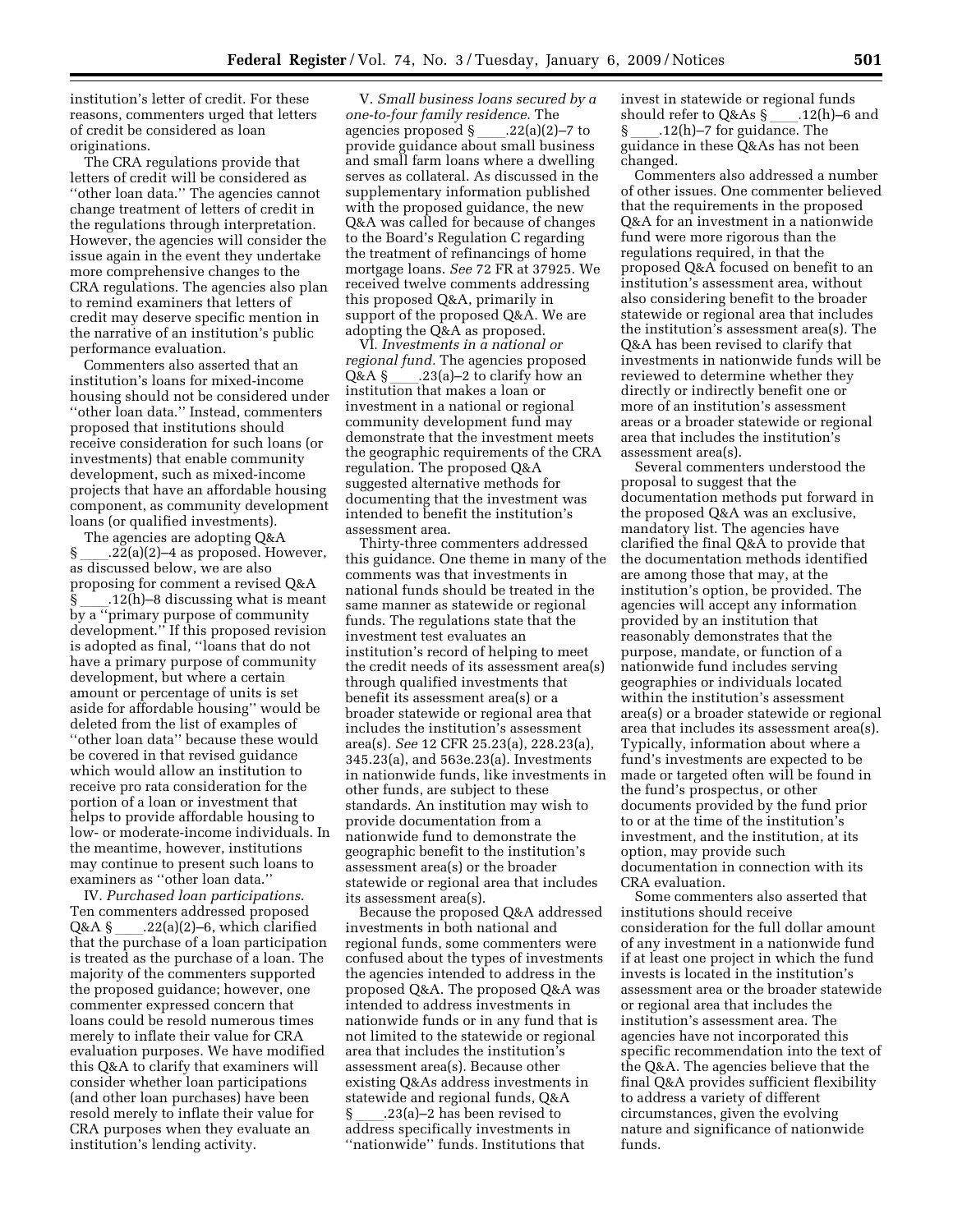VII. *Examination as an intermediate small institution.* Proposed new Q&A  $\S$  .26(a)(2)–1 clarified that there is no lag period between becoming an intermediate small institution and being examined as an intermediate small institution. Eight commenters addressed this new guidance; all were supportive. The agencies are adopting this new Q&A as proposed.

Several commenters suggested that the agencies should provide technical assistance to small institutions that are about to become intermediate small institutions at the institutions' request. The agencies currently provide technical assistance to small institutions in transition to becoming ''intermediate small'' institutions.

VIII. *Reporting of a participation in a community development loan.* The agencies proposed Q&A §\_\_\_\_.42(b)(2)–<br>4 to clarify that institutions that purchase community development loan participations should report only the amount of their purchase. The supplementary information published with the proposal noted that the requirement to report only the dollar amount of the participation purchased for community development loans differs from the requirements for reporting small business and small farm loan participations. When an institution reports participations or purchases of small business and small farm loans, it must report the entire loan amount at origination.

Eight commenters addressed this proposed Q&A. One commenter recommended the agencies adopt consistent requirements governing the way loans are reported. Another commenter noted that different requirements may be appropriate because reporting the purchased amount of the loan more accurately reflects the actual dollar amount of an institution's community development lending. After consideration of the comments received, the agencies are adopting the Q&A as proposed because the agencies believe that reporting the amount purchased, rather than the amount at origination, more accurately portrays the institution's involvement in community development lending.

IX. *Refinanced or renewed community development loans.* The agencies proposed Q&A § \_\_\_.42(b)(2)–5 to<br>clarify that institutions should collect information about community development loans that they refinance or renew as loan originations. The Q&A also notes that, generally, the same limitations that apply to the reporting of refinancings and renewals of small business and small farm loans apply to the reporting of refinancings and

renewals of community development loans. For example, an institution may only report one origination (including a renewal or refinancing treated as an origination) per loan per year, unless an increase in the loan amount is granted. Eight commenters commented on, and supported adoption of this proposed Q&A. The agencies are adopting the Q&A as proposed.

#### *Revised Q&As Proposed in 2007 That Were Specifically Described in the Supplementary Information*

I. *Activities that promote economic development.* The agencies proposed to revise Q&A § \_\_\_\_.12(g)(3)–1, which<br>describes the types of activities that promote economic development by financing small businesses and small farms. The revisions clarified the language of the guidance, and added loans to or investments in Rural Business Investment Companies (RBICs) and New Markets Tax Credit-Eligible Community Development Entities (CDEs) as types of loans or investments that the agencies will presume to promote economic development. Fourteen commenters addressed these proposed revisions, including five that represented community development financial institutions (CDFIs). All fourteen commenters supported adoption of the proposed revisions. The agencies are adopting the revised Q&A as proposed.

CDFI representative commenters urged the agencies to also presume that loans to or investments in CDFIs promote economic development. Q&A<br>§ .12(g)(3)–1 applies only to the § \_\_\_\_.12(g)(3)–1 applies only to the<br>prong of the definition of "community development'' addressing promoting economic development by financing small businesses and small farms. The agencies have not adopted this suggestion. Existing  $Q&A\$ §\_\_\_\_.12(t)–4 lists as examples of qualified investments ''investments, grants, deposits, or shares in or to \* \* \* CDFIs that primarily lend or facilitate lending in low- and moderate-income areas or to low- and moderate-income individuals in order to promote community development, such as a CDFI that promotes economic development on an Indian reservation.'' In addition, if a CDFI were engaged in activities that promote economic development by financing small businesses or small farms, investments in or loans to the CDFI would have a primary purpose of community development.

II. *Examples of community development loans.* The agencies<br>proposed to revise Q&A §\_\_\_\_.12 proposed to revise Q&A §\_\_\_\_.12(h)–1,<br>which provides examples of community development loans, to add a loan to a

New Markets Tax Credit-Eligible CDE as an example of a community development loan. The agencies also proposed to revise this Q&A by adding a new bullet explaining that another example of a community development loan is a loan in an amount greater than \$1 million to a business, when the loan is made as part of the Small Business Administration's 504 Certified Development Company program. The three commenters that addressed the proposed revisions to this Q&A recommended that they be adopted. The agencies are adopting this Q&A as proposed.

III. *Examples of community development services.* The agencies proposed to revise Q&A § \_\_\_\_.12(i)–3,<br>which lists examples of community development services, to add as a new example of a community service ''increasing access to financial services by opening or maintaining branches and other facilities that help to revitalize or stabilize a low- or moderate-income geography, a designated disaster area, or a distressed or underserved nonmetropolitan middle-income geography, unless the opening or maintaining of such branches or other facilities has been considered in the evaluation of the institution's retail banking services under 12 CFR

 $.24(d)$ ." The agencies also proposed to revise this Q&A to highlight that credit counseling that can assist borrowers in avoiding foreclosure on their homes would be a community development service. Finally, the agencies proposed to add individual retirement accounts (IDAs) and free payroll check cashing services that increase access to financial services for low- or moderate-income individuals to the examples of financial services with the primary purpose of community development.

The agencies received ten comments addressing these proposed revisions. All of the commenters generally favored adopting the proposed revisions. The agencies are adopting the proposed Q&A with several revisions.

One commenter suggested that the reference to ''free'' check cashing should be changed to ''affordable'' or ''lowcost'' check cashing services that increase access to financial services for low- or moderate-income individuals. The agencies have revised the Q&A to reference free and low-cost check cashing. In addition, the agencies have clarified that low-cost bank accounts can be either savings or checking accounts.

To help to address current economic conditions and issues, the agencies have added an additional example of a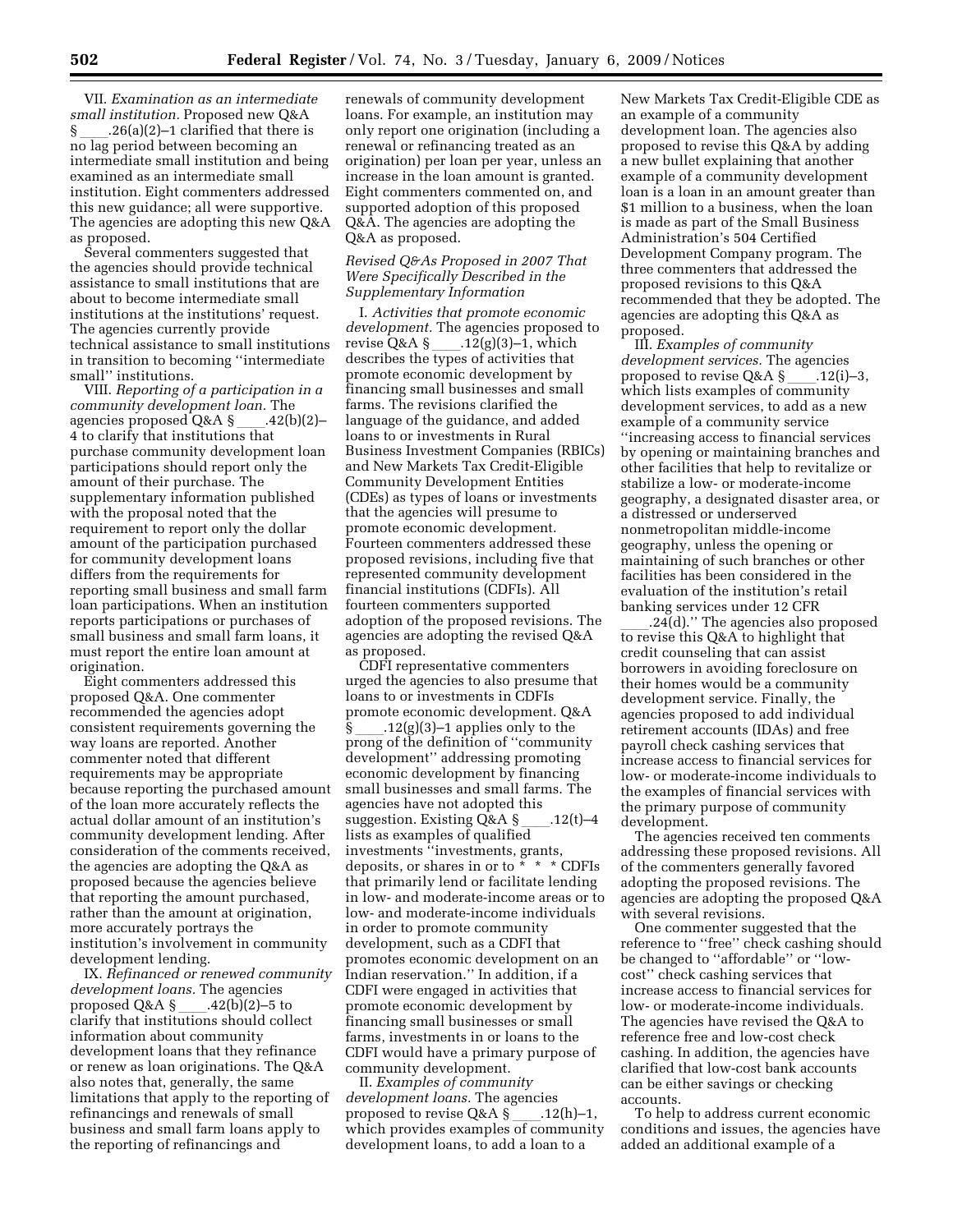community development service: Foreclosure prevention programs to low-or moderate-income homeowners who are facing foreclosure on their primary residence with the objective of providing affordable, sustainable, longterm loan modifications and restructurings. The agencies have also clarified that, to qualify as a community development service, credit counseling to assist borrowers in avoiding foreclosure on their homes should be targeted to low- and moderate-income borrowers, based on the definition of community development at 12 CFR  $.12(g)(2).$ 

Finally, in the proposed Q&A, an existing bullet addressing school savings programs and financial education was split into two separate bullets. This change has not been adopted; however, the agencies are adopting a minor revision incorporating the commonly used term, ''financial literacy,'' to the bullet.

IV. *Federal Home Loan Bank (FHLB) unpaid dividends.* The agencies proposed to revise Q&A §\_\_\_\_.12(t)–3 to<br>clarify that funds retained by FHLBs to support the Affordable Housing Program (AHP), rather than being paid out to investor financial institutions as dividends, are not qualified investments by the financial institutions. The agencies received three comments addressing this proposed revision. One commenter supported confirmation of the existing policy. The other two commenters were concerned that this position may have the unintended effect of creating a disincentive for FHLB member institutions to participate in the AHP and, ultimately, undermine industry support for the program. The agencies considered this comment, but still believe that funds that are retained by the FHLBs are not qualified investments by the financial institutions that do not receive them as dividends. The Q&A continues to point out that institutions' other activities in connection with the FHLBs' AHP program would be considered in an institution's CRA evaluation—for example, providing technical assistance to applicants would be considered as a community development service. The agencies are adopting this Q&A as proposed.

V. *Examples of qualified investments.*  The agencies proposed to revise Q&A §ll.12(t)–4, which lists examples of qualified investments, to add an investment in a New Markets Tax Credit-Eligible CDE as an additional example. The proposal also would have added as an example of a qualified investment an investment in a community development venture

capital company that promotes economic development by financing small businesses. The agencies received two comments on these proposed revisions, which recommended adoption. The Q&A is being adopted as proposed.

VI. *Small institution adjustment.* The agencies proposed to revise Q&A  $\S$  .12(u)(2)–1, which provides information about the annual adjustments to the asset-size thresholds for small institutions and intermediate small institutions, to refer the reader to the FFIEC's Web site for historical and current asset-size threshold information. The two commenters that addressed this proposed change supported its adoption. The agencies are adopting the Q&A as proposed.

VII. *Responsive lending activities.* The agencies proposed to revise Q&A §<sub>201</sub>.22(a)–1, which discusses types of lending activities that may warrant favorable consideration as being responsive to the credit needs of the institution's assessment area(s). The proposed revision highlighted that establishing loan programs that provide relief to low- and moderate-income homeowners who are facing foreclosure is a lending activity that would warrant consideration as being responsive to the needs of an institution's assessment areas. The agencies received six comments addressing this proposed revision. All supported the proposed revision.

The agencies are adopting the proposed revised Q&A with clarifying changes. First, the agencies have provided examples of the types of loan programs that provide relief from foreclosure, e.g., establising loan programs with the objective of providing affordable, sustainable, longterm relief through refinancings, restructures, or modifications. Second, the word, ''homes,'' has been replaced by ''primary residences'' to clarify the scope of the Q&A.

In April 2007, the agencies issued a joint statement entitled, ''Statement on Working With Mortgage Borrowers.'' In that statement, the agencies encouraged institutions to work with borrowers who are financially unable to make their contractual payment obligations on their home loans. The statement noted that financial institutions may receive favorable CRA consideration for programs that transition low- and moderate-income borrowers from higher cost loans to lower cost loans, provided the loans are made in a safe and sound manner. Consistent with the statement, the proposed Q&A addressed only loan programs that provide relief to low- and moderate-income homeowners who are

facing foreclosure as a type of lending activity that would warrant consideration as being responsive to the credit needs of an institution's assessment areas. However, under the regulation, the agencies assess an institution's responsiveness to credit needs in each of its assessment area(s). *See* 12 CFR parts 25, 228, 345 and 563e at App. A(b)(1)(i). The agencies believe that foreclosure assistance to homeowners who are facing foreclosure on their primary residences would be responsive to the needs of an institution's assessment area(s). Therefore, the agencies have revised the final Q&A to refer to ''homeowners'' generally.

VIII. *Constraints on affiliate lending.*  .22(c)(2)(i)–1 provides that an affiliate may not claim a loan origination or loan purchase for CRA purposes if another institution claims the same loan origination or loan purchase. The agencies proposed to revise this Q&A to add an example and to clarify that the guidance applies to all institutions, whether they are subject to the lending test, small institution examination standards, or the community development test applicable to wholesale or limited purpose institutions. Six commenters addressed these proposed revisions.

Two commenters supported the clarifications. Four commenters expressed concern that the new example appears to give ''double credit'' for one loan because the purchasing institution is an affiliate of the originator. Each financial institution that is subject to CRA is separately evaluated for its CRA performance, regardless of whether it has affiliates that are also institutions subject to the CRA. The CRA regulations provide that the agencies will consider both loan originations and loan purchases when evaluating an institution's CRA performance. To address commenters' concerns about sales of loans merely to inflate their value for CRA purposes, however, the agencies are adopting the revised Q&A with a new cross reference to  $Q&As$ <br>§ .22(c)(2)(ii)–1 and §ll.22(c)(2)(ii)–1 and

§ \_\_\_\_.22(c)(2)(ii)–2. These Q&As<br>provide that the manner in which loans are allocated among affiliated institutions for CRA purposes must reflect actual business decisions about the allocation of banking activities, and should not be designed solely to enhance their CRA evaluations.

IX. *Retail banking services delivery systems.* The agencies proposed to revise Q&A §\_\_\_\_.24(d)–1, which<br>explains how examiners evaluate the availability of an institution's systems for delivering retail banking services.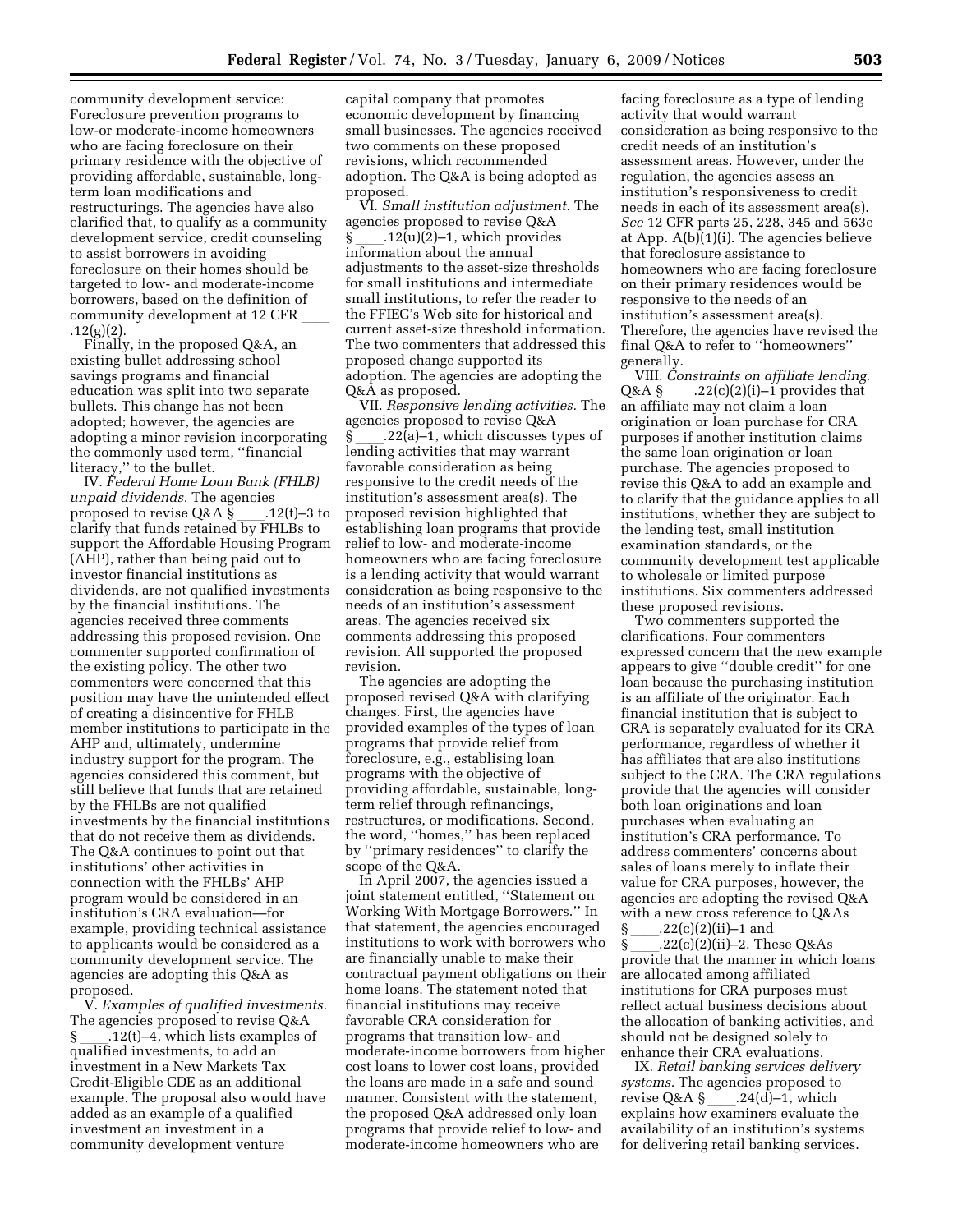The proposed revision would conform the existing Q&A to more closely track the service test performance criteria in the regulations. The agencies received only one comment on the proposed revisions to this Q&A, which supported the clarifications to the Q&A. The agencies are adopting the revised Q&A as proposed.

X. *Assessment areas may not extend substantially beyond metropolitan statistical area (MSA) boundaries.* The agencies proposed to revise Q&As  $\sum_{i=1}^{n} (41(e)(4)-1)$  and  $\sum_{i=1}^{n} (41(e)(4)-2)$ , which address the maximum size of an assessment area, to adopt the revised terminology in the Standards for Defining Metropolitan and Micropolitan Statistical Areas adopted by the Office of Management and Budget, and to incorporate guidance that the agencies provided in connection with the technical corrections made to the CRA regulations in 2005. *See* 70 FR 15570. The two comments on these proposed revisions supported adopting them. The agencies are adopting the revised Q&As as proposed.

XI. *Reporting data under the CRA regulations.* The agencies proposed to revise  $Q&A\$  .42–1, which addresses when an institution must collect and report data, to refer generally to the definition of a small institution, rather than to the current dollar amount of the asset threshold of such institutions, because the asset threshold is revised annually. The agencies also revised the mailing address in the Q&A. The agencies received no comments on these proposed revisions. The revised Q&A is being adopted as proposed.

XII. *Reporting home equity lines of credit for both home improvement and business purposes.* The agencies proposed to revise Q&A §\_\_\_\_.42(a)–7,<br>which addresses the reporting of a home equity line of credit, used in part for home improvement purposes and used in part for small business purposes, to make the Q&A consistent with changes that were made to the Board's Regulation C requirements. The agencies received only one comment addressing the proposed revised Q&A in support of the proposed revision. The agencies are adopting the revised Q&A as proposed.

XIII. *Participations in small business or small farm loans.* The agencies proposed to revise Q&A § \_\_\_\_.42(a)(2)–<br>1, which provides guidance regarding the reporting of the amount of a small business or small farm loan that an institution purchases, to clarify that the guidance also applies to purchases of small business or small farm loan participations. The agencies received five comments addressing this proposed

revision. One commenter agreed that the reporting of loan participations purchased should be treated in the same manner as the reporting of whole loans purchased. The other four commenters addressed the inconsistency between the reporting requirements for small business and small farm loan purchases (either whole loans or participations in loans) and the reporting requirements for community development loan purchases (whole or partial). As discussed above, the CRA regulations at 12 CFR \_\_\_\_.42(a)(2) require the<br>reporting of the loan amount at origination when reporting small business and small farm loan data. Thus, the agencies are adopting the revised Q&A as proposed.

### *Withdrawal of Proposed Revisions to Existing Q&A §*<sub>ll</sub>.23(e)–2<br>Q&A § 23(e)–2 addresses how

Q&A § \_\_\_\_.23(e)–2 addresses how examiners evaluate an institution's qualified investment in a fund with a primary purpose of community development. The agencies proposed to revise the Q&A's discussion of consideration of legally binding commitments recorded by the institution according to GAAP. The agencies received two comments, both of which opposed the change. In response to these comments, and because the proposal was inconsistent with an interagency CRA interpretive letter published by the agencies in 1997 (OCC I.L. No. 800 (Sept. 11, 1997)), the agencies are withdrawing the proposal. Therefore, when evaluating a financial institution, examiners will continue to include in the dollar amount of qualified investments any legally binding commitments recorded by the institution according to GAAP.

#### *Clarifying Revisions to Existing Q&As*

#### $Q&A\$  .12(g)–3

Three commenters addressed Q&A  $\S$  .12(g)–3, which addresses flexibility in considering performance in<br>high-cost areas. Q&A §  $.12(g)-3$ high-cost areas. Q&A § \_\_\_\_.12(g)–3<br>provides an example of a situation when examiners could take into account the high cost of housing when an institution provides a community development loan or qualified investment to an organization that assists middle-income, as well as low- and moderate-income, people and areas. Even though the agencies had not proposed revisions to this existing guidance, after consideration of the comments, the agencies are revising this Q&A by adding a cross reference to Q&A

§ll.12(h)–8, which provides information on ''primary purpose'' of community development.

Q&A §ll.12(g)(4)(i)–1

The agencies did not receive any comments directly mentioning Q&A  $.12(g)(4)(i)-1.$  However, several commenters expressed their general support for the additional foreclosure prevention references that were proposed in other Q&As. Q&A  $.12(g)(4)(i)-1$  addresses activities that are considered to ''revitalize or stabilize'' a low- or moderate-income geography. Based on these comments, the following example has been added to the answer: ''For example, providing foreclosure prevention programs with the objective of providing affordable, sustainable, long-term loan restructurings or modifications to homeowners in low- and moderateincome geographies, consistent with safe and sound banking practices, may help to revitalize or stabilize those geographies.''

#### *OTS Request for Comments on Conforming Revisions*

OTS specifically requested comment on several Q&As that it proposed to conform OTS guidance to guidance previously adopted by the OCC, Board, and FDIC. Five commenters addressed OTS's conforming revisions. They unanimously supported the efforts of OTS to be consistent with the other agencies. OTS is adopting the Q&As as proposed.

#### *Revised and New Q&As Being Proposed for Comment*

Proposed New Q&A: Community Services Targeted to Low- or Moderateincome Individuals

In response to suggestions made by commenters, the agencies are proposing a new Q&A that would provide examples of ways an institution, which provides community services, could determine that the community services are targeted to low- and moderateincome individuals when the institution does not know the actual income of the individuals. The text of the proposed  $Q$ &A follows:<br>12. 5.

fl§ll.12(g)(2)– 1: *Community development includes community services targeted to low- or moderateincome individuals. What are examples of ways that an institution could determine that community services are offered to low- or moderate-income individuals?* 

A1: Examples of ways in which an institution could determine that community services are targeted to lowor moderate-income persons include:

• The community service is targeted to the clients of a nonprofit organization that has a defined mission of serving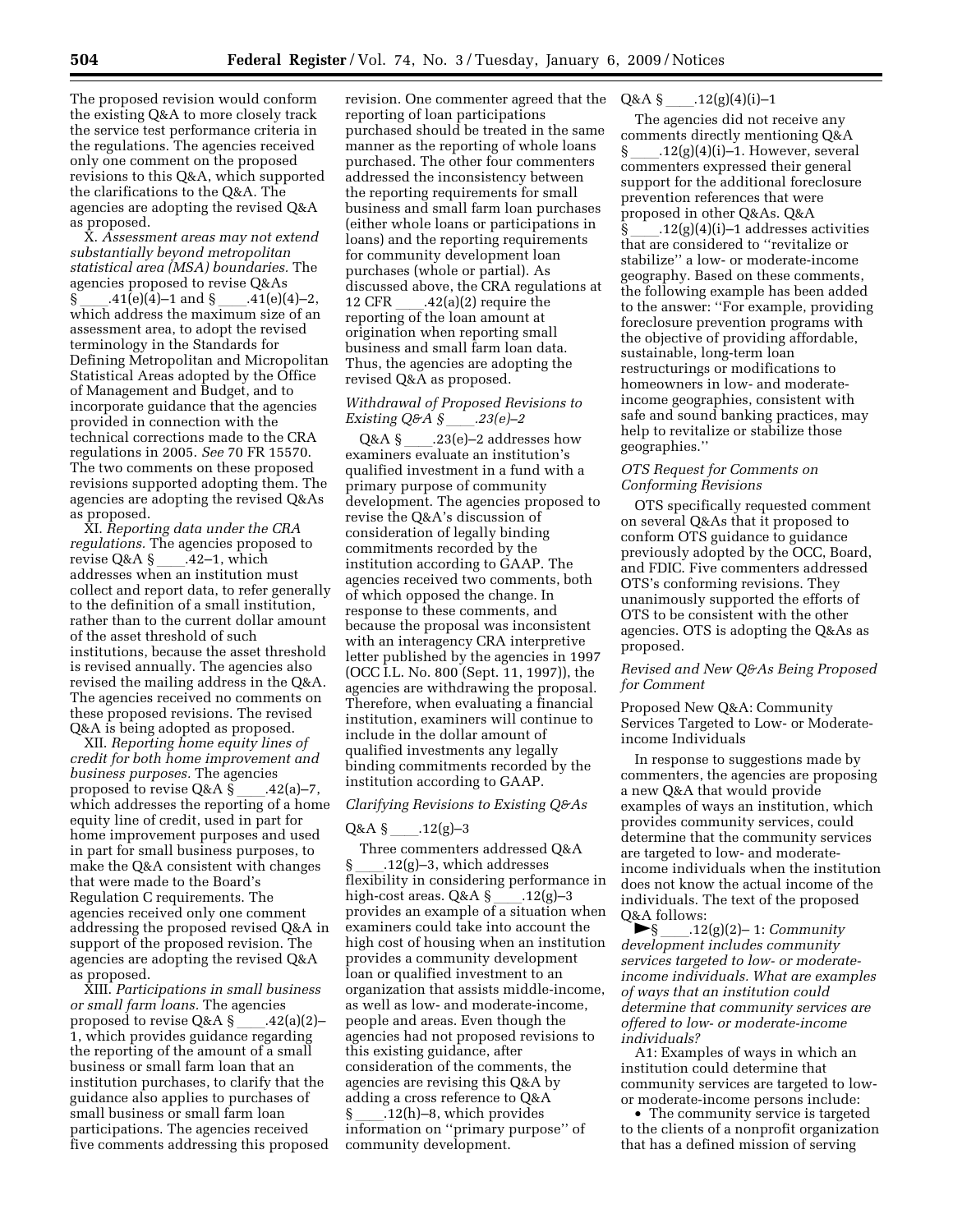low- and moderate-income persons, or, because of government grants, for example, is limited to offering services only to low- or moderate-income persons.

• The community service is offered by a nonprofit organization that is located in and serves a low- or moderate-income geography.

• The community service is conducted in a low- or moderate-income area and targeted to the residents of the area.

• The community service is offered at a workplace to workers who are lowand moderate-income, based on readily available data for the average wage for workers in that particular occupation or industry (*see, e.g.*, *http://www.bls.gov/ bls/blswage.htm* (Bureau of Labor Statistics). $\blacktriangleleft$ 

Proposed Revised Q&As: Primary Purpose of Community Development

As discussed above, a number of commenters suggested that loans or investments that provide some affordable housing to low- or moderateincome individuals should be considered as ''community development.'' The regulations require community development activities to have a ''primary purpose of community development." *See* 12 CFR .12(h),

\_\_.12(i), and .12(t).<br>Q&A § \_\_\_\_.12(h)–8 generally Q&A §  $\_\_$ .12(h)–8 generally<br>provides two methods of determining whether an activity has a primary purpose of community development: (1) If a majority of the dollars or beneficiaries of the activity are identifiable to one or more of the enumerated community development purposes, then an activity will be considered to possess the requisite primary purpose; and (2) If the express, bona fide intent of the activity, as stated, for example, in a prospectus, loan proposal, or community action plan, is primarily one or more of the enumerated community development purposes; the activity is specifically structured (given any relevant market or legal constraints or performance context factors) to achieve the expressed community development purpose; and the activity accomplishes, or is reasonably certain to accomplish, the community development purpose involved, then the requisite primary purpose may be found.

The agencies have generally indicated that if an activity has a primary purpose of community development (determined by either method above), the entire investment, loan, or service would be considered in an institution's CRA evaluation. However, if an activity does not have a primary purpose of

community development applying these standards, then it would not be considered as a qualified investment, community development loan, or community development service.

The agencies are proposing to revise Q&A § \_\_\_\_.12(h)–8 to allow<br>consideration for an activity that provides some affordable housing targeted to low- or moderate-income individuals, but where it would not be deemed to have a primary purpose of community development measured by a majority of the entire activity's benefits or dollar value, or by relying on the express purpose of the activity. The Q&A would specifically allow activities related to the provision of mixedincome housing, such as in connection with a development that has a mixedincome housing component or an affordable housing set-aside required by federal, state, or local government, to be eligible for consideration as an activity that has a ''primary purpose'' of community development at the election of the institution. In those cases, an institution would receive pro rata consideration for the portion of the activity that helps to provide affordable housing to low- or moderate-income individuals.

The text of the proposed revised Q&A follows:<br>§  $.12(h)$ —8: What is meant by the

§ll.12(h)—8: *What is meant by the term ''primary purpose'' as that term is used to define what constitutes a community development loan, a qualified investment, or a community development service?* 

A8. A loan, investment, or service has as its primary purpose community development when it is designed for the express purpose of revitalizing or stabilizing low- or moderate-income areas, designated disaster areas, or underserved or distressed nonmetropolitan middle-income areas, providing affordable housing for, or community services targeted to, low- or moderate-income persons, or promoting economic development by financing small businesses and farms that meet the requirements set forth in 12 CFR

.12(g). To determine whether an activity is designed for an express community development purpose, the agencies apply one of two approaches. First, if a majority of the dollars or beneficiaries of the activity are identifiable to one or more of the enumerated community development purposes, then the activity will be considered to possess the requisite primary purpose. Alternatively, where the measurable portion of any benefit bestowed or dollars applied to the community development purpose is less than a majority of the entire activity's

benefits or dollar value, then the activity may still be considered to possess the requisite primary purpose $\blacktriangleright$ , and the institution may receive CRA consideration for the entire activity,  $\blacktriangle$  if (1) The express, bona fide intent of the activity, as stated, for example, in a prospectus, loan proposal, or community action plan, is primarily one or more of the enumerated community development purposes; (2) the activity is specifically structured (given any relevant market or legal constraints or performance context factors) to achieve the expressed community development purpose; and (3) the activity accomplishes, or is reasonably certain to accomplish, the community development purpose involved.

Generally, a loan, investment, or service will be determined to have a ''primary purpose'' of community development only if it meets the criteria described above. However, an activity also may be deemed to have a ''primary purpose'' of community development in certain other limited circumstances in which these criteria have not been met. Specifically, activities related to the provision of mixed-income housing, such as in connection with a development that has a mixed-income housing component or an affordable housing set-aside required by federal, state, or local government, also would be eligible for consideration as an activity that has a ''primary purpose'' of community development at the election of the institution. In such cases, an institution may receive pro rata consideration for the portion of such activities that helps to provide affordable housing to low- or moderateincome individuals. For example, if an institution makes a \$10 million loan to finance a mixed-income housing development in which ten percent of the units will be set aside as affordable housing for low- and moderate-income individuals and ten percent of the funds will be used for the cost of constructing those units, the institution may elect to treat \$1 million of such loan as a community development loan.

The fact that an activity provides indirect or short-term benefits to low- or moderate-income persons does not make the activity community development, nor does the mere presence of such indirect or short-term benefits constitute a primary purpose of community development. Financial institutions that want examiners to consider certain activities (under either approach) should be prepared to demonstrate the activities' qualifications.

Because this proposed revision would be a significant change to the agencies'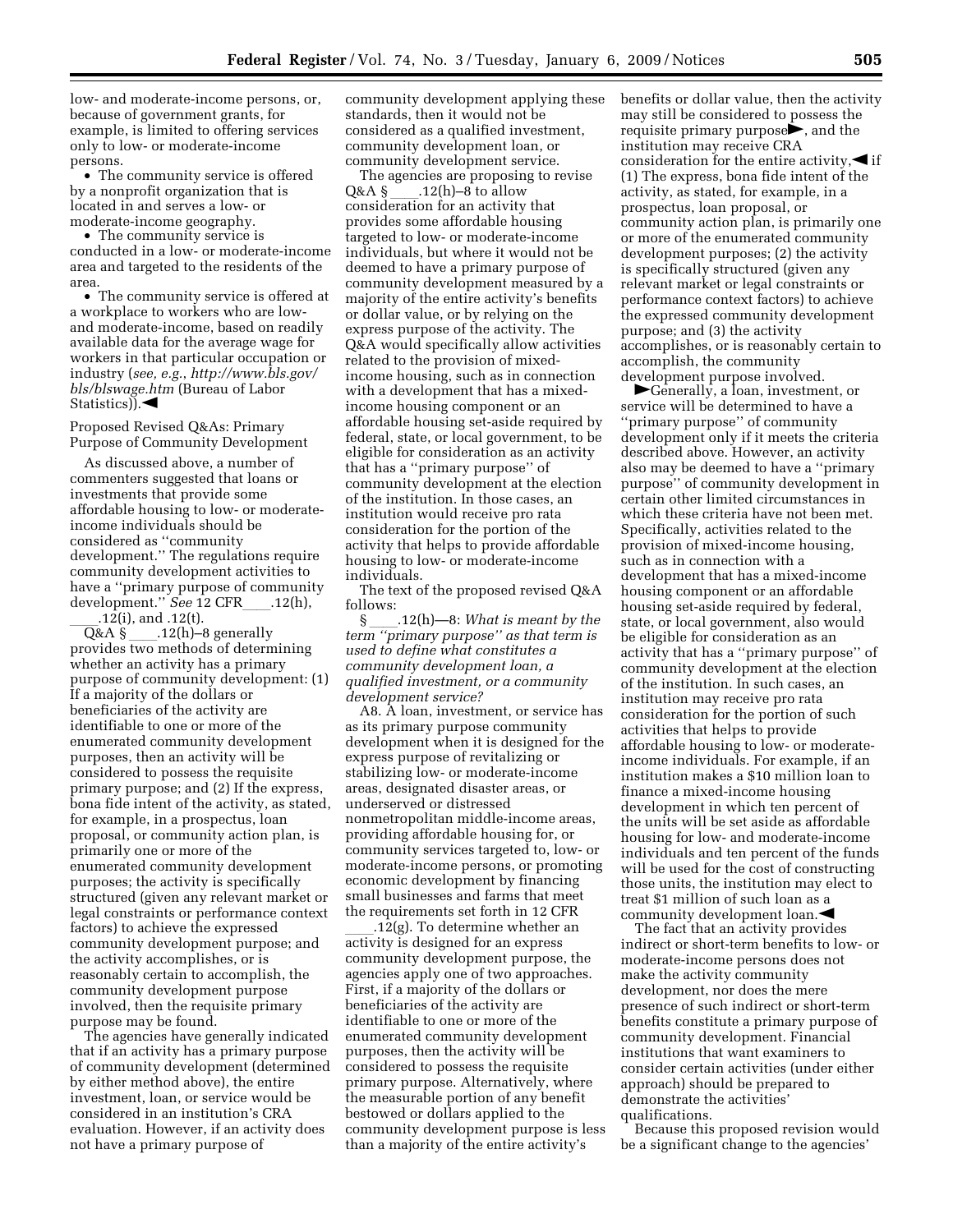general ''all or nothing'' CRA consideration policy for community development loans, qualified investments, and community development services, the agencies solicit public comment on the proposed revision. We specifically request comment on the following:

• Will the proposed revision, allowing pro rata CRA consideration for low- and moderate-income housing setasides, spur the construction and rehabilitation of housing for low- and moderate-income persons? Why or why not?

• Should the special pro rata consideration be restricted only to instances where a governmental entity requires a set aside of a certain number or percentage of units as housing affordable for low- or moderate-income housing (as opposed to voluntary designation of low- and moderateincome units by a developer)?

• How should the amount of the pro rata share be determined for reporting purposes—should institutions be required to report the actual funds attributable to the targeted units or should they report a proportional share, based on the percentage of set-aside units? For example, if an institution makes a \$1 million loan for a development in which ten percent of the units are set aside as affordable housing for low- or moderate-income individuals, but only six percent of the loan proceeds are used to construct the units, should the intitution report ten percent of the total amount of the loan (\$1 million) or six percent (\$600,000)?

• Should the pro rata treatment apply only to affordable housing or should institutions also be able to receive pro rata treatment for loans or investments with other community development purposes?

• Would this change in policy lead to unjustifiable inflation of community development activities?

If the proposed revision to Q&A §ll.12(h)–8, above, is adopted, the agencies would also revise Q&A  $\S$  .42(b)(2)–3 to address data collection and reporting of the pro rata share of the mixed-income housing loans described in the Q&A. If an institution were to elect to have the portion of mixed-income housing loans set aside for low- or moderate-income housing considered as community development loans, in order to receive consideration for such loans, the institution would need to collect and report data on only the portions of the loans that provide housing for low- or moderate-income individuals. The proposed revision to Q&A  $\S$  .42(b)(2)–3 follows:

§ll.42(b)(2)–3: *When the primary purpose of a loan is to finance an affordable housing project for low- or moderate-income individuals, but, for example, only 40 percent of the units in question will actually be occupied by individuals or families with low or moderate incomes, should the entire loan amount be reported as a community development loan?* 

A3. $\blacktriangleright$ It depends. As long as the primary purpose of the loan is a community development purpose  $\blacktriangleright$  as described in Q&A §\_\_\_.12 (h)–8◀, the full amount of the institution's loan should be included in its reporting of aggregate amounts of community development lending. [However] $\blacktriangleright$ Even though the entire amount of the loan is reported  $\blacktriangleleft$ , as noted in Q&A  $\S$  .22(b)(4)–1, examiners may make qualitative distinctions among community development loans on the basis of the extent to which the loan advances the community development purpose.

 $\blacktriangleright$  In addition, if an institution that reports CRA data elects to request consideration for loans that provide mixed-income housing where only a portion of the loan has community development as its primary purpose, such as in connection with a development that has a mixed-income housing component or an affordable housing set-aside required by federal, state, or local government, the institution must report only the pro rata dollar amount of the portion of the loan that provides affordable housing to lowor moderate-income individuals. See Q&A § \_\_\_\_.12(h)–8 for a discussion of<br>''primary purpose'' of community development describing the distinction between the types of loans that would be reported in full and those for which only the pro rata amount would be reported. $\blacktriangleleft$ 

Finally, as previously discussed, if the proposed revision to  $Q&A\&$ <sub>0</sub>.12(h)– 8 is adopted as final, Q&A<br>§ 22(a)(2)–4, which provides § \_\_\_\_.22(a)(2)–4, which provides<br>examples of ''other loan data,'' would be revised to delete ''loans that do not have a primary purpose of community development, but where a certain amount or percentage of units is set aside for affordable housing.''

#### *Solicitation of Comments Regarding the Use of ''Plain Language''*

Section 722 of the Gramm-Leach-Bliley Act of 1999, 12 U.S.C. 4809, requires the agencies to use ''plain language'' in all proposed and final rules published after January 1, 2000. Although this guidance is not a proposed or final rule, comments are nevertheless invited on whether the

interagency questions and answers are stated clearly and effectively organized, and how the guidance might be revised to make it easier to read.

The text of the final Interagency Questions and Answers follows:

#### **Interagency Questions and Answers Regarding Community Reinvestment**

*§*ll*.11—Authority, purposes, and scope* 

 $\S$  \_\_\_\_\_.11(c) Scope

§§ .11(c)(3) & 563e.11(c)(2) Certain special purpose institutions

§§ll.11(c)(3) & 563e.11(c)(2)–1: *Is the list of special purpose institutions exclusive?* 

A1. No, there may be other examples of special purpose institutions. These institutions engage in specialized activities that do not involve granting credit to the public in the ordinary course of business. Special purpose institutions typically serve as correspondent banks, trust companies, or clearing agents or engage only in specialized services, such as cash management controlled disbursement services. A financial institution, however, does not become a special purpose institution merely by ceasing to make loans and, instead, making investments and providing other retail banking services.

§§ ll.11(c)(3) & 563e.11(c)(2)–2: *To be a special purpose institution, must an institution limit its activities in its charter?* 

A2. No. A special purpose institution may, but is not required to, limit the scope of its activities in its charter, articles of association, or other corporate organizational documents. An institution that does not have legal limitations on its activities, but has voluntarily limited its activities, however, would no longer be exempt from Community Reinvestment Act (CRA) requirements if it subsequently engaged in activities that involve granting credit to the public in the ordinary course of business. An institution that believes it is exempt from CRA as a special purpose institution should seek confirmation of this status from its supervisory agency.

#### § .12(a) Affiliate

§ll.12(a)–1: *Does the definition of ''affiliate'' include subsidiaries of an institution?* 

A1. Yes, ''affiliate'' includes any company that controls, is controlled by, or is under common control with another company. An institution's

*<sup>§</sup>*ll*.12—Definitions*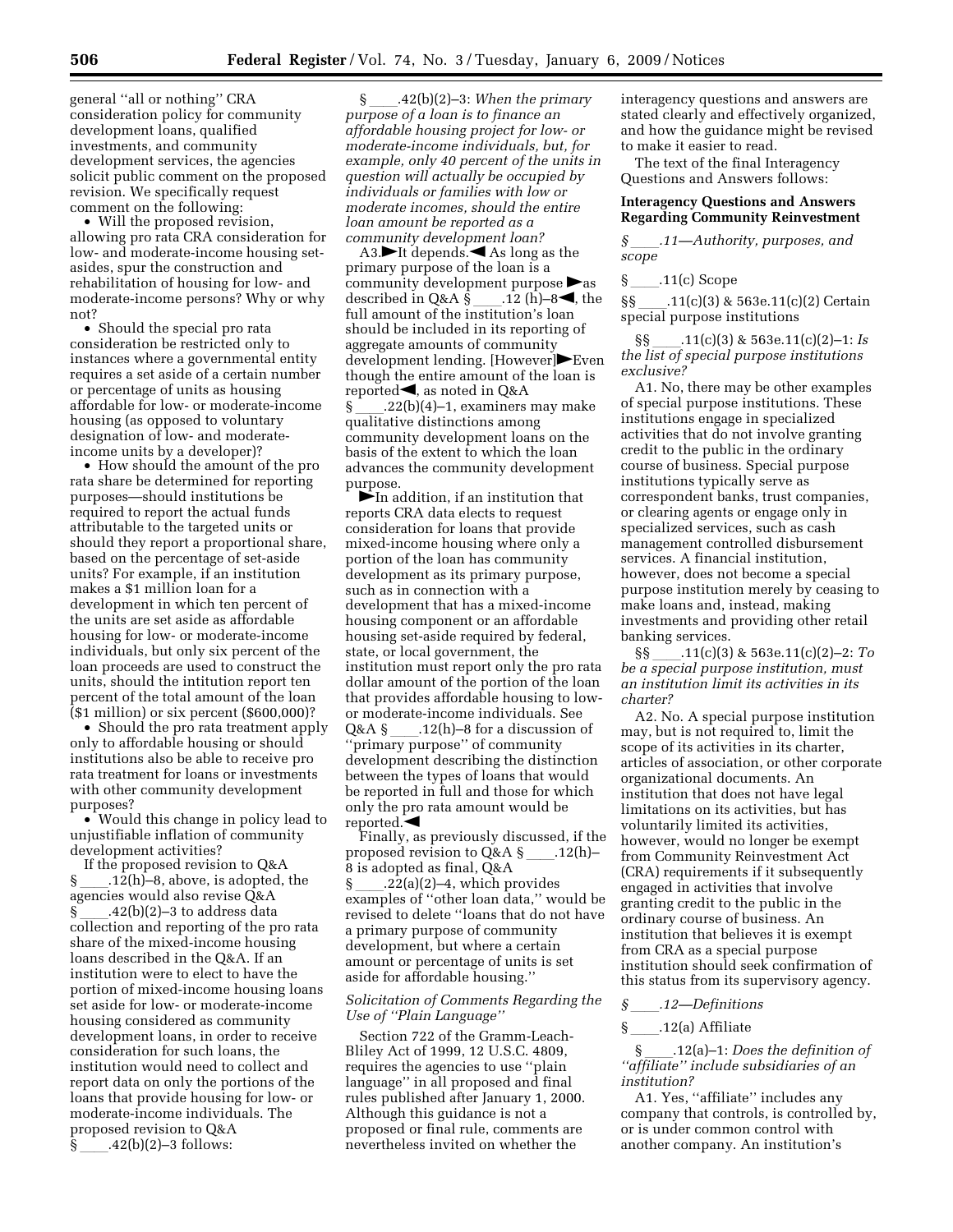subsidiary is controlled by the institution and is, therefore, an affiliate.

 $\frac{12(11)}{2}$ .12(f) Branch<br>§ \_\_\_\_,12(f)–1: *Do the definitions of* §ll.12(f)–1: *Do the definitions of ''branch,'' ''automated teller machine (ATM),'' and ''remote service facility (RSF)'' include mobile branches, ATMs, and RSFs?* 

A1. Yes. Staffed mobile offices that are authorized as branches are considered ''branches,'' and mobile ATMs and RSFs are considered ''ATMs'' and "RSFs."<br>§ .12(f)-2: Are loan production

§ll.12(f)–2: *Are loan production offices (LPOs) branches for purposes of the CRA?* 

A2. LPOs and other offices are not ''branches'' unless they are authorized as branches of the institution through the regulatory approval process of the institution's supervisory agency.

§ll.12(g) Community development

§ll.12(g)–1: *Are community development activities limited to those that promote economic development?* 

A1. No. Although the definition of ''community development'' includes activities that promote economic development by financing small businesses or farms, the rule does not limit community development loans and services and qualified investments to those activities. Community development also includes communityor tribal-based child care, educational, health, or social services targeted to low- or moderate-income persons, affordable housing for low- or moderateincome individuals, and activities that revitalize or stabilize low- or moderateincome areas, designated disaster areas, or underserved or distressed nonmetropolitan middle-income geographies.

§ll.12(g)–2: *Must a community development activity occur inside a lowor moderate-income area, designated disaster area, or underserved or distressed nonmetropolitan middleincome area in order for an institution to receive CRA consideration for the activity?* 

A2. No. Community development includes activities, regardless of their location, that provide affordable housing for, or community services targeted to, low- or moderate-income individuals and activities that promote economic development by financing small businesses and farms. Activities that stabilize or revitalize particular low- or moderate-income areas, designated disaster areas, or underserved or distressed nonmetropolitan middle-income areas (including by creating, retaining, or improving jobs for low- or moderateincome persons) also qualify as community development, even if the activities are not located in these areas. One example is financing a supermarket that serves as an anchor store in a small strip mall located at the edge of a middle-income area, if the mall stabilizes the adjacent low-income community by providing needed shopping services that are not otherwise available in the low-income community.

§ll.12(g)–3: *Does the regulation provide flexibility in considering performance in high-cost areas?* 

A3. Yes, the flexibility of the performance standards allows examiners to account in their evaluations for conditions in high-cost areas. Examiners consider lending and services to individuals and geographies of all income levels and businesses of all sizes and revenues. In addition, the flexibility in the requirement that community development loans, community development services, and qualified investments have as their ''primary'' purpose community development allows examiners to account for conditions in high-cost areas. For example, examiners could take into account the fact that activities address a credit shortage among middleincome people or areas caused by the disproportionately high cost of building, maintaining or acquiring a house when determining whether an institution's loan to or investment in an organization that funds affordable housing for middle-income people or areas, as well as low- and moderate-income people or areas, has as its primary purpose community development. See also Q&A  $.12(h)$ –8 for more information on ''primary purpose.''

§ll.12(g)–4: *The CRA provides that, in assessing the CRA performance of non-minority- and non-women-owned (majority-owned) financial institutions, examiners may consider as a factor capital investments, loan participations, and other ventures undertaken by the institutions in cooperation with minority- or women-owned financial institutions and low-income credit unions (MWLIs), provided that these activities help meet the credit needs of local communities in which the MWLIs are chartered. Must such activities also benefit the majority-owned financial institution's assessment area?* 

A4. No. Although the regulations generally provide that an institution's CRA activities will be evaluated for the extent to which they benefit the institution's assessment area(s) or a broader statewide or regional area that includes the institution's assessment area(s), the agencies apply a broader geographic criterion when evaluating

capital investments, loan participations, and other ventures undertaken by that institution in cooperation with MWLIs, as provided by the CRA. Thus, such activities will be favorably considered in the CRA performance evaluation of the institution (as loans, investments, or services, as appropriate), even if the MWLIs are not located in, or such activities do not benefit, the assessment area(s) of the majority-owned institution or the broader statewide or regional area that includes its assessment area(s). The activities must, however, help meet the credit needs of the local communities in which the MWLIs are chartered. The impact of a majority-owned institution's activities in cooperation with MWLIs on the majority-owned institution's CRA rating will be determined in conjunction with its overall performance in its assessment area(s).

Examples of activities undertaken by a majority-owned financial institution in cooperation with MWLIs that would receive CRA consideration may include:

• Making a deposit or capital investment;

• Purchasing a participation in a loan;

• Loaning an officer or providing other technical expertise to assist an MWLI in improving its lending policies and practices;

• Providing financial support to enable an MWLI to partner with schools or universities to offer financial literacy education to members of its local community; or

• Providing free or discounted data processing systems, or office facilities to aid an MWLI in serving its customers.

 $\S$  .12(g)(1) Affordable Housing (Including Multifamily Rental Housing) for Low- or Moderate-income Individuals

§ll.12(g)(1)–1: *When determining whether a project is ''affordable housing for low- or moderate-income individuals,'' thereby meeting the definition of ''community development,'' will it be sufficient to use a formula that relates the cost of ownership, rental, or borrowing to the income levels in the area as the only factor, regardless of whether the users, likely users, or beneficiaries of that affordable housing are low- or moderate-income individuals?* 

A1. The concept of ''affordable housing'' for low- or moderate-income individuals does hinge on whether lowor moderate-income individuals benefit, or are likely to benefit, from the housing. It would be inappropriate to give consideration to a project that exclusively or predominately houses families that are not low- or moderateincome simply because the rents or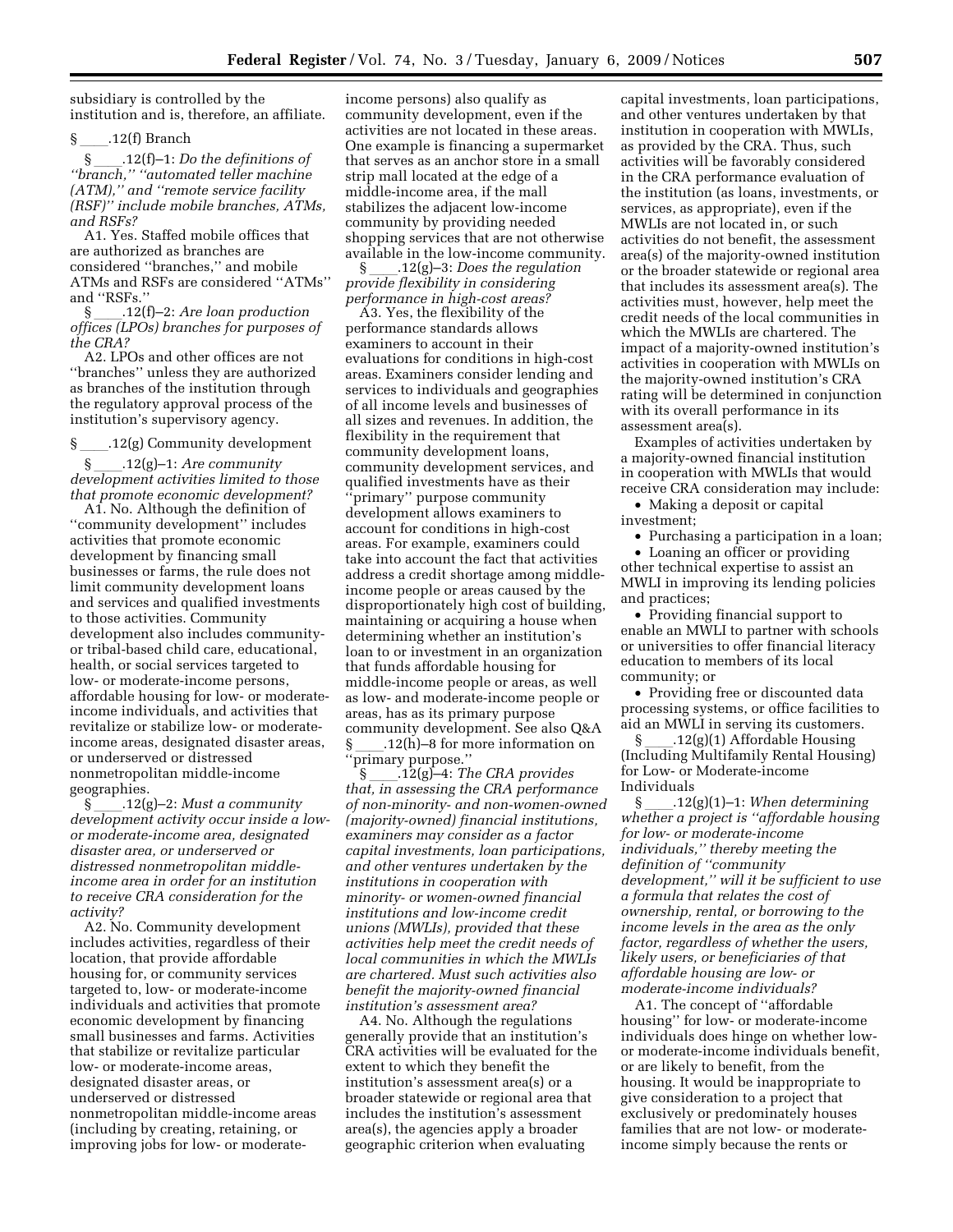housing prices are set according to a particular formula.

For projects that do not yet have occupants, and for which the income of the potential occupants cannot be determined in advance, or in other projects where the income of occupants cannot be verified, examiners will review factors such as demographic, economic, and market data to determine the likelihood that the housing will ''primarily'' accommodate low- or moderate-income individuals. For example, examiners may look at median rents of the assessment area and the project; the median home value of either the assessment area, low- or moderateincome geographies or the project; the low- or moderate-income population in the area of the project; or the past performance record of the organization(s) undertaking the project. Further, such a project could receive consideration if its express, bona fide intent, as stated, for example, in a prospectus, loan proposal, or community action plan, is community development.

 $\S$  .12(g)(3) Activities That Promote Economic Development by Financing Businesses or Farms That Meet Certain Size Eligibility Standards

§ll.12(g)(3)–1: *''Community development'' includes activities that promote economic development by financing businesses or farms that meet certain size eligibility standards. Are all activities that finance businesses and farms that meet these size eligibility standards considered to be community development?* 

A1. No. The concept of ''community development'' under 12  $CFR$ \_\_\_\_.12(g)(3) involves both a "size" test and a ''purpose'' test. An institution's loan, investment, or service meets the ''size'' test if it finances, either directly or through an intermediary, entities that either meet the size eligibility standards of the Small Business Administration's Development Company (SBDC) or Small Business Investment Company (SBIC) programs, or have gross annual revenues of \$1 million or less.

To meet the ''purpose test,'' the institution's loan, investment, or service must promote economic development. These activities are considered to promote economic development if they support permanent job creation, retention, and/or improvement for persons who are currently low- or moderate-income, or support permanent job creation, retention, and/or improvement either in low- or moderate-income geographies or in areas targeted for redevelopment by Federal, state, local, or tribal

governments. The agencies will presume that any loan to or investment in an SBDC, SBIC, Rural Business Investment Company, New Markets Venture Capital Company, or New Markets Tax Credit-eligible Community Development Entity promotes economic development. (But also refer to Q&As  $\S$  ...42(b)(2)–2,  $\S$  ...12(h)–2, and<br> $\S$  .12(h)–3 for more information § \_\_\_\_.12(h)–3 for more information<br>about which loans may be considered community development loans.)

In addition to their quantitative assessment of the amount of a financial institution's community development activities, examiners must make qualitative assessments of an institution's leadership in community development matters and the complexity, responsiveness, and impact of the community development activities of the institution. In reaching a conclusion about the impact of an institution's community development activities, examiners may, for example, determine that a loan to a small business in a low- or moderate-income geography that provides needed jobs and services in that area may have a greater impact and be more responsive to the community credit needs than does a loan to a small business in the same geography that does not directly provide additional jobs or services to the community.

§ll.12(g)(4) Activities That Revitalize or Stabilize Certain Geographies

§ll.12(g)(4)–1: *Is the revised definition of community development, effective September 1, 2005 (under the OCC, Board, and FDIC rules) and effective April 12, 2006 (under OTS's rule), applicable to all institutions or only to intermediate small institutions?* 

A1. The revised definition of community development is applicable to all institutions. Examiners will not use the revised definition to qualify activities that were funded or provided prior to September 1, 2005 (under the OCC, Board, and FDIC rules) or prior to April 12, 2006 (under OTS's rule).

§ll.12(g)(4)–2: *Will activities that provide housing for middle-income and upper-income persons qualify for favorable consideration as community development activities when they help to revitalize or stabilize a distressed or underserved nonmetropolitan middleincome geography or designated disaster areas?* 

A2. An activity that provides housing for middle- or upper-income individuals qualifies as an activity that revitalizes or stabilizes a distressed nonmetropolitan middle-income geography or a designated disaster area if the housing directly helps to revitalize or stabilize

the community by attracting new, or retaining existing, businesses or residents and, in the case of a designated disaster area, is related to disaster recovery. The Agencies generally will consider all activities that revitalize or stabilize a distressed nonmetropolitan middle-income geography or designated disaster area, but will give greater weight to those activities that are most responsive to community needs, including needs of low- or moderate-income individuals or neighborhoods. Thus, for example, a loan solely to develop middle- or upperincome housing in a community in need of low- and moderate-income housing would be given very little weight if there is only a short-term benefit to lowand moderate-income individuals in the community through the creation of temporary construction jobs. (Except in connection with intermediate small institutions, a housing-related loan is not evaluated as a ''community development loan'' if it has been reported or collected by the institution or its affiliate as a home mortgage loan, unless it is a multifamily dwelling loan. *See* 12 CFR\_\_\_\_\_.12(h)(2)(i) and Q&As<br>§ .12(h)-2 and § .12(h)-3.) An §\_\_\_\_.12(h)–2 and §\_\_\_\_.12(h)–3.) An<br>activity will be presumed to revitalize or stabilize such a geography or area if the activity is consistent with a bona fide government revitalization or stabilization plan or disaster recovery plan. *See* Q&As §<sub>\_\_\_\_</sub>\_.12(g)(4)(i)–1 and §\_\_\_\_.12(h)–5.

§ \_\_\_\_.12(h)–5.<br>Th *underserved* nonmetropolitan middle-income geographies, activities that provide housing for middle- and upper-income individuals may qualify as activities that revitalize or stabilize such underserved areas if the activities also provide housing for low- or moderate-income individuals. For example, a loan to build a mixedincome housing development that provides housing for middle- and upper-income individuals in an underserved nonmetropolitan middleincome geography would receive positive consideration if it also provides housing for low- or moderate-income individuals.

 $.12(g)(4)(i)$  Activities That Revitalize or Stabilize Low- or Moderate-income Geographies

§ll.12(g)(4)(i)–1: *What activities are considered to ''revitalize or stabilize'' a low- or moderate-income geography, and how are those activities considered?* 

A1. Activities that revitalize or stabilize a low- or moderate-income geography are activities that help to attract new, or retain existing, businesses or residents. Examiners will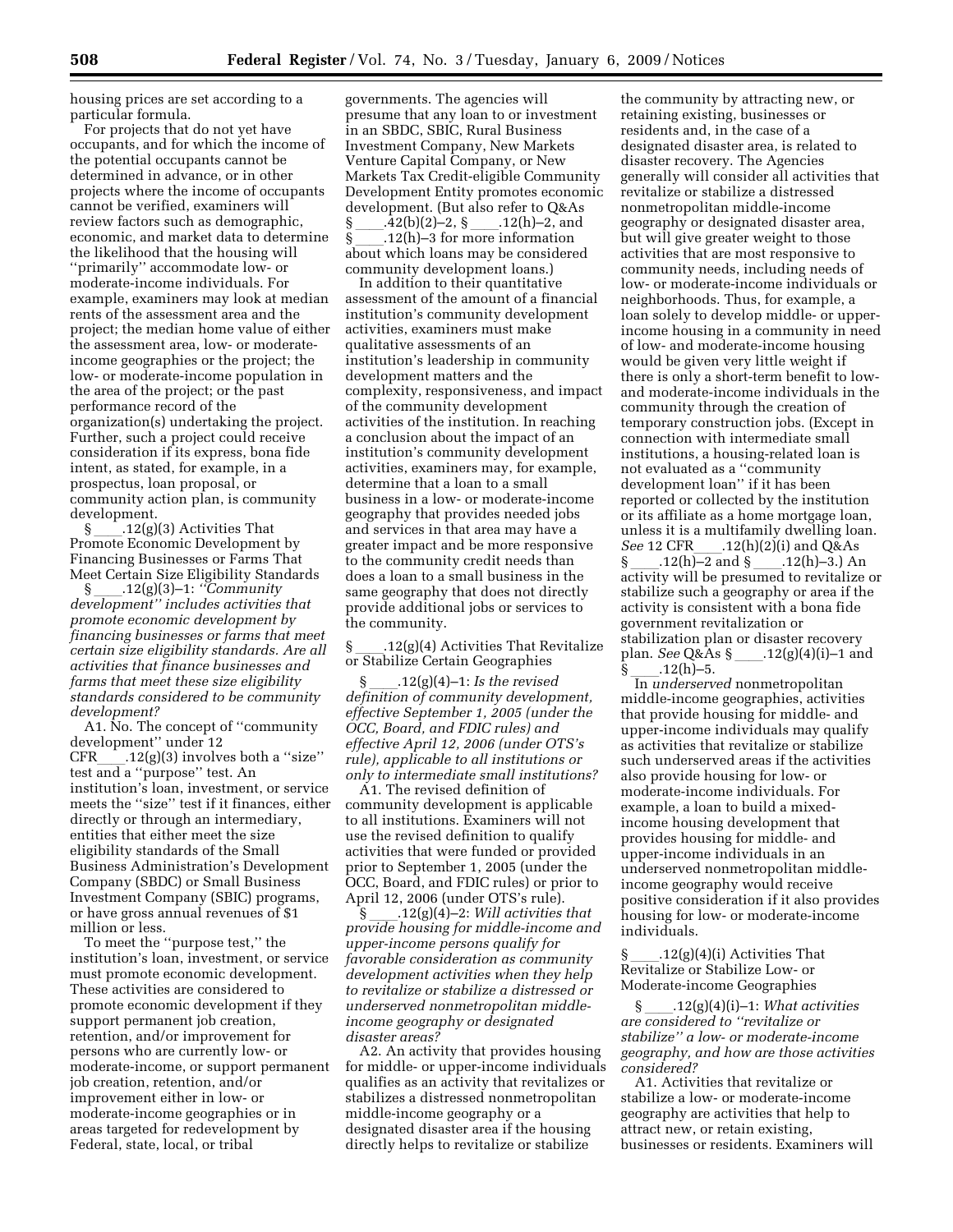presume that an activity revitalizes or stabilizes a low- or moderate-income geography if the activity has been approved by the governing board of an Enterprise Community or Empowerment Zone (designated pursuant to 26 U.S.C. 1391) and is consistent with the board's strategic plan. They will make the same presumption if the activity has received similar official designation as consistent with a federal, state, local, or tribal government plan for the revitalization or stabilization of the low- or moderateincome geography. For example, foreclosure prevention programs with the objective of providing affordable, sustainable, long-term loan restructurings or modifications to homeowners in low- or moderateincome geographies, consistent with safe and sound banking practices, may help to revitalize or stabilize those geographies.

To determine whether other activities revitalize or stabilize a low- or moderate-income geography, examiners will evaluate the activity's actual impact on the geography, if information about this is available. If not, examiners will determine whether the activity is consistent with the community's formal or informal plans for the revitalization and stabilization of the low- or moderate-income geography. For more information on what activities revitalize or stabilize a low- or moderate-income geography, see Q&As §ll.12(g)–2 and  $12(h)-5.$ 

§ll.12(g)(4)(ii) Activities That Revitalize or Stabilize Designated Disaster Areas

§ll.12(g)(4)(ii)–1: *What is a ''designated disaster area'' and how long does it last?* 

A1. A ''designated disaster area'' is a major disaster area designated by the federal government. Such disaster designations include, in particular, Major Disaster Declarations administered by the Federal Emergency Management Agency (FEMA) (*http:// www.fema.gov*), but excludes counties designated to receive only FEMA Public Assistance Emergency Work Category A (Debris Removal) and/or Category B (Emergency Protective Measures).

Examiners will consider institution activities related to disaster recovery that revitalize or stabilize a designated disaster area for 36 months following the date of designation. Where there is a demonstrable community need to extend the period for recognizing revitalization or stabilization activities in a particular disaster area to assist in long-term recovery efforts, this time period may be extended.

§ll.12(g)(4)(ii)–2: *What activities are considered to ''revitalize or stabilize'' a designated disaster area, and how are those activities considered?* 

A2. The Agencies generally will consider an activity to revitalize or stabilize a designated disaster area if it helps to attract new, or retain existing, businesses or residents and is related to disaster recovery. An activity will be presumed to revitalize or stabilize the area if the activity is consistent with a bona fide government revitalization or stabilization plan or disaster recovery plan. The Agencies generally will consider all activities relating to disaster recovery that revitalize or stabilize a designated disaster area, but will give greater weight to those activities that are most responsive to community needs, including the needs of low- or moderate-income individuals or neighborhoods. Qualifying activities may include, for example, providing financing to help retain businesses in the area that employ local residents, including low- and moderate-income individuals; providing financing to attract a major new employer that will create long-term job opportunities, including for low- and moderate-income individuals; providing financing or other assistance for essential community-wide infrastructure, community services, and rebuilding needs; and activities that provide housing, financial assistance, and services to individuals in designated disaster areas and to individuals who have been displaced from those areas, including low- and moderate-income individuals (*see, e.g.*, Q&As §\_\_\_\_.12(i)–<br>3; § .12(t)–4; § .22(b)(2) & (3)–4; 3; § ...12(t)–4; § ...22(b)(2) & (3)–4;<br>§ ..22(b)(2) & (3)–5; and  $\S$  \_\_\_\_\_.22(b)(2) & (3)–5; and  $\S$  \_\_\_\_.24(d)(3)–1).  $24(d)(3)-1$ .

 $.12(g)(4)(iii)$  Activities That Revitalize or Stabilize Distressed or Underserved Nonmetropolitan Middleincome Geographies

§ll.12(g)(4)(iii)–1: *What criteria are used to identify distressed or underserved nonmetropolitan, middleincome geographies?* 

A1. Eligible nonmetropolitan middleincome geographies are those designated by the Agencies as being in distress or that could have difficulty meeting essential community needs (underserved). A particular geography could be designated as both distressed and underserved. As defined in 12 CFR

 $12(k)$ , a geography is a census tract delineated by the United States Bureau of the Census.

A nonmetropolitan middle-income geography will be designated as distressed if it is in a county that meets one or more of the following triggers: (1) An unemployment rate of at least 1.5 times the national average, (2) a poverty rate of 20 percent or more, or (3) a population loss of 10 percent or more between the previous and most recent decennial census or a net migration loss of five percent or more over the fiveyear period preceding the most recent census.

A nonmetropolitan middle-income geography will be designated as underserved if it meets criteria for population size, density, and dispersion that indicate the area's population is sufficiently small, thin, and distant from a population center that the tract is likely to have difficulty financing the fixed costs of meeting essential community needs. The Agencies will use as the basis for these designations the ''urban influence codes,'' numbered "7," "10," "11," and "12," maintained by the Economic Research Service of the United States Department of Agriculture.

The Agencies publish data source information along with the list of eligible nonmetropolitan census tracts on the Federal Financial Institutions Examination Council Web site (*http:// www.ffiec.gov*).<br>12(g)(4.

 $\frac{12(g)(4)(iii)-2}{i}$  *How often will the Agencies update the list of designated distressed and underserved nonmetropolitan middle-income geographies?* 

A2. The Agencies will review and update the list annually. The list is published on the Federal Financial Institutions Examination Council Web site (*http://www.ffiec.gov*).

To the extent that changes to the designated census tracts occur, the Agencies have determined to adopt a one-year ''lag period.'' This lag period will be in effect for the twelve months immediately following the date when a census tract that was designated as distressed or underserved is removed from the designated list. Revitalization or stabilization activities undertaken during the lag period will receive consideration as community development activities if they would have been considered to have a primary purpose of community development if the census tract in which they were located were still designated as distressed or underserved.<br>\$12(g)(4)(iii)-3: W)

§ll.12(g)(4)(iii)–3: *What activities are considered to ''revitalize or stabilize'' a distressed nonmetropolitan middle-income geography, and how are those activities evaluated?* 

A3. An activity revitalizes or stabilizes a distressed nonmetropolitan middle-income geography if it helps to attract new, or retain existing, businesses or residents. An activity will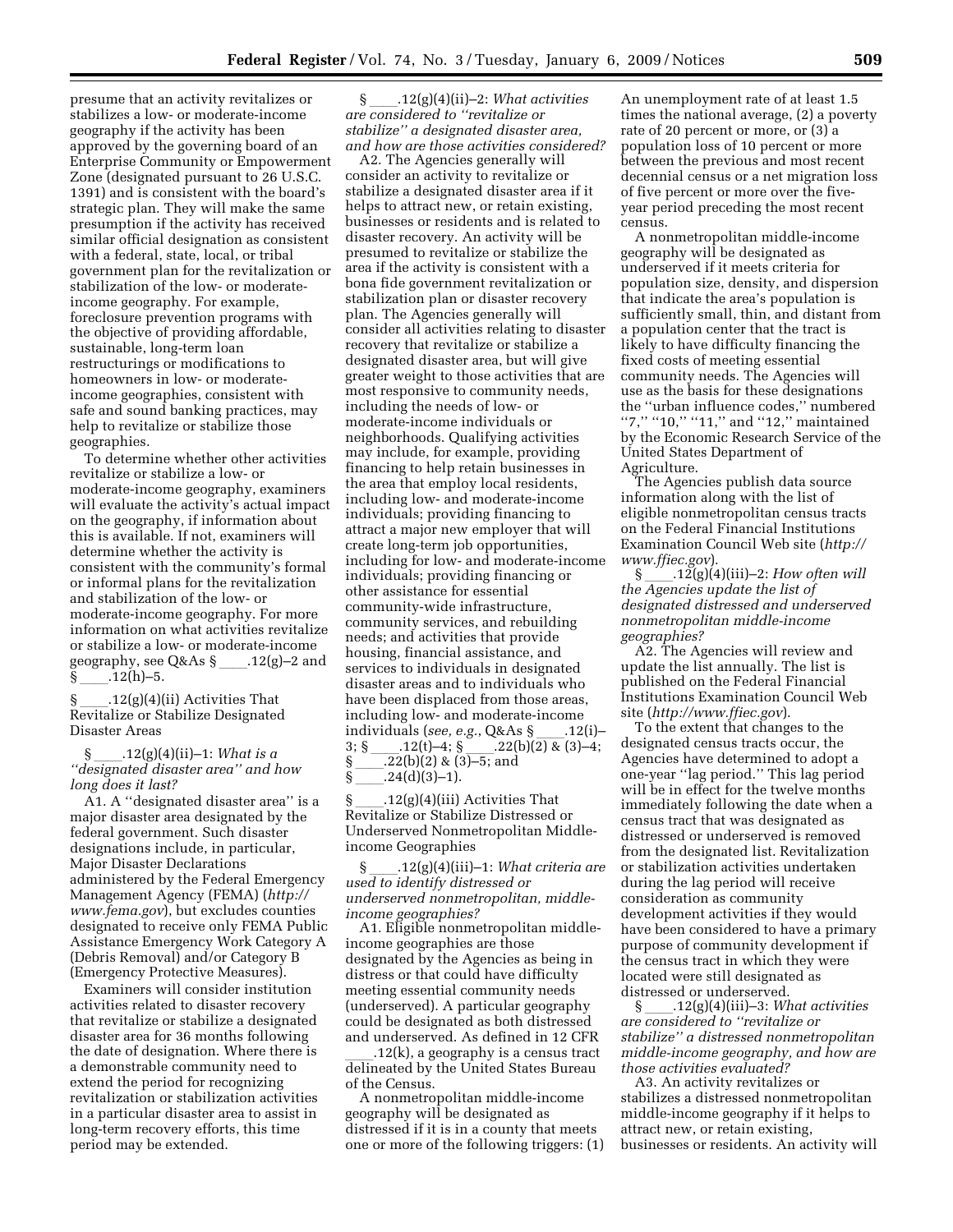be presumed to revitalize or stabilize the area if the activity is consistent with a bona fide government revitalization or stabilization plan. The Agencies generally will consider all activities that revitalize or stabilize a distressed nonmetropolitan middle-income geography, but will give greater weight to those activities that are most responsive to community needs, including needs of low- or moderateincome individuals or neighborhoods. Qualifying activities may include, for example, providing financing to attract a major new employer that will create long-term job opportunities, including for low- and moderate-income individuals, and activities that provide financing or other assistance for essential infrastructure or facilities necessary to attract or retain businesses or residents. *See* Q&As

 $\S$  \_\_\_\_.12(g)(4)(i)–1 and  $\S$  \_\_\_\_.12(h)–5.<br>5. 12(g)(4)(iii)–4: *What activities* §ll.12(g)(4)(iii)–4: *What activities are considered to ''revitalize or stabilize'' an underserved nonmetropolitan middle-income geography, and how are those activities evaluated?* 

A4. The regulation provides that activities revitalize or stabilize an underserved nonmetropolitan middleincome geography if they help to meet essential community needs, including needs of low- or moderate-income individuals. Activities such as financing for the construction, expansion, improvement, maintenance, or operation of essential infrastructure or facilities for health services, education, public safety, public services, industrial parks, or affordable housing, will be evaluated under these criteria to determine if they qualify for revitalization or stabilization consideration. Examples of the types of projects that qualify as meeting essential community needs, including needs of low- or moderate-income individuals, would be a new or expanded hospital that serves the entire county, including low- and moderate-income residents; an industrial park for businesses whose employees include low- or moderateincome individuals; a new or rehabilitated sewer line that serves community residents, including low- or moderate-income residents; a mixedincome housing development that includes affordable housing for low- and moderate-income families; or a renovated elementary school that serves children from the community, including children from low- and moderateincome families.

Other activities in the area, such as financing a project to build a sewer line spur that connects services to a middleor upper-income housing development

while bypassing a low- or moderate-income development that also needs the sewer services, generally would not qualify for revitalization or stabilization consideration in geographies designated as underserved. However, if an underserved geography is also designated as distressed or a disaster area, additional activities may be considered to revitalize or stabilize the geography, as explained in Q&As §ll.12(g)(4)(ii)–2 and

§\_\_\_\_\_.12(g)(4)(iii)–3.<br>§ .12(h) Commur §ll.12(h) Community Development Loan

§ll.12(h)–1: *What are examples of community development loans?* 

A1. Examples of community development loans include, but are not limited to, loans to:

• Borrowers for affordable housing rehabilitation and construction, including construction and permanent financing of multifamily rental property serving low- and moderate-income persons;

• Not-for-profit organizations serving primarily low- and moderate-income housing or other community development needs;

• Borrowers to construct or rehabilitate community facilities that are located in low- and moderate-income areas or that serve primarily low- and moderate-income individuals;

• Financial intermediaries including Community Development Financial Institutions (CDFIs), New Markets Tax Credit-eligible Community Development Entities, Community Development Corporations (CDCs), minority- and women-owned financial institutions, community loan funds or pools, and low-income or community development credit unions that primarily lend or facilitate lending to promote community development;

• Local, state, and tribal governments for community development activities;

• Borrowers to finance environmental clean-up or redevelopment of an industrial site as part of an effort to revitalize the low- or moderate-income community in which the property is located; and

• Businesses, in an amount greater than \$1 million, when made as part of the Small Business Administration's 504 Certified Development Company program.

The rehabilitation and construction of affordable housing or community facilities, referred to above, may include the abatement or remediation of, or other actions to correct, environmental hazards, such as lead-based paint, that

are present in the housing, facilities, or site.

§ll.12(h)–2: *If a retail institution that is not required to report under the Home Mortgage Disclosure Act (HMDA) makes affordable home mortgage loans that would be HMDA-reportable home mortgage loans if it were a reporting institution, or if a small institution that is not required to collect and report loan data under the CRA makes small business and small farm loans and consumer loans that would be collected and/or reported if the institution were a large institution, may the institution have these loans considered as community development loans?* 

A2. No. Although small institutions are not required to report or collect information on small business and small farm loans and consumer loans, and some institutions are not required to report information about their home mortgage loans under HMDA, if these institutions are retail institutions, the agencies will consider in their CRA evaluations the institutions' originations and purchases of loans that would have been collected or reported as small business, small farm, consumer or home mortgage loans, had the institution been a collecting and reporting institution under the CRA or the HMDA. Therefore, these loans will not be considered as community development loans, unless the small institution is an intermediate small institution (*see* § \_\_\_\_.12(h)–3).<br>Multifamily dwelling loans, however, may be considered as community development loans as well as home mortgage loans. *See also* Q&A<br>§ \_\_\_\_.42(b)(2)–2.<br>12<sup>0</sup>b)–3: May an inter  $-42(b)(2)-2.$ 

§ll.12(h)–3: *May an intermediate small institution that is not subject to HMDA reporting have home mortgage loans considered as community development loans? Similarly, may an intermediate small institution have small business and small farm loans and consumer loans considered as community development loans?* 

A3. Yes. In instances where intermediate small institutions are not required to report HMDA or small business or small farm loans, these loans may be considered, at the institution's option, as community development loans, provided they meet the regulatory definition of ''community development.'' If small business or small farm loan data have been reported to the agencies to preserve the option to be evaluated as a large institution, but the institution ultimately chooses to be evaluated under the intermediate small institution examination standards, then the institution would continue to have the option to have such loans considered as community development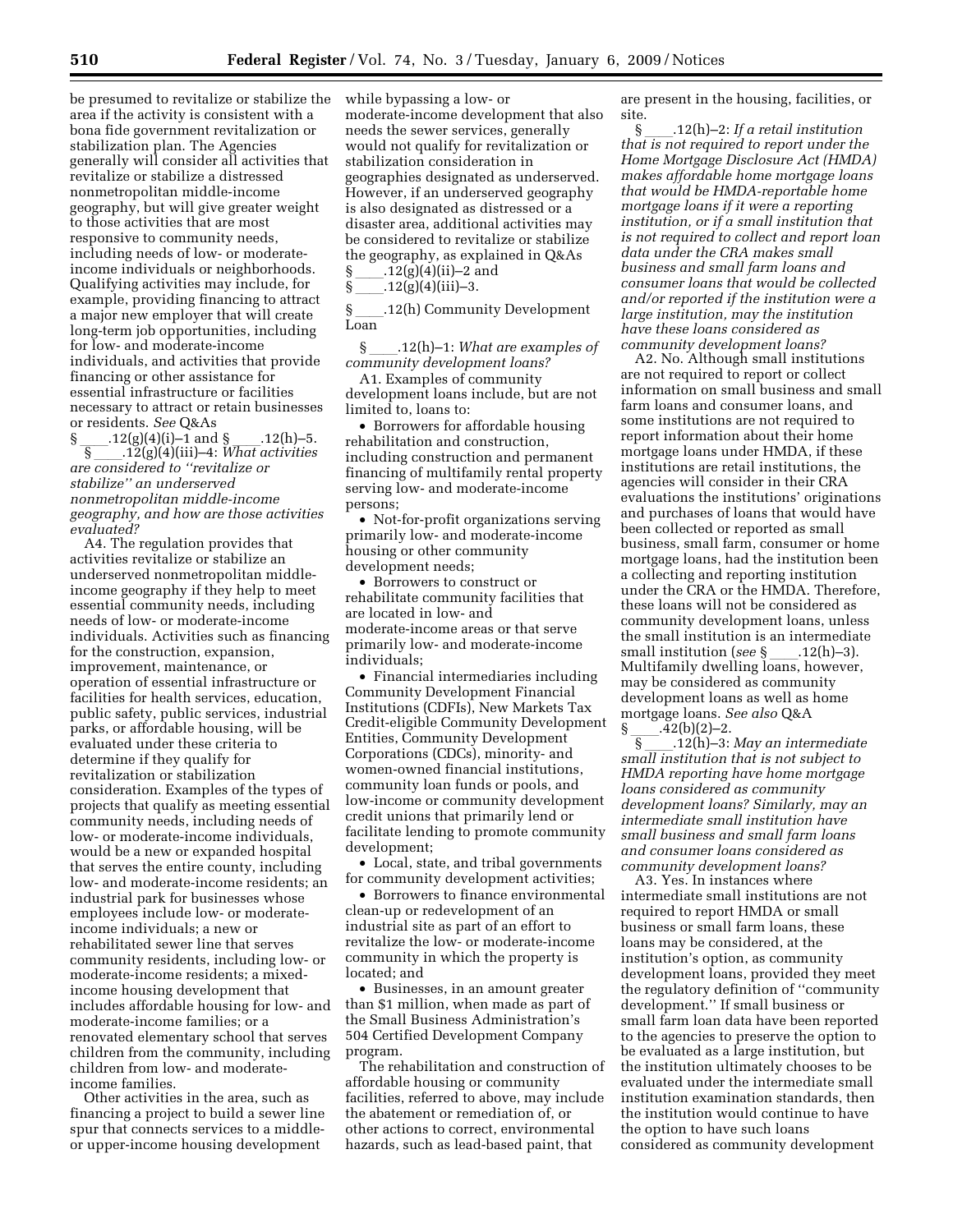loans. However, if the institution opts to be evaluated under the lending, investment, and service tests applicable to large institutions, it may not choose to have home mortgage, small business, small farm, or consumer loans considered as community development loans.

Loans other than multifamily dwelling loans may not be considered under both the lending test and the community development test for intermediate small institutions. Thus, if an institution elects to have certain loans considered under the community development test, those loans may not also be considered under the lending test, and would be excluded from the lending test analysis.

Intermediate small institutions may choose individual loans within their portfolio for community development consideration. Examiners will evaluate an intermediate small institution's community development activities within the context of the responsiveness of the activity to the community development needs of the institution's assessment area.

§**\_\_\_\_\_.12(h)-4:** *Do secured credit cards or other credit card programs targeted to low- or moderate-income individuals qualify as community development loans?* 

A4. No. Credit cards issued to low- or moderate-income individuals for household, family, or other personal expenditures, whether as part of a program targeted to such individuals or otherwise, do not qualify as community development loans because they do not have as their primary purpose any of the activities included in the definition of

"community development."<br>\$12(h)-5: The regula §ll.12(h)–5: *The regulation indicates that community development includes ''activities that revitalize or stabilize low- or moderate-income geographies.'' Do all loans in a low- to moderate-income geography have a stabilizing effect?* 

A5. No. Some loans may provide only indirect or short-term benefits to low- or moderate-income individuals in a lowor moderate-income geography. These loans are not considered to have a community development purpose. For example, a loan for upper-income housing in a low- or moderate-income area is not considered to have a community development purpose simply because of the indirect benefit to low- or moderate-income persons from construction jobs or the increase in the local tax base that supports enhanced services to low- and moderate-income area residents. On the other hand, a loan for an anchor business in a low- or moderate-income area (or a nearby area)

that employs or serves residents of the area and, thus, stabilizes the area, may be considered to have a community development purpose. For example, in a low-income area, a loan for a pharmacy that employs and serves residents of the area promotes community development.

§ll.12(h)–6: *Must there be some immediate or direct benefit to the institution's assessment area(s) to satisfy the regulations' requirement that qualified investments and community development loans or services benefit an institution's assessment area(s) or a broader statewide or regional area that includes the institution's assessment area(s)?* 

A6. No. The regulations recognize that community development organizations and programs are efficient and effective ways for institutions to promote community development. These organizations and programs often operate on a statewide or even multistate basis. Therefore, an institution's activity is considered a community development loan or service or a qualified investment if it supports an organization or activity that covers an area that is larger than, but includes, the institution's assessment area(s). The institution's assessment area(s) need not receive an immediate or direct benefit from the institution's specific participation in the broader organization or activity, provided that the purpose, mandate, or function of the organization or activity includes serving geographies or individuals located within the institution's assessment area(s).

In addition, a retail institution that, considering its performance context, has adequately addressed the community development needs of its assessment area(s) will receive consideration for certain other community development activities. These community development activities must benefit geographies or individuals located somewhere within a broader statewide or regional area that includes the institution's assessment area(s). Examiners will consider these activities even if they will not benefit the institution's assessment area(s).

§ll.12(h)–7: *What is meant by the term ''regional area''?* 

A7. A ''regional area'' may be as large as a multistate area. For example, the ''mid-Atlantic states'' may comprise a regional area.

Community development loans and services and qualified investments to statewide or regional organizations that have a bona fide purpose, mandate, or function that includes serving the geographies or individuals within the institution's assessment area(s) will be considered as addressing assessment

area needs. When examiners evaluate community development loans and services and qualified investments that benefit a regional area that includes the institution's assessment area(s), they will consider the institution's performance context as well as the size of the regional area and the actual or potential benefit to the institution's assessment area(s). With larger regional areas, benefit to the institution's assessment area(s) may be diffused and, thus, less responsive to assessment area needs.

In addition, as long as an institution has adequately addressed the community development needs of its assessment area(s), it will also receive consideration for community development activities that benefit geographies or individuals located somewhere within the broader statewide or regional area that includes the institution's assessment area(s), even if those activities do not benefit its assessment area(s).

§ll.12(h)–8: *What is meant by the term ''primary purpose'' as that term is used to define what constitutes a community development loan, a qualified investment or a community development service?* 

A8. A loan, investment or service has as its primary purpose community development when it is designed for the express purpose of revitalizing or stabilizing low- or moderate-income areas, designated disaster areas, or underserved or distressed nonmetropolitan middle-income areas, providing affordable housing for, or community services targeted to, low- or moderate-income persons, or promoting economic development by financing small businesses and farms that meet the requirements set forth in 12 CFR

 $\cdot$ .12(g). To determine whether an activity is designed for an express community development purpose, the agencies apply one of two approaches. First, if a majority of the dollars or beneficiaries of the activity are identifiable to one or more of the enumerated community development purposes, then the activity will be considered to possess the requisite primary purpose. Alternatively, where the measurable portion of any benefit bestowed or dollars applied to the community development purpose is less than a majority of the entire activity's benefits or dollar value, then the activity may still be considered to possess the requisite primary purpose if (1) The express, bona fide intent of the activity, as stated, for example, in a prospectus, loan proposal, or community action plan, is primarily one or more of the enumerated community development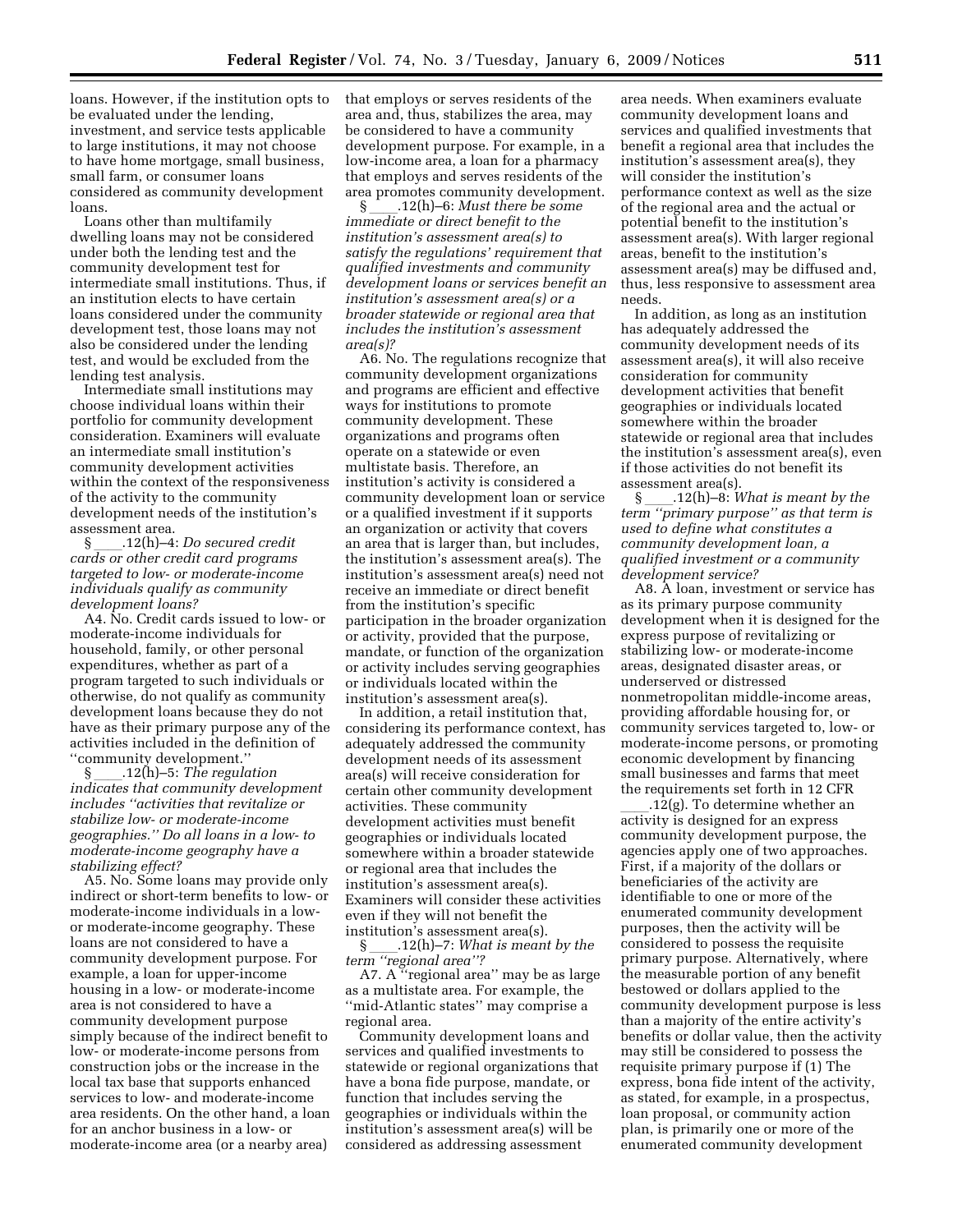purposes; (2) the activity is specifically structured (given any relevant market or legal constraints or performance context factors) to achieve the expressed community development purpose; and (3) the activity accomplishes, or is reasonably certain to accomplish, the community development purpose involved. The fact that an activity provides indirect or short-term benefits to low- or moderate-income persons does not make the activity community development, nor does the mere presence of such indirect or short-term benefits constitute a primary purpose of community development. Financial institutions that want examiners to consider certain activities under either approach should be prepared to demonstrate the activities' qualifications.

§ll.12(i) Community Development Service

§ll.12(i)–1: *In addition to meeting the definition of ''community development'' in the regulation, community development services must also be related to the provision of financial services. What is meant by ''provision of financial services''?* 

A1. Providing financial services means providing services of the type generally provided by the financial services industry. Providing financial services often involves informing community members about how to get or use credit or otherwise providing credit services or information to the community. For example, service on the board of directors of an organization that promotes credit availability or finances affordable housing is related to the provision of financial services. Providing technical assistance about financial services to community-based groups, local or tribal government agencies, or intermediaries that help to meet the credit needs of low- and moderate-income individuals or small businesses and farms is also providing financial services. By contrast, activities that do not take advantage of the employees' financial expertise, such as neighborhood cleanups, do not involve

the provision of financial services.<br>§ .12(i)-2: Are personal chai §ll.12(i)–2: *Are personal charitable activities provided by an institution's employees or directors outside the ordinary course of their employment considered community development services?* 

A2. No. Services must be provided as a representative of the institution. For example, if a financial institution's director, on her own time and not as a representative of the institution, volunteers one evening a week at a local community development corporation's

financial counseling program, the institution may not consider this activity a community development service.

§ll.12(i)–3: *What are examples of community development services?* 

A3. Examples of community development services include, but are not limited to, the following:

• Providing financial services to lowand moderate-income individuals through branches and other facilities located in low- and moderate-income areas, unless the provision of such services has been considered in the evaluation of an institution's retail banking services under 12 CFR

 $\frac{1}{\sqrt{24(d)}}$  Increasing access to financial services by opening or maintaining branches or other facilities that help to revitalize or stabilize a low- or moderate-income geography, a designated disaster area, or a distressed or underserved nonmetropolitan middle-income geography, unless the opening or maintaining of such branches or other facilities has been considered in the evaluation of the institution's retail banking services<br>under 12 CFR .24(d):

under 12 CFR \_\_\_\_.24(d);<br>• Providing technical assistance on financial matters to nonprofit, tribal, or government organizations serving lowand moderate-income housing or economic revitalization and development needs;

• Providing technical assistance on financial matters to small businesses or community development organizations, including organizations and individuals who apply for loans or grants under the Federal Home Loan Banks' Affordable Housing Program;

• Lending employees to provide financial services for organizations facilitating affordable housing construction and rehabilitation or development of affordable housing;

• Providing credit counseling, homebuyer and home-maintenance counseling, financial planning or other financial services education to promote community development and affordable housing, including credit counseling to assist low- or moderate-income borrowers in avoiding foreclosure on their homes;

• Establishing school savings programs or developing or teaching financial education or literacy curricula for low- or moderate-income individuals;

• Providing electronic benefits transfer and point of sale terminal systems to improve access to financial services, such as by decreasing costs, for low- or moderate-income individuals;

• Providing international remittance services that increase access to financial services by low- and moderate-income persons (for example, by offering reasonably priced international remittance services in connection with a low-cost account);

• Providing other financial services with the primary purpose of community development, such as low-cost savings or checking accounts, including ''Electronic Transfer Accounts'' provided pursuant to the Debt Collection Improvement Act of 1996, individual development accounts (IDAs), or free or low-cost government, payroll, or other check cashing services, that increase access to financial services for low- or moderate-income individuals; and

• Providing foreclosure prevention programs to low- or moderate-income homeowners who are facing foreclosure on their primary residence with the objective of providing affordable, sustainable, long-term loan modifications and restructurings.

Examples of technical assistance activities that might be provided to community development organizations include:

• Serving on a loan review committee;

• Developing loan application and underwriting standards;

• Developing loan processing systems;

• Developing secondary market vehicles or programs;

• Assisting in marketing financial services, including development of advertising and promotions, publications, workshops and conferences;

• Furnishing financial services training for staff and management;

• Contributing accounting/ bookkeeping services; and

• Assisting in fund raising, including soliciting or arranging investments.

 $\S$  \_\_\_\_\_.  $\frac{12(j)}{2}$  Consumer Loan<br>s  $\frac{12(j)}{-1}$ : Are home equ

§ll.12(j)–1: *Are home equity loans considered ''consumer loans''?* 

A1. Home equity loans made for purposes other than home purchase, home improvement or refinancing home purchase or home improvement loans are consumer loans if they are extended to one or more individuals for household, family, or other personal expenditures.

§ll.12(j)–2: *May a home equity line of credit be considered a ''consumer loan'' even if part of the line is for home improvement purposes?* 

A2. If the predominant purpose of the line is home improvement, the line may only be reported under HMDA and may not be considered a consumer loan.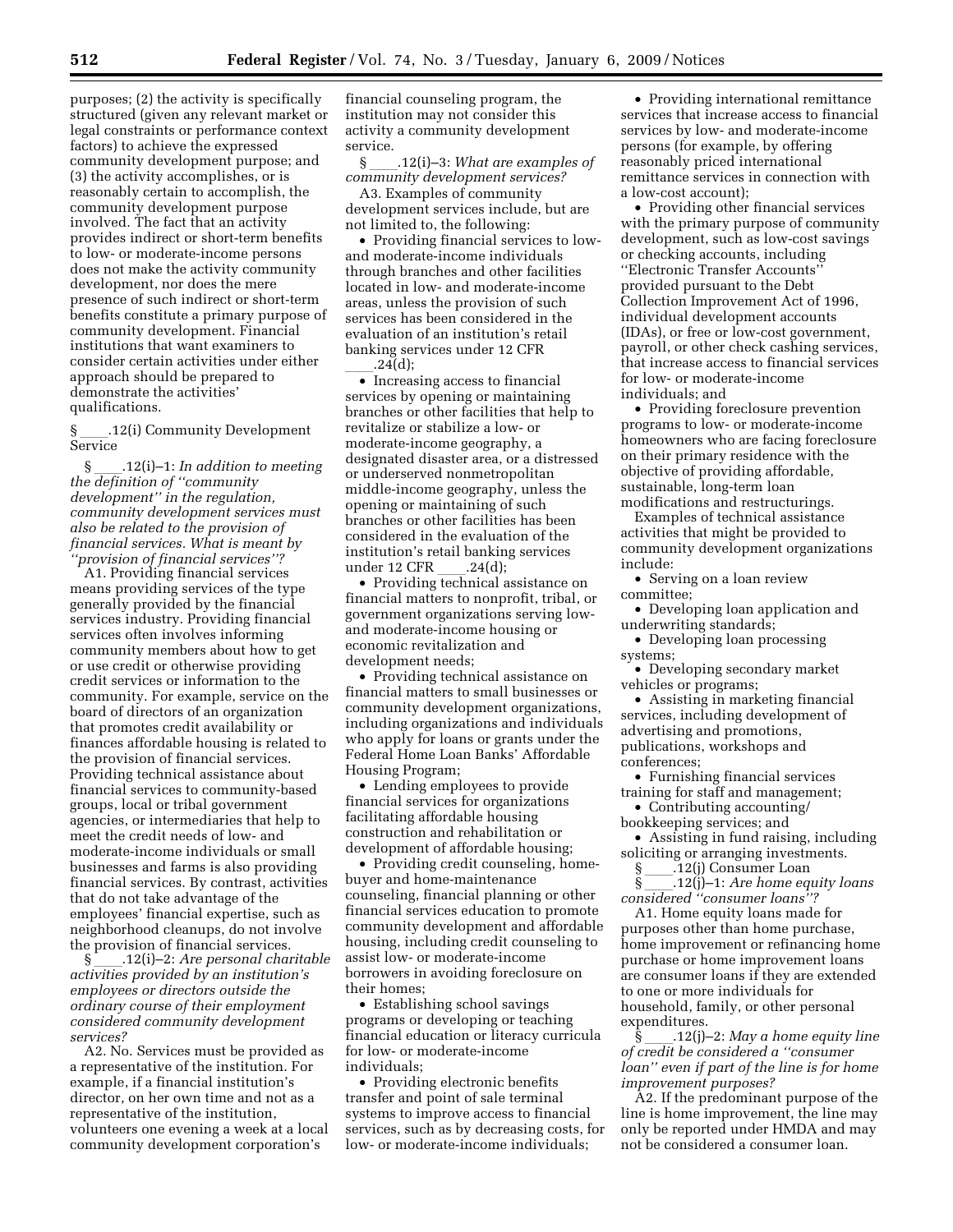However, the full amount of the line may be considered a ''consumer loan'' if its predominant purpose is for household, family, or other personal expenditures, and to a lesser extent home improvement, and the full amount of the line has not been reported under HMDA. This is the case even though there may be ''double counting'' because part of the line may also have been reported under HMDA.

§ll.12(j)–3: *How should an institution collect or report information on loans the proceeds of which will be used for multiple purposes?* 

A3. If an institution makes a single loan or provides a line of credit to a customer to be used for both consumer and small business purposes, consistent with the Call Report and TFR instructions, the institution should determine the major (predominant) component of the loan or the credit line and collect or report the entire loan or credit line in accordance with the regulation's specifications for that loan type.

 $\S$  \_\_\_\_\_.12(l) Home Mortgage Loan<br>S  $\S$  .12(l)–1: *Does the term* "l

§ll.12(l)–1: *Does the term ''home mortgage loan'' include loans other than ''home purchase loans''?* 

A1. Yes. ''Home mortgage loan'' includes ''home improvement loan,'' ''home purchase loan,'' and ''refinancing,'' as defined in the HMDA regulation, Regulation C, 12 CFR part 203. This definition also includes multifamily (five-or-more families) dwelling loans, and loans for the purchase of manufactured homes. *See also* Q&A § \_\_\_.22(a)(2)–7.<br>§ .12(1)–2: *Some finar* 

§<sub>\_\_\_\_\_</sub>.12(l)–2: *Some financial*<br>stitutions broker home mortgas *institutions broker home mortgage loans. They typically take the borrower's application and perform other settlement activities; however, they do not make the credit decision. The broker institutions may also initially fund these mortgage loans, then immediately assign them to another lender. Because the broker institution does not make the credit decision, under Regulation C (HMDA), they do not record the loans on their HMDA–LARs, even if they fund the loans. May an institution receive any consideration under CRA for its home mortgage loan brokerage activities?* 

A2. Yes. A financial institution that funds home mortgage loans but immediately assigns the loans to the lender that made the credit decisions may present information about these loans to examiners for consideration under the lending test as ''other loan data.'' Under Regulation C, the broker institution does not record the loans on its HMDA–LAR because it does not make the credit decisions, even if it

funds the loans. An institution electing to have these home mortgage loans considered must maintain information about all of the home mortgage loans that it has funded in this way. Examiners will consider these other loan data using the same criteria by which home mortgage loans originated or purchased by an institution are evaluated.

Institutions that do not provide funding but merely take applications and provide settlement services for another lender that makes the credit decisions will receive consideration for this service as a retail banking service. Examiners will consider an institution's mortgage brokerage services when evaluating the range of services provided to low-, moderate-, middleand upper-income geographies and the degree to which the services are tailored to meet the needs of those geographies. Alternatively, an institution's mortgage brokerage service may be considered a community development service if the primary purpose of the service is community development. An institution wishing to have its mortgage brokerage service considered as a community development service must provide sufficient information to substantiate that its primary purpose is community development and to establish the extent of the services provided.

 $\frac{\S}{\S}$  .12(m) Income Level<br>S .12(m)-1: Where d

§ll.12(m)–1: *Where do institutions find income level data for geographies and individuals?* 

A1. The income levels for *geographies*, i.e., census tracts, are derived from Census Bureau information and are updated approximately every ten years. The income levels for *individuals* are derived from information calculated by the Department of Housing and Urban Development (HUD) and updated annually.

Institutions may obtain 2000 geography income information and the annually updated HUD median family incomes for metropolitan statistical areas (MSAs) and statewide nonmetropolitan areas by accessing the Federal Financial Institution Examination Council's (FFIEC's) Web site at *http://www.ffiec.gov/cra* or by calling the FFIEC's CRA Assistance Line at (202) 872–7584.

§\_\_\_\_.12(n) Limited Purpose Institution  $\S$ \_\_\_\_.12(n)-1: What constitutes a

§ll.12(n)–1: *What constitutes a ''narrow product line'' in the definition of ''limited purpose institution''?* 

A1. An institution offers a narrow product line by limiting its lending activities to a product line other than a

traditional retail product line required to be evaluated under the lending test (i.e., home mortgage, small business, and small farm loans). Thus, an institution engaged only in making credit card or motor vehicle loans offers a narrow product line, while an institution limiting its lending activities to home mortgages is not offering a narrow product line.

§ll.12(n)–2: *What factors will the agencies consider to determine whether an institution that, if limited purpose, makes loans outside a narrow product line, or, if wholesale, engages in retail lending, will lose its limited purpose or wholesale designation because of too much other lending?* 

A2. Wholesale institutions may engage in some retail lending without losing their designation if this activity is incidental *and* done on an accommodation basis. Similarly, limited purpose institutions continue to meet the narrow product line requirement if they provide other types of loans on an infrequent basis. In reviewing other lending activities by these institutions, the agencies will consider the following factors:

• Is the retail lending provided as an incident to the institution's wholesale lending?

• Are the retail loans provided as an accommodation to the institution's wholesale customers?

• Are the other types of loans made only infrequently to the limited purpose institution's customers?

• Does only an insignificant portion of the institution's total assets and income result from the other lending?

• How significant a role does the institution play in providing that type(s) of loan(s) in the institution's assessment area(s)?

• Does the institution hold itself out as offering that type(s) of loan(s)?

• Does the lending test or the community development test present a more accurate picture of the institution's CRA performance?<br> $\S$  .12(n)-3: *Do "niche* 

§ ll.12(n)–3: *Do ''niche institutions'' qualify as limited purpose (or wholesale) institutions?* 

A3. Generally, no. Institutions that are in the business of lending to the public, but specialize in certain types of retail loans (for example, home mortgage or small business loans) to certain types of borrowers (for example, to high-end income level customers or to corporations or partnerships of licensed professional practitioners) (''niche institutions'') generally would not qualify as limited purpose (or wholesale) institutions.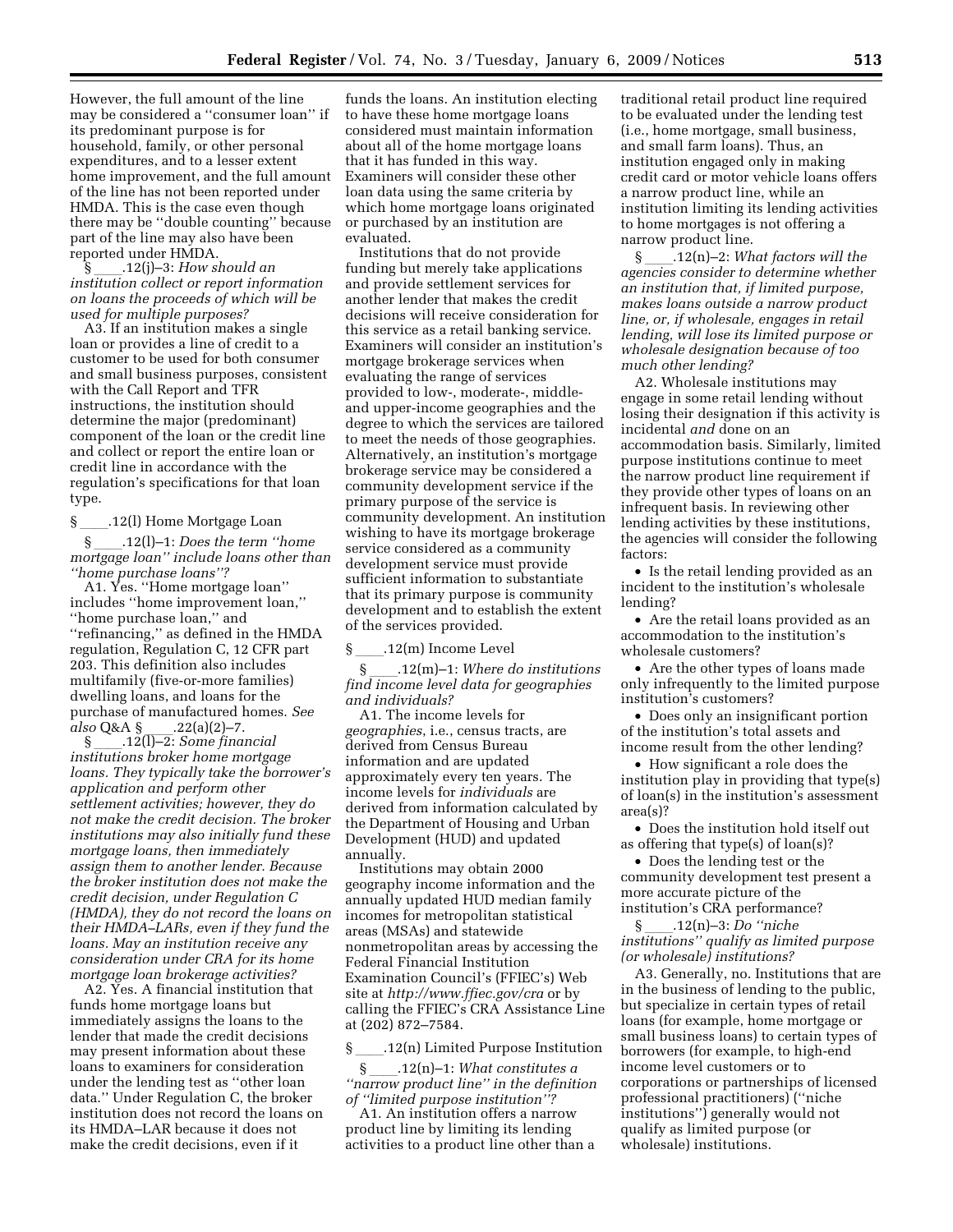#### § .12(t) Qualified Investment

§ll.12(t)–1: *Does the CRA regulation provide authority for institutions to make investments?* 

A1. No. The CRA regulation does not provide authority for institutions to make investments that are not otherwise allowed by Federal law.<br>§  $.12(t)-2$ : Are mortgage-backed

§ll.12(t)–2: *Are mortgage-backed securities or municipal bonds ''qualified investments''?* 

A2. As a general rule, mortgagebacked securities and municipal bonds are not qualified investments because they do not have as their primary purpose community development, as defined in the CRA regulations. Nonetheless, mortgage-backed securities or municipal bonds designed primarily to finance community development generally are qualified investments. Municipal bonds or other securities with a primary purpose of community development need not be housingrelated. For example, a bond to fund a community facility or park or to provide sewage services as part of a plan to redevelop a low-income neighborhood is a qualified investment. Certain municipal bonds in underserved nonmetropolitan middle-income geographies may also be qualified investments. *See* Q&A

 $\S$  .12(g)(4)(iii)–4. Housing-related bonds or securities must primarily address affordable housing (including multifamily rental housing) needs of low- or moderate-income individuals in order to qualify. *See also* Q&A  $\frac{1}{2}$ .23(b)–2.

§ll.12(t)–3: *Are Federal Home Loan Bank stocks or unpaid dividends and membership reserves with the Federal Reserve Banks ''qualified investments''?* 

A3. No. Federal Home Loan Bank (FHLB) stocks or unpaid dividends, and membership reserves with the Federal Reserve Banks do not have a sufficient connection to community development to be qualified investments. However, FHLB member institutions may receive CRA consideration as a community development service for technical assistance they provide on behalf of applicants and recipients of funding from the FHLB's Affordable Housing<br>Program. See Q&A § .12(i)-3. Program. *See* Q&A §<sub>\_\_\_\_</sub>.12(i)–3.<br>§ 12(t)–4· What are exampl

§ll.12(t)–4: *What are examples of qualified investments?* 

A4. Examples of qualified investments include, but are not limited to, investments, grants, deposits, or shares in or to:

• Financial intermediaries (including Community Development Financial Institutions (CDFIs), New Markets Tax Credit-eligible Community Development

Entities, Community Development Corporations (CDCs), minority- and women-owned financial institutions, community loan funds, and low-income or community development credit unions) that primarily lend or facilitate lending in low- and moderate-income areas or to low- and moderate-income individuals in order to promote community development, such as a CDFI that promotes economic development on an Indian reservation;

• Organizations engaged in affordable housing rehabilitation and construction, including multifamily rental housing;

• Organizations, including, for example, Small Business Investment Companies (SBICs), specialized SBICs, and Rural Business Investment Companies (RBICs) that promote economic development by financing small businesses;

• Community development venture capital companies that promote economic development by financing small businesses;

• Facilities that promote community development by providing community services for low- and moderate-income individuals, such as youth programs, homeless centers, soup kitchens, health care facilities, battered women's centers, and alcohol and drug recovery centers;

• Projects eligible for low-income housing tax credits;

• State and municipal obligations, such as revenue bonds, that specifically support affordable housing or other community development;

• Not-for-profit organizations serving low- and moderate-income housing or other community development needs, such as counseling for credit, homeownership, home maintenance, and other financial literacy programs; and

• Organizations supporting activities essential to the capacity of low- and moderate-income individuals or geographies to utilize credit or to sustain economic development, such as, for example, day care operations and job training programs that enable low- or moderate-income individuals to work.

*See also* Q&As §\_\_\_\_\_.12(g)(4)(ii)–2;  $\frac{12(g)(4)(iii)-3; \S_{\text{max}}.12(g)(4)(iii)-8;}{12(g)(4)(iii)}$ 4.

§ll.12(t)–5: *Will an institution receive consideration for charitable contributions as ''qualified investments''?* 

A5. Yes, provided they have as their primary purpose community development as defined in the regulations. A charitable contribution, whether in cash or an in-kind contribution of property, is included in the term ''grant.'' A qualified investment is not disqualified because an institution receives favorable treatment

for it (for example, as a tax deduction or credit) under the Internal Revenue Code.<br>S

§ll.12(t)–6: *An institution makes or participates in a community development loan. The institution provided the loan at below-market interest rates or ''bought down'' the interest rate to the borrower. Is the lost income resulting from the lower interest rate or buy-down a qualified investment?* 

A6. No. The agencies will, however, consider the responsiveness, innovativeness, and complexity of the community development loan within the bounds of safe and sound banking practices.

§ll.12(t)–7: *Will the agencies consider as a qualified investment the wages or other compensation of an employee or director who provides assistance to a community development organization on behalf of the institution?* 

A7. No. However, the agencies will consider donated labor of employees or directors of a financial institution as a community development service if the activity meets the regulatory definition of ''community development service.''

§ll.12(t)–8: *When evaluating a qualified investment, what consideration will be given for priorperiod investments?* 

A8. When evaluating an institution's qualified investment record, examiners will consider investments that were made prior to the current examination, but that are still outstanding. Qualitative factors will affect the weighting given to both current period and outstanding prior-period qualified investments. For example, a prior-period outstanding investment with a multi-year impact that addresses assessment area community development needs may receive more consideration than a current period investment of a comparable amount that is less responsive to area community development needs.

 $\S$  \_\_\_\_\_.12(u) Small Institution<br>S  $\,$   $\,$  .12(u)–1: *How are Fee* 

§ll.12(u)–1: *How are Federal and State branch assets of a foreign bank calculated for purposes of the CRA?* 

A1. A Federal or State branch of a foreign bank is considered a small institution if the Federal or State branch has assets less than the asset threshold delineated in 12 CFR  $.12(u)(1)$  for small institutions.

 $\S$  .12(u)(2) Small Institution Adjustment

§ll.12(u)(2)–1: *How often will the asset size thresholds for small institutions and intermediate small*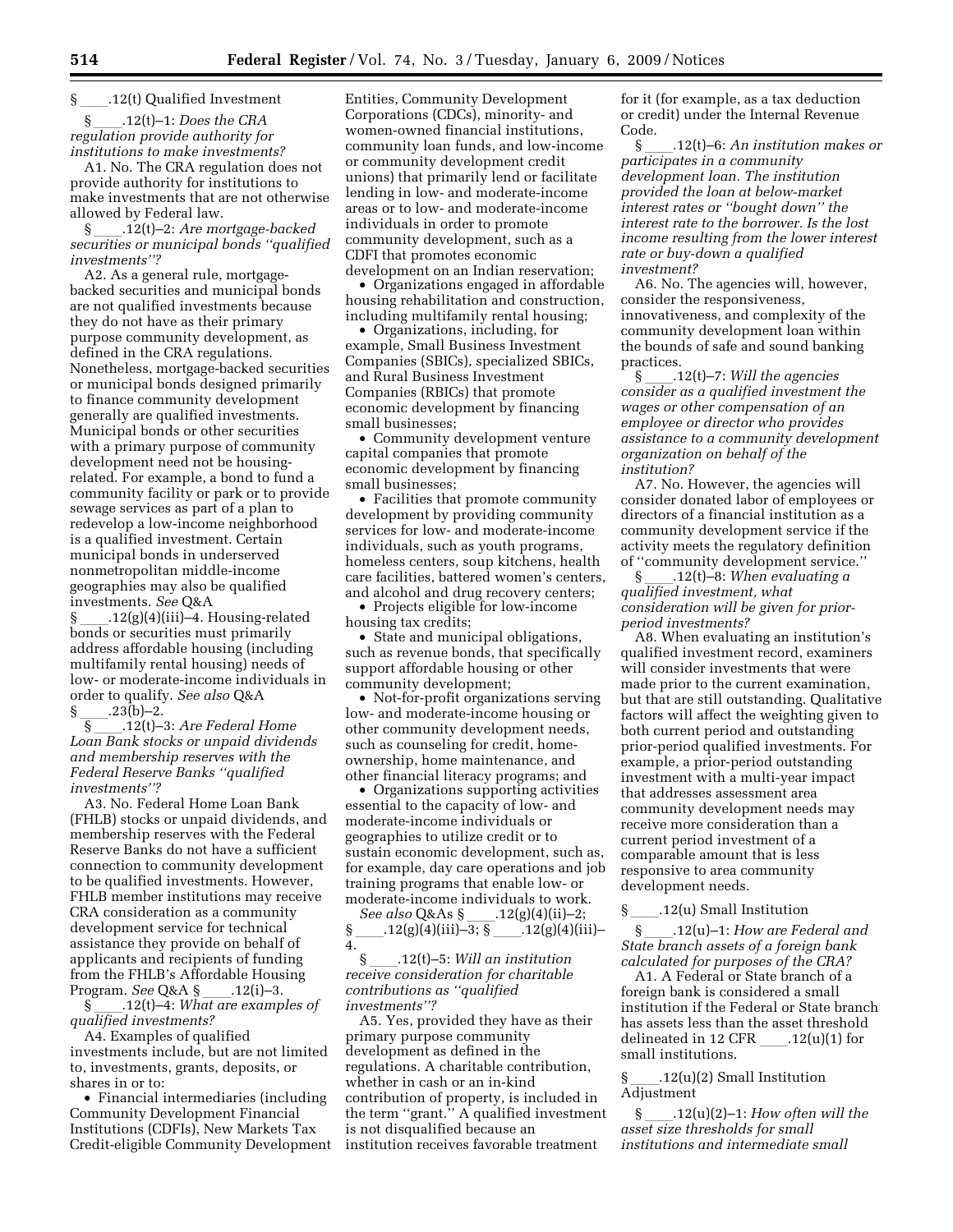*institutions be changed, and how will these adjustments be communicated?* 

A1. The asset size thresholds for ''small institutions'' and ''intermediate small institutions'' will be adjusted annually based on changes to the Consumer Price Index. More specifically, the dollar thresholds will be adjusted annually based on the yearto-year change in the average of the Consumer Price Index for Urban Wage Earners and Clerical Workers, not seasonally adjusted for each twelvemonth period ending in November, with rounding to the nearest million. Any changes in the asset size thresholds will be published in the **Federal Register**. Historical and current asset-size threshold information may be found on the FFIEC's Web site at *http:// www.ffiec.gov/cra.* 

#### § .12(v) Small Business Loan

§ .12(v)–1: *Are loans to nonprofit organizations considered small business loans or are they considered community development loans?* 

A1. To be considered a small business loan, a loan must meet the definition of ''loan to small business'' in the instructions in the ''Consolidated Reports of Conditions and Income'' (Call Report) and ''Thrift Financial Report'' (TFR). In general, a loan to a nonprofit organization, for business or farm purposes, where the loan is secured by nonfarm nonresidential property and the original amount of the loan is \$1 million or less, if a business loan, or \$500,000 or less, if a farm loan, would be reported in the Call Report and TFR as a small business or small farm loan. If a loan to a nonprofit organization is reportable as a small business or small farm loan, it cannot also be considered as a community development loan, except by a wholesale or limited purpose institution. Loans to nonprofit organizations that are not small business or small farm loans for Call Report and TFR purposes may be considered as community development loans if they meet the regulatory definition of ''community development.''

§ .12(v)–2: *Are loans secured by commercial real estate considered small business loans?* 

A2. Yes, depending on their principal amount. Small business loans include loans secured by ''nonfarm nonresidential properties,'' as defined in the Call Report and TFR, in amounts of \$1 million or less.

§ .12(v)–3: *Are loans secured by nonfarm residential real estate to finance small businesses ''small business loans''?* 

A3. *Applicable to banks filing Call Reports:* Typically not. Loans secured

by nonfarm residential real estate that are used to finance small businesses are not included as ''small business'' loans for Call Report purposes unless the security interest in the nonfarm residential real estate is taken only as an abundance of caution. (*See* Call Report Glossary definition of ''Loan Secured by Real Estate.'') The agencies recognize that many small businesses are financed by loans that would not have been made or would have been made on less favorable terms had they not been secured by residential real estate. If these loans promote community development, as defined in the regulation, they may be considered as community development loans. Otherwise, at an institution's option, the institution may collect and maintain data separately concerning these loans and request that the data be considered in its CRA evaluation as ''Other Secured Lines/Loans for Purposes of Small Business.'' *See also* Q&A

§ll.22(a)(2)–7. *Applicable to institutions that file TFRs:* Possibly, depending how the loan is classified for TFR purposes. Loans secured by nonfarm residential real estate to finance small businesses may be included as small business loans only if they are reported on the TFR as nonmortgage, commercial loans. (*See*  TFR Q&A No. 62.) Otherwise, loans that meet the definition of mortgage loans, for TFR reporting purposes, may be classified as mortgage loans.

§ .12(v)–4: *Are credit cards issued to small businesses considered ''small business loans''?* 

A4. Credit cards issued to a small business or to individuals to be used, with the institution's knowledge, as business accounts are small business loans if they meet the definitional requirements in the Call Report or TFR instructions.

### \_\_\_\_.12(x) Wholesale Institution<br>§  $3.12(x)-1$ : What factors wil

§ll.12(x)–1: *What factors will the agencies consider in determining whether an institution is in the business of extending home mortgage, small business, small farm, or consumer loans to retail customers?* 

A1. The agencies will consider whether:

• The institution holds itself out to the retail public as providing such loans; and

• The institution's revenues from extending such loans are significant when compared to its overall operations, including off-balance sheet activities.

A wholesale institution may make some retail loans without losing its

wholesale designation as described above in Q&A §<sub>ll</sub>.12(n)–2.<br>§  $.21$ —Performance Tests,

*§*ll*.21—Performance Tests, Standards, and Ratings, in General* 

§ll.21(a) Performance Tests and Standards

§ll.21(a)–1: *How will examiners apply the performance criteria?* 

A1. Examiners will apply the performance criteria reasonably and fairly, in accord with the regulations, the examination procedures, and this guidance. In doing so, examiners will disregard efforts by an institution to manipulate business operations or present information in an artificial light that does not accurately reflect an institution's overall record of lending performance.

§ll.21(a)–2: *Are all community development activities weighted equally by examiners?* 

A2. No. Examiners will consider the responsiveness to credit and community development needs, as well as the innovativeness and complexity, if applicable, of an institution's community development lending, qualified investments, and community development services. These criteria include consideration of the degree to which they serve as a catalyst for other community development activities. The criteria are designed to add a qualitative element to the evaluation of an institution's performance. (''Innovativeness'' and ''complexity'' are not factors in the community development test applicable to intermediate small institutions.)

 $\S$  ....21(b) Performance Context<br> $\S$  ...21(b)–1: What is the §ll.21(b)–1: *What is the performance context?* 

A1. The performance context is a broad range of economic, demographic, and institution- and community-specific information that an examiner reviews to understand the context in which an institution's record of performance should be evaluated. The agencies will provide examiners with some of this information. The performance context is not a formal assessment of community credit needs.

§ll.21(b)(2) Information Maintained by the Institution or Obtained From Community Contacts

§ll.21(b)(2)–1: *Will examiners consider performance context information provided by institutions?* 

A1. Yes. An institution may provide examiners with any information it deems relevant, including information on the lending, investment, and service opportunities in its assessment area(s).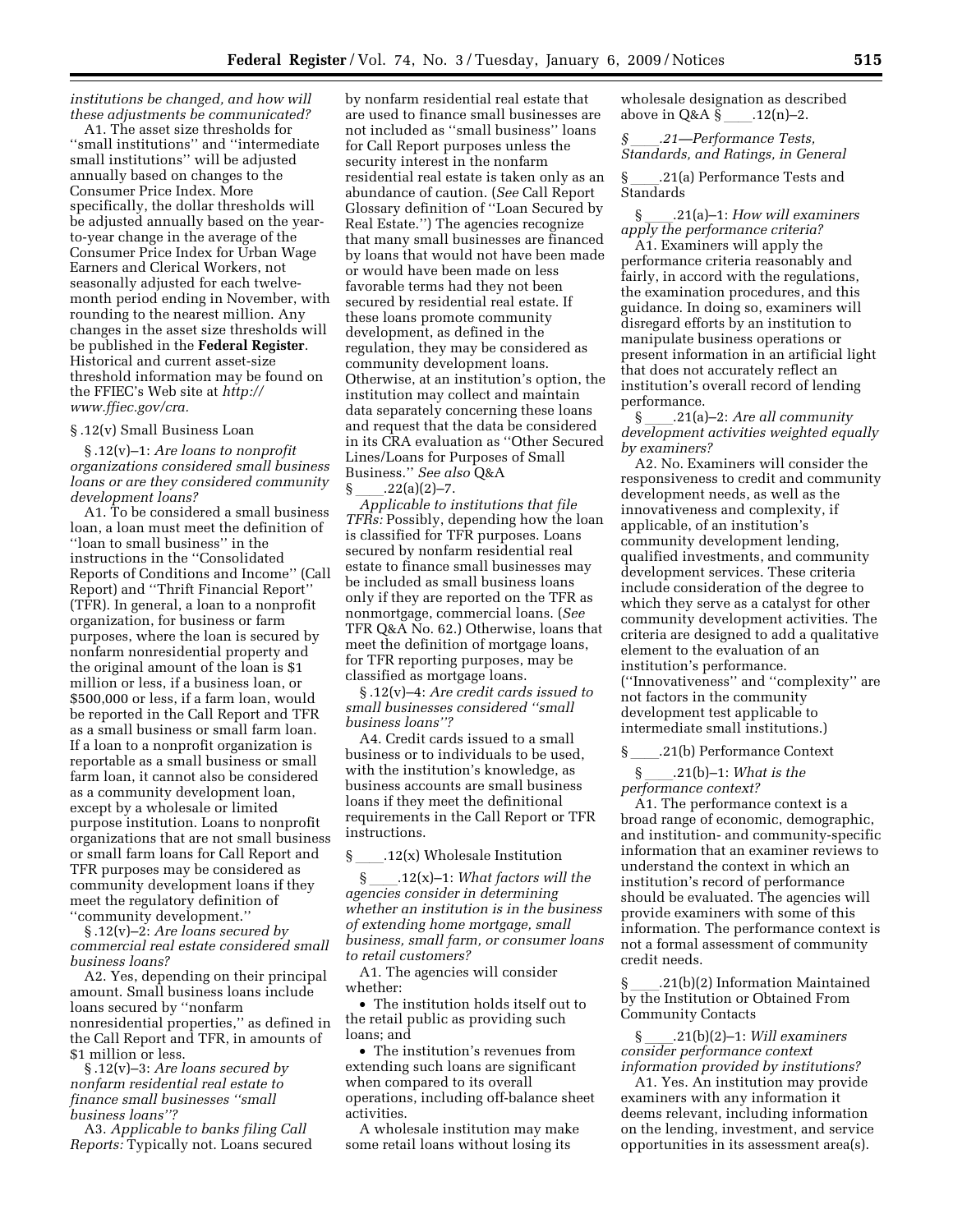This information may include data on the business opportunities addressed by lenders not subject to the CRA. Institutions are not required, however, to prepare a formal needs assessment. If an institution provides information to examiners, the agencies will not expect information other than what the institution normally would develop to prepare a business plan or to identify potential markets and customers, including low- and moderate-income persons and geographies in its assessment area(s). The agencies will not evaluate an institution's efforts to ascertain community credit needs or rate an institution on the quality of any information it provides.

§ll.21(b)(2)–2: *Will examiners conduct community contact interviews as part of the examination process?* 

A2. Yes. Examiners will consider information obtained from interviews with local community, civic, and government leaders. These interviews provide examiners with knowledge regarding the local community, its economic base, and community development initiatives. To ensure that information from local leaders is considered—particularly in areas where the number of potential contacts may be limited—examiners may use information obtained through an interview with a single community contact for examinations of more than one institution in a given market. In addition, the agencies may consider information obtained from interviews conducted by other agency staff and by the other agencies. In order to augment contacts previously used by the agencies and foster a wider array of contacts, the agencies may share community contact information.

§ .21(b)(4) Institutional Capacity and Constraints

#### §ll.21(b)(4)–1: *Will examiners consider factors outside of an institution's control that prevent it from engaging in certain activities?*

A1. Yes. Examiners will take into account statutory and supervisory limitations on an institution's ability to engage in any lending, investment, and service activities. For example, a savings association that has made few or no qualified investments due to its limited investment authority may still receive a low satisfactory rating under the investment test if it has a strong lending record.

§ \_\_\_\_.21(b)(5) Institution's Past<br>Performance and the Performance of Similarly Situated Lenders

§ll.21(b)(5)–1: *Can an institution's assigned rating be adversely affected by poor past performance?* 

A1. Yes. The agencies will consider an institution's past performance in its overall evaluation. For example, an institution that received a rating of "needs to improve" in the past may receive a rating of ''substantial noncompliance'' if its performance has not improved.<br>§ .21(b)(5)—2: *How will* 

§ll.21(b)(5)—2: *How will examiners consider the performance of similarly situated lenders?* 

A2. The performance context section of the regulation permits the performance of similarly situated lenders to be considered, for example, as one of a number of considerations in evaluating the geographic distribution of an institution's loans to low-, moderate-, middle-, and upperincome geographies. This analysis, as well as other analyses, may be used, for example, where groups of contiguous geographies within an institution's assessment area(s) exhibit abnormally low penetration. In this regard, the performance of similarly situated lenders may be analyzed if such an analysis would provide accurate insight into the institution's lack of performance in those areas. The regulation does not require the use of a specific type of analysis under these circumstances. Moreover, no ratio developed from any type of analysis is linked to any lending test rating.

#### *§*ll*.22—Lending Test*

 $\S$  22(a) Scope of Test<br> $\S$  22(a)-1: Are then

§ll.22(a)–1: *Are there any types of lending activities that help meet the credit needs of an institution's assessment area(s) and that may warrant favorable consideration as activities that are responsive to the needs of the institution's assessment area(s)?* 

A1. Credit needs vary from community to community. However, there are some lending activities that are likely to be responsive in helping to meet the credit needs of many communities. These activities include:

• Providing loan programs that include a financial education component about how to avoid lending activities that may be abusive or otherwise unsuitable;

• Establishing loan programs that provide small, unsecured consumer loans in a safe and sound manner (*i.e.*, based on the borrower's ability to repay) and with reasonable terms;

• Offering lending programs, which feature reporting to consumer reporting agencies, that transition borrowers from loans with higher interest rates and fees (based on credit risk) to lower-cost loans, consistent with safe and sound lending practices. Reporting to consumer reporting agencies allows borrowers accessing these programs the opportunity to improve their credit histories and thereby improve their access to competitive credit products;

• Establishing loan programs with the objective of providing affordable, sustainable, long-term relief, for example, through loan refinancings, restructures, or modifications, to homeowners who are facing foreclosure on their primary residences. Examiners may consider favorably such lending activities, which have features augmenting the success and effectiveness of the small, intermediate small, or large institution's lending programs.

§ll.22(a)(1) Types of Loans Considered

§ll.22(a)(1)–1: *If a large retail institution is not required to collect and report home mortgage data under the HMDA, will the agencies still evaluate the institution's home mortgage lending performance?* 

A1. Yes. The agencies will sample the institution's home mortgage loan files in order to assess its performance under the lending test criteria.

§ll.22(a)(1)–2: *When will examiners consider consumer loans as part of an institution's CRA evaluation?* 

A2. Consumer loans will be evaluated if the institution so elects and has collected and maintained the data; an institution that elects not to have its consumer loans evaluated will not be viewed less favorably by examiners than one that does. However, if consumer loans constitute a substantial majority of the institution's business, the agencies will evaluate them even if the institution does not so elect. The agencies interpret ''substantial majority'' to be so significant a portion of the institution's lending activity by number and dollar volume of loans that the lending test evaluation would not meaningfully reflect its lending performance if consumer loans were excluded.

§ll.22(a)(2) Loan Originations and Purchases/Other Loan Data

§ll.22(a)(2)–1: *How are lending commitments (such as letters of credit) evaluated under the regulation?* 

A1. The agencies consider lending commitments (such as letters of credit) only at the option of the institution,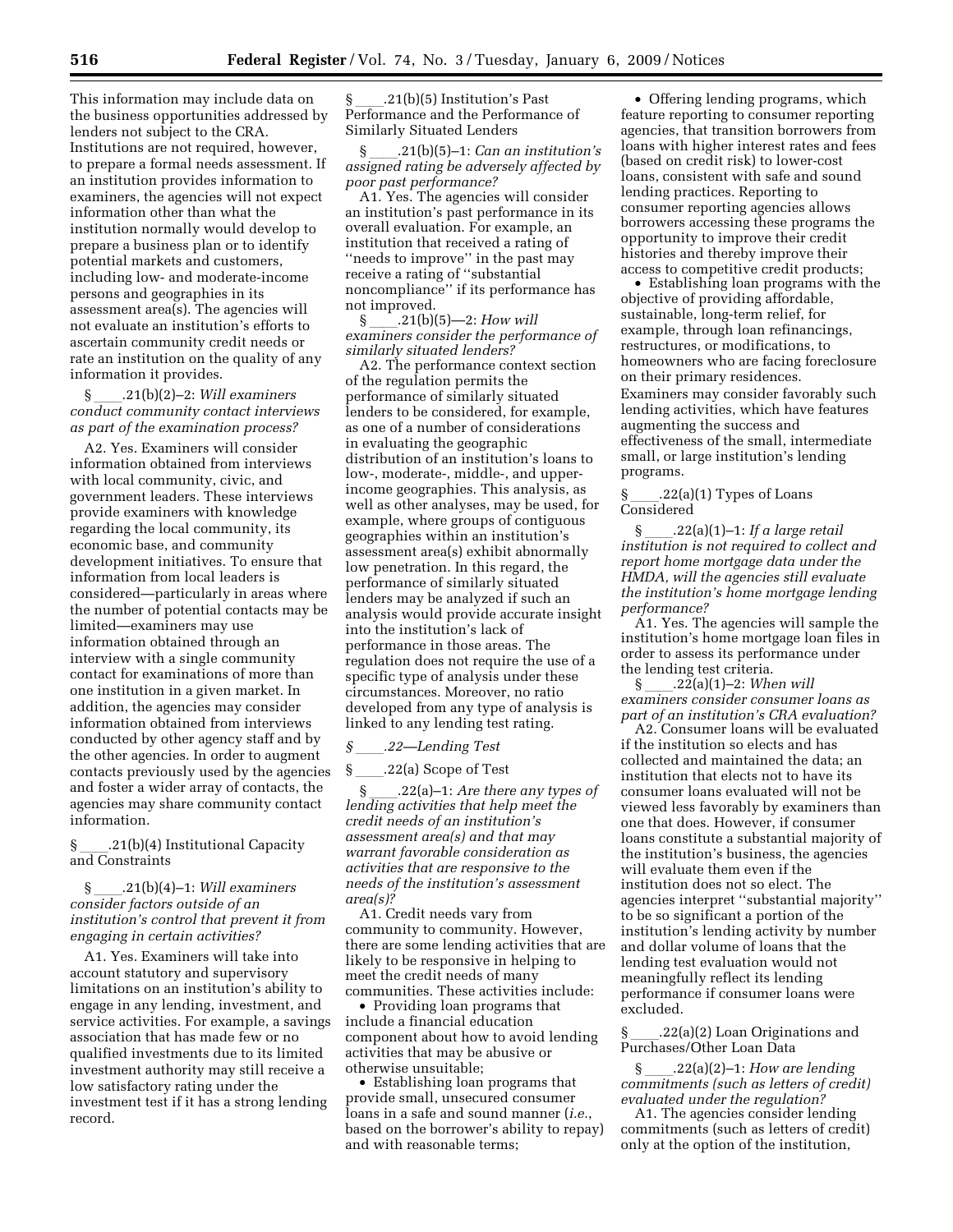regardless of examination type. Commitments must be legally binding between an institution and a borrower in order to be considered. Information about lending commitments will be used by examiners to enhance their understanding of an institution's performance, but will be evaluated separately from the loans.

§ll.22(a)(2)–2: *Will examiners review application data as part of the lending test?* 

A2. Application activity is not a performance criterion of the lending test. However, examiners may consider this information in the performance context analysis because this information may give examiners insight on, for example, the demand for loans.

§ll.22(a)(2)–3: *May a financial institution receive consideration under CRA for home mortgage loan modification, extension, and consolidation agreements (MECAs), in which it obtains home mortgage loans from other institutions without actually purchasing or refinancing the home mortgage loans, as those terms have been interpreted under CRA and HMDA, as implemented by 12 CFR part 203?* 

A3. Yes. In some states, MECAs, which are not considered loan refinancings because the existing loan obligations are not satisfied and replaced, are common. Although these transactions are not considered to be purchases or refinancings, as those terms have been interpreted under CRA, they do achieve the same results. A small, intermediate small, or large institution may present information about its MECA activities with respect to home mortgages to examiners for consideration under the lending test as ''other loan data.''

§ll.22(a)(2)–4: *In addition to MECAs, what are other examples of ''other loan data''?* 

A4. Other loan data include, for example:

• Loans funded for sale to the secondary markets that an institution has not reported under HMDA;

• Unfunded loan commitments and letters of credit:

• Commercial and consumer leases;

• Loans secured by nonfarm residential real estate, not taken as an abundance of caution, that are used to finance small businesses or small farms and that are not reported as small business/small farm loans or reported under HMDA;

• Loans that do not have a primary purpose of community development, but where a certain amount or percentage of units is set aside for affordable housing; and

• An increase to a small business or small farm line of credit if the increase would cause the total line of credit to exceed \$1 million, in the case of a small business line, or \$500,000, in the case of a small farm line.

§ll.22(a)(2)–5: *Do institutions receive consideration for originating or purchasing loans that are fully guaranteed?* 

A5. Yes. For all examination types, examiners evaluate an institution's record of helping to meet the credit needs of its assessment area(s) through the origination or purchase of specified types of loans. Examiners do not take into account whether or not such loans

are guaranteed.<br>§  $3.22(a)(2)-6$ : *Do institutions* §ll.22(a)(2)–6: *Do institutions receive consideration for purchasing loan participations?* 

A6. Yes. Examiners will consider the amount of loan participations purchased when evaluating an institution's record of helping to meet the credit needs of its assessment area(s) through the origination or purchase of specified types of loans, regardless of examination type. As with other loan purchases, examiners will evaluate whether participations in loan purchased, which have been sold and purchased a number of times, artificially inflate CRA performance. *See, e.g.*, § \_\_\_\_. 21(a)–1.<br>§ .22(a)(2)–7: *How are* 

§ll.22(a)(2)–7: *How are refinancings of small business loans, which are secured by a one-to-four family residence and that have been reported under HMDA as a refinancing, evaluated under CRA?* 

A7. *For banks subject to the Call Report instructions:* A loan of \$1 million or less with a business purpose that is secured by a one-to-four family residence is considered a small business loan for CRA purposes only if the security interest in the residential property was taken as an abundance of caution and where the terms have not been made more favorable than they would have been in the absence of the lien. (*See* Call Report Glossary definition of ''Loan Secured by Real Estate.'') If this same loan is refinanced and the new loan is also secured by a one-to-four family residence, but only through an abundance of caution, this loan is reported not only as a refinancing under HMDA, but also as a small business loan under CRA. (Note that small farm loans are similarly treated.)

It is not anticipated that ''doublereported'' loans will be so numerous as to affect the typical institution's CRA rating. In the event that an institution reports a significant number or amount of loans as both home mortgage and small business loans, examiners will

consider that overlap in evaluating the institution's performance and generally will consider the ''double-reported'' loans as small business loans for CRA consideration.

The origination of a small business or small farm loan that is secured by a oneto-four family residence is not reportable under HMDA, unless the purpose of the loan is home purchase or home improvement. Nor is the loan reported as a small business or small farm loan if the security interest is not taken merely as an abundance of caution. Any such loan may be provided to examiners as ''other loan data'' (''Other Secured Lines/Loans for Purposes of Small Business'') for consideration during a CRA evaluation.<br>See Q&A § \_\_\_\_.12(v)-3. The *See* Q&A § \_\_\_\_.12(v)–3. The<br>refinancings of such loans *would be* reported under HMDA.

*For savings associations subject to the Thrift Financial Reporting instructions:*  A loan of \$1 million or less with a business purpose secured by a one-tofour family residence is considered a small business loan for CRA purposes if it is reported as a small business loan for TFR purposes and was not reported on the TFR as a mortgage loan (TFR Instructions for Commercial Loans: Secured). If this same loan is refinanced and the new loan is also secured by a one-to-four family residence, and was not reported for TFR purposes as a mortgage loan, this loan is reported not only as a refinancing for HMDA, but is also reported as a small business loan under the TFR and CRA. The origination of a small business or small farm loan that is secured by a one-tofour family residence is not reportable under HMDA, unless the purpose of the loan is home purchase or home improvement. Nor is the loan reported as small business or small farm if it was reported as a mortgage on the TFR report.

OTS does not anticipate that ''doublereported'' loans will be so numerous as to affect the typical institution's CRA rating. In the event that an institution reports a significant number or amount of loans as both home mortgage and small business loans, examiners will consider that overlap in evaluating the institution's performance and generally will consider the ''double-reported'' loans as small business loans for CRA consideration.

The origination of a small business or small farm loan that is secured by a oneto-four family residence should be reported in accordance with Q&A § \_\_\_\_.12(v)–3. The refinancings of such<br>loans *would be* reported under HMDA.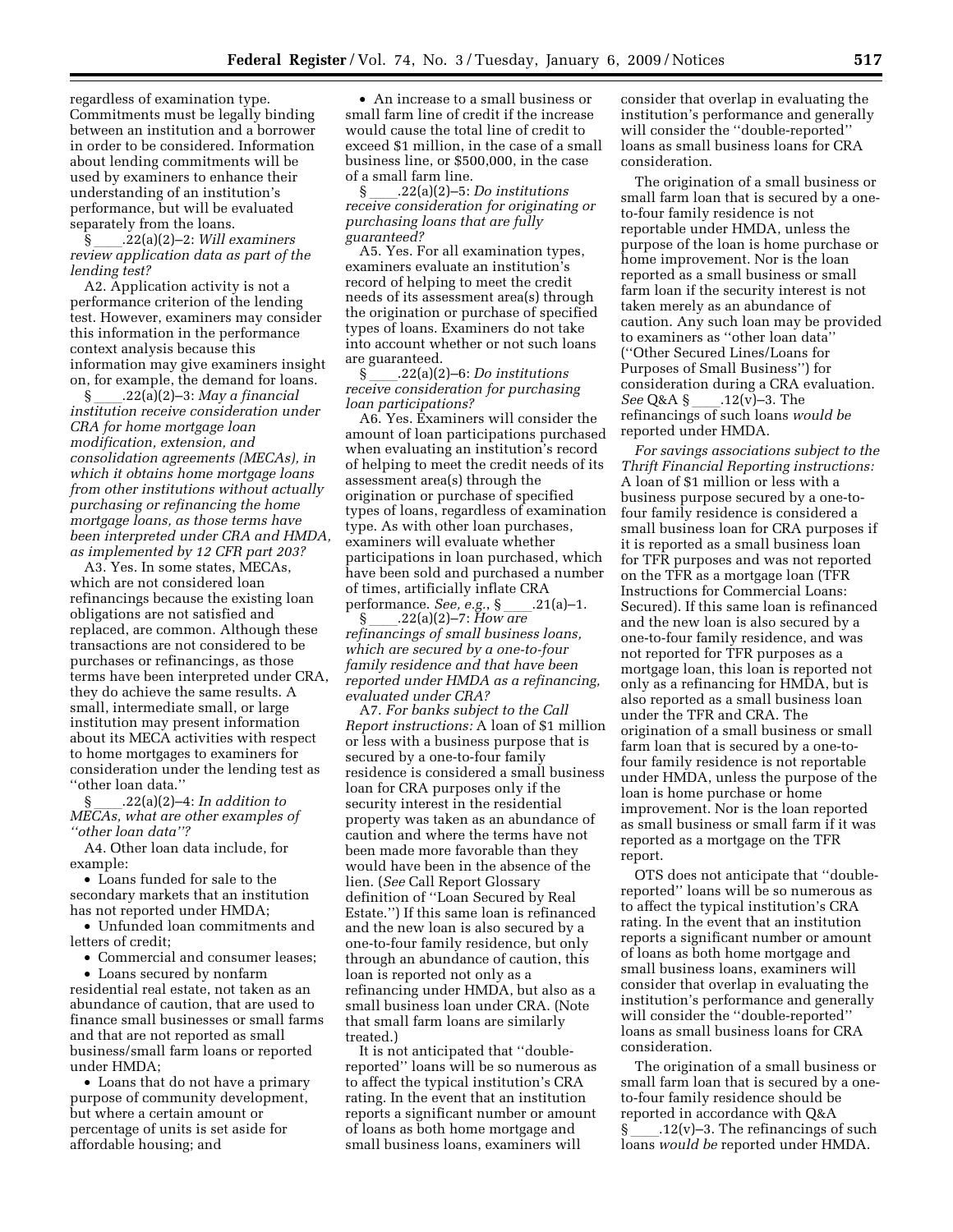## §ll.22(b) Performance Criteria

\_\_\_\_.22(b)(1) Lending Activity<br>§ .22(b)(1)–1: *How will the* §ll.22(b)(1)–1: *How will the agencies apply the lending activity criterion to discourage an institution from originating loans that are viewed favorably under CRA in the institution itself and referring other loans, which are not viewed as favorably, for origination by an affiliate?* 

A1. Examiners will review closely institutions with (1) a small number and amount of home mortgage loans with an unusually good distribution among lowand moderate-income areas and lowand moderate-income borrowers and (2) a policy of referring most, but not all, of their home mortgage loans to affiliated institutions. If an institution is making loans mostly to low- and moderateincome individuals and areas and referring the rest of the loan applicants to an affiliate for the purpose of receiving a favorable CRA rating, examiners may conclude that the institution's lending activity is not satisfactory because it has inappropriately attempted to influence the rating. In evaluating an institution's lending, examiners will consider legitimate business reasons for the allocation of the lending activity.

#### $(22(b)(2) \& (3) G$ eographic Distribution and Borrower Characteristics

§ll.22(b)(2) & (3)–1: *How do the geographic distribution of loans and the distribution of lending by borrower characteristics interact in the lending test applicable to either large or small institutions?* 

A1. Examiners generally will consider both the distribution of an institution's loans among geographies of different income levels, and among borrowers of different income levels and businesses and farms of different sizes. The importance of the borrower distribution criterion, particularly in relation to the geographic distribution criterion, will depend on the performance context. For example, distribution among borrowers with different income levels may be more important in areas without identifiable geographies of different income categories. On the other hand, geographic distribution may be more important in areas with the full range of geographies of different income

categories.<br>§ \_\_\_\_.22(b)(2) & (3)-2: Must an §ll.22(b)(2) & (3)–2: *Must an institution lend to all portions of its assessment area?* 

A2. The term ''assessment area'' describes the geographic area within which the agencies assess how well an institution, regardless of examination

type, has met the specific performance tests and standards in the rule. The agencies do not expect that simply because a census tract is within an institution's assessment area(s), the institution must lend to that census tract. Rather the agencies will be concerned with conspicuous gaps in loan distribution that are not explained by the performance context. Similarly, if an institution delineated the entire county in which it is located as its assessment area, but could have delineated its assessment area as only a portion of the county, it will not be penalized for lending only in that portion of the county, so long as that portion does not reflect illegal discrimination or arbitrarily exclude low- or moderate-income geographies. The capacity and constraints of an institution, its business decisions about how it can best help to meet the needs of its assessment area(s), including those of low- and moderate-income neighborhoods, and other aspects of the performance context, are all relevant to explain why the institution is serving or not serving portions of its assessment  $\frac{\text{area}(s)}{\$}$ 

§ll.22(b)(2) & (3)–3: *Will examiners take into account loans made by affiliates when evaluating the proportion of an institution's lending in its assessment area(s)?* 

A3. Examiners will not take into account loans made by affiliates when determining the proportion of an institution's lending in its assessment area(s), even if the institution elects to have its affiliate lending considered in the remainder of the lending test evaluation. However, examiners may consider an institution's business strategy of conducting lending through an affiliate in order to determine whether a low proportion of lending in the assessment area(s) should adversely affect the institution's lending test rating.

 $\S$  .22(b)(2) & (3)–4: *When will examiners consider loans (other than community development loans) made outside an institution's assessment area(s)?* 

A4. Consideration will be given for loans to low- and moderate-income persons and small business and farm loans outside of an institution's assessment area(s), provided the institution has adequately addressed the needs of borrowers within its assessment area(s). The agencies will apply this consideration not only to loans made by large retail institutions being evaluated under the lending test, but also to loans made by small and intermediate small institutions being evaluated under their respective

performance standards. Loans to lowand moderate-income persons and small businesses and farms outside of an institution's assessment area(s), however, will not compensate for poor lending performance within the institution's assessment area(s).

§ll.22(b)(2) & (3)–5: *Under the lending test applicable to small, intermediate small, or large institutions, how will examiners evaluate home mortgage loans to middle- or upperincome individuals in a low- or moderate-income geography?* 

A5. Examiners will consider these home mortgage loans under the performance criteria of the lending test, i.e., by number and amount of home mortgage loans, whether they are inside or outside the financial institution's assessment area(s), their geographic distribution, and the income levels of the borrowers. Examiners will use information regarding the financial institution's performance context to determine how to evaluate the loans under these performance criteria. Depending on the performance context, examiners could view home mortgage loans to middle-income individuals in a low-income geography very differently. For example, if the loans are for homes or multifamily housing located in an area for which the local, state, tribal, or Federal government or a communitybased development organization has developed a revitalization or stabilization plan (such as a Federal enterprise community or empowerment zone) that includes attracting mixedincome residents to establish a stabilized, economically diverse neighborhood, examiners may give more consideration to such loans, which may be viewed as serving the low- or moderate-income community's needs as well as serving those of the middle- or upper-income borrowers. If, on the other hand, no such plan exists and there is no other evidence of governmental support for a revitalization or stabilization project in the area and the loans to middle- or upper-income borrowers significantly disadvantage or primarily have the effect of displacing low- or moderate-income residents, examiners may view these loans simply as home mortgage loans to middle- or upper-income borrowers who happen to reside in a low- or moderate-income geography and weigh them accordingly in their evaluation of the institution.

§ \_\_\_\_.22(b)(4) Community Development Lending

§ll.22(b)(4)–1: *When evaluating an institution's record of community development lending under the lending test applicable to large institutions, may*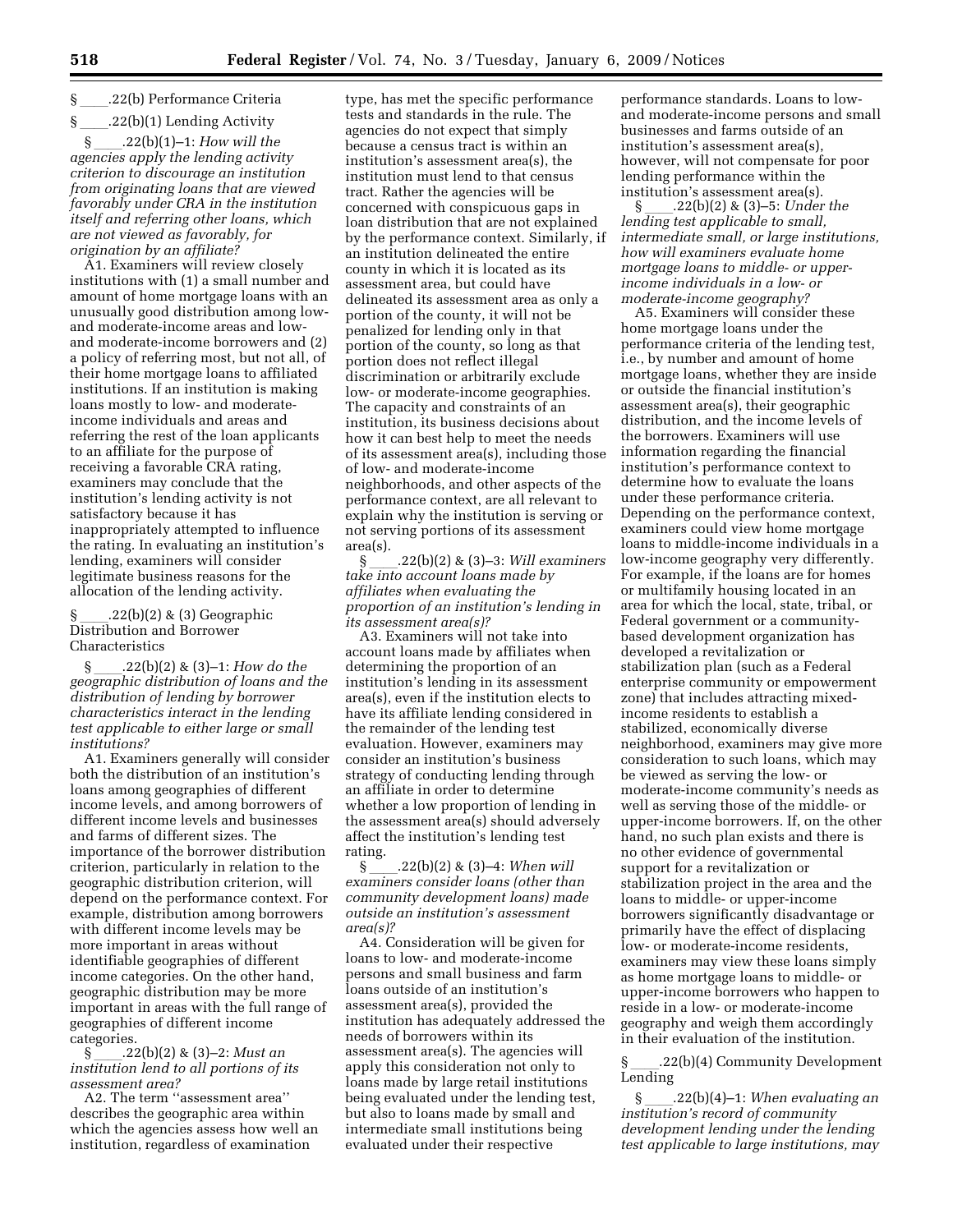*an examiner distinguish among community development loans on the basis of the actual amount of the loan that advances the community development purpose?* 

A1. Yes. When evaluating the institution's record of community development lending under 12 CFR

 $l.22(b)(4)$ , it is appropriate to give greater weight to the amount of the loan that is targeted to the intended community development purpose. For example, consider two \$10 million projects (with a total of 100 units each) that have as their express primary purpose affordable housing and are located in the same community. One of these projects sets aside 40 percent of its units for low-income residents and the other project allocates 65 percent of its units for low-income residents. An institution would report both loans as \$10 million community development loans under the 12 CFR \_\_\_\_.42(b)(2)<br>aggregate reporting obligation. However, transaction complexity, innovation and all other relevant considerations being equal, an examiner should also take into account that the 65 percent project provides more affordable housing for

more people per dollar expended.<br>Under 12 CFR .22(b)(4), the Under 12 CFR \_\_\_\_.22(b)(4), the extent of CRA consideration an institution receives for its community development loans should bear a direct relation to the benefits received by the community and the innovation or complexity of the loans required to accomplish the activity, not simply to the dollar amount expended on a particular transaction. By applying all lending test performance criteria, a community development loan of a lower dollar amount could meet the credit needs of the institution's community to a greater extent than a community development loan with a higher dollar amount, but with less innovation, complexity, or impact on the community.

§ll.22(b)(5) Innovative or Flexible Lending Practices

§ll.22(b)(5)–1: *What is the range of practices that examiners may consider in evaluating the innovativeness or flexibility of an institution's lending under the lending test applicable to large institutions?* 

A1. In evaluating the innovativeness or flexibility of an institution's lending practices (and the complexity and innovativeness of its community development lending), examiners will not be limited to reviewing the overall variety and specific terms and conditions of the credit products themselves. In connection with the evaluation of an institution's lending,

examiners also may give consideration to related innovations when they augment the success and effectiveness of the institution's lending under its community development loan programs or, more generally, its lending under its loan programs that address the credit needs of low- and moderate-income geographies or individuals. For example:

• In connection with a community development loan program, an institution may establish a technical assistance program under which the institution, directly or through third parties, provides affordable housing developers and other loan recipients with financial consulting services. Such a technical assistance program may, by itself, constitute a community development service eligible for consideration under the service test of the CRA regulations. In addition, the technical assistance may be favorably considered as an innovation that augments the success and effectiveness of the related community development loan program.

• In connection with a small business lending program in a low- or moderateincome area and consistent with safe and sound lending practices, an institution may implement a program under which, in addition to providing financing, the institution also contracts with the small business borrowers. Such a contracting arrangement would not, standing alone, qualify for CRA consideration. However, it may be favorably considered as an innovation that augments the loan program's success and effectiveness, and improves the program's ability to serve community development purposes by helping to promote economic development through support of small business activities and revitalization or stabilization of low- or moderate-income geographies.

§ .22(c) Affiliate Lending

 $\S$  \_\_\_\_\_.22(c)(1) In General<br> $\S$  .22(c)(1)-1: If an institution, §ll.22(c)(1)–1: *If an institution, regardless of examination type, elects to have loans by its affiliate(s) considered, may it elect to have only certain categories of loans considered?* 

A1. Yes. An institution may elect to have only a particular category of its affiliate's lending considered. The basic categories of loans are home mortgage loans, small business loans, small farm loans, community development loans, and the five categories of consumer loans (motor vehicle loans, credit card loans, home equity loans, other secured loans, and other unsecured loans).

§ 22(c)(2) Constraints on Affiliate Lending

§ 22(c)(2)(i) No Affiliate May Claim a Loan Origination or Loan Purchase if Another Institution Claims the Same Loan Origination or Purchase

§ll.22(c)(2)(i)–1: *Regardless of examination type, how is this constraint on affiliate lending applied?* 

A1. This constraint prohibits one affiliate from claiming a loan origination or purchase claimed by another affiliate. However, an institution can count as a purchase a loan originated by an affiliate that the institution subsequently purchases, or count as an origination a loan later sold to an affiliate, provided the same loans are not sold several times to inflate their value for CRA purposes. For example, assume that two institutions are affiliated. Bank A originates a loan and claims it as a loan origination. Bank B later purchases the loan. Bank B may count the loan as a purchased loan.

The same institution may not count both the origination and purchase. Thus, for example, if an institution claims loans made by an affiliated mortgage company as loan originations, the institution may not also count the loans as purchased loans if it later purchases the loans from its affiliate. *See also* Q&As §\_\_\_\_.22(c)(2)(ii)–1 and § 22(c)(2)(ii)–2.  $.22(c)(2)(ii)-2.$ 

§ll.22(c)(2)(ii) If an Institution Elects To Have Its Supervisory Agency Consider Loans Within a Particular Lending Category Made by One or More of the Institution's Affiliates in a Particular Assessment Area, the Institution Shall Elect To Have the Agency Consider All Loans Within That Lending Category in That Particular Assessment Area Made by All of the Institution's Affiliates

§ll.22(c)(2)(ii)–1: *Regardless of examination type, how is this constraint on affiliate lending applied?* 

A1. This constraint prohibits ''cherrypicking'' affiliate loans within any one category of loans. The constraint requires an institution that elects to have a particular category of affiliate lending in a particular assessment area considered to include all loans of that type made by all of its affiliates in that particular assessment area. For example, assume that an institution has several affiliates, including a mortgage company that makes loans in the institution's assessment area. If the institution elects to include the mortgage company's home mortgage loans, it must include all of its affiliates' home mortgage loans made in its assessment area. In addition, the institution cannot elect to include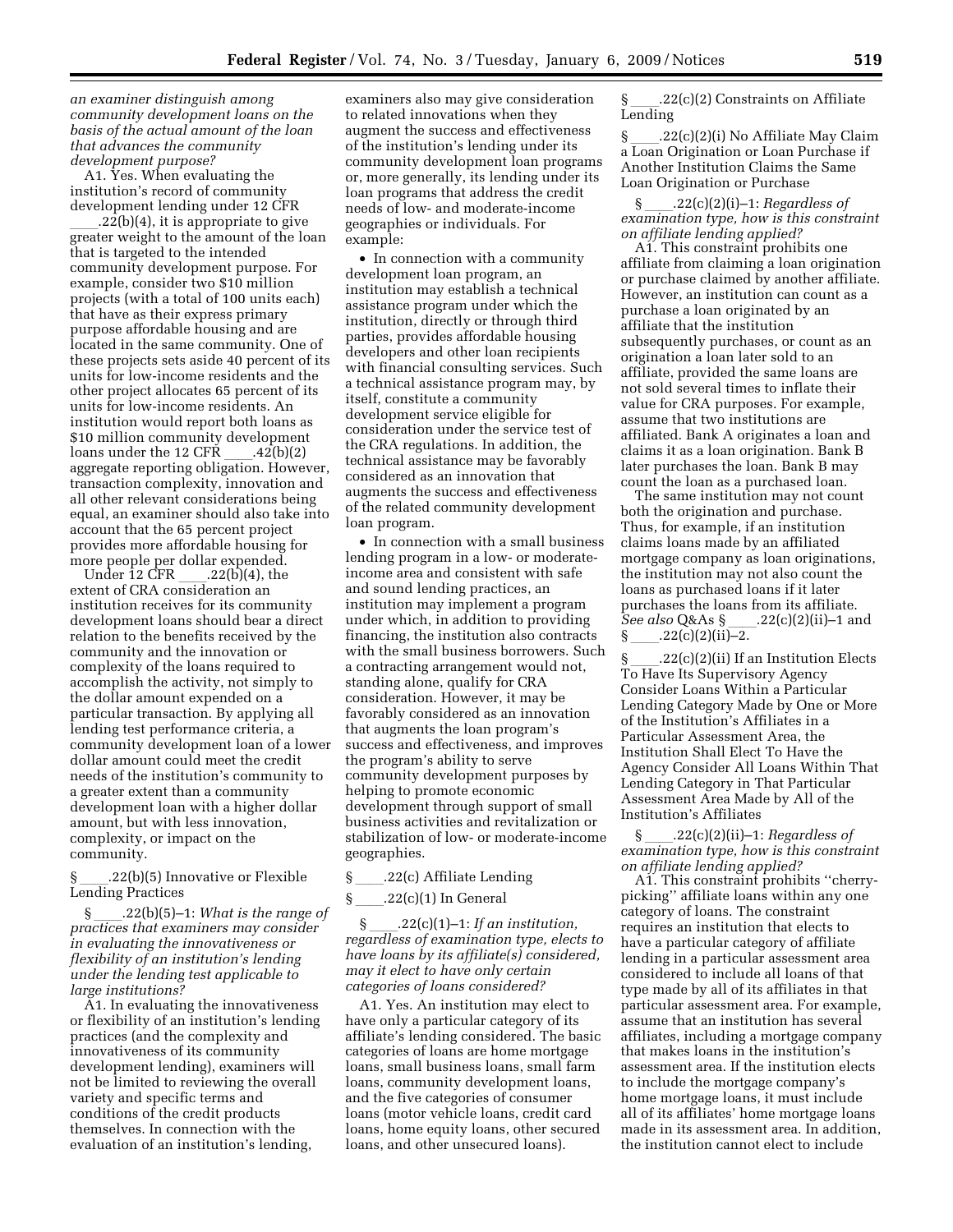only those low- and moderate-income home mortgage loans made by its affiliates and not home mortgage loans to middle- and upper-income individuals or areas.<br>\$22(c)(2)(ii)-

§ll.22(c)(2)(ii)–2: *Regardless of examination type, how is this constraint applied if an institution's affiliates are also insured depository institutions subject to the CRA?* 

A2. Strict application of this constraint against ''cherry-picking'' to loans of an affiliate that is also an insured depository institution covered by the CRA would produce the anomalous result that the other institution would, without its consent, not be able to count its own loans. Because the agencies did not intend to deprive an institution subject to the CRA of receiving consideration for its own lending, the agencies read this constraint slightly differently in cases involving a group of affiliated institutions, some of which are subject to the CRA and share the same assessment area(s). In those circumstances, an institution that elects to include all of its mortgage affiliate's home mortgage loans in its assessment area would not automatically be required to include all home mortgage loans in its assessment area of another affiliate institution subject to the CRA. However, all loans of a particular type made by any affiliate in the institution's assessment area(s) must either be counted by the lending institution or by another affiliate institution that is subject to the CRA. This reading reflects the fact that a holding company may, for business reasons, choose to transact different aspects of its business in different subsidiary institutions. However, the method by which loans are allocated among the institutions for CRA purposes must reflect actual business decisions about the allocation of banking activities among the institutions and should not be designed solely to enhance their CRA evaluations.

§ll.22(d) Lending by a Consortium or a Third Party

§ll.22(d)–1: *Will equity and equitytype investments in a third party receive consideration under the lending test?* 

A1. If an institution has made an equity or equity-type investment in a third party, community development loans made by the third party may be considered under the lending test. On the other hand, asset-backed and debt securities that do not represent an equity-type interest in a third party will not be considered under the lending test unless the securities are booked by the purchasing institution as a loan. For example, if an institution purchases

stock in a community development corporation (''CDC'') that primarily lends in low- and moderate-income areas or to low- and moderate-income individuals in order to promote community development, the institution may claim a pro rata share of the CDC's loans as community development loans. The institution's pro rata share is based on its percentage of equity ownership in the CDC. Q&A  $\S$  .23(b)–1 provides information concerning consideration of an equity or equity-type investment under the investment test and both the lending and investment tests. (Note that in connection with an intermediate small institution's CRA performance evaluation, community development loans, including pro-rata shares of community development loans, are considered only in the community development test.)

§ll.22(d)–2: *Regardless of examination type, how will examiners evaluate loans made by consortia or third parties?* 

A2. Loans originated or purchased by consortia in which an institution participates or by third parties in which an institution invests will be considered only if they qualify as community development loans and will be considered only under the community development criterion. However, loans originated directly on the books of an institution or purchased by the institution are considered to have been made or purchased directly by the institution, even if the institution originated or purchased the loans as a result of its participation in a loan consortium. These loans would be considered under the lending test or community development test criteria appropriate to them depending on the type of loan and type of examination.

§ll.22(d)–3: *In some circumstances, an institution may invest in a third party, such as a community development bank, that is also an insured depository institution and is thus subject to CRA requirements. If the investing institution requests its supervisory agency to consider its pro rata share of community development loans made by the third party, as allowed under 12 CFR .22(d), may the third party also receive consideration for these loans?* 

A3. Yes, regardless of examination type, as long as the financial institution and the third party are not affiliates. The regulations state, at 12 CFR

 $l.22(c)(2)(i)$ , that two affiliates may not both claim the same loan origination or loan purchase. However, if the financial institution and the third party are not affiliates, the third party may receive consideration for the community

development loans it originates, and the financial institution that invested in the third party may also receive consideration for its pro rata share of the same community development loans under 12 CFR \_\_\_\_.22(d).<br> $\S$  .23—Investment Te

- *§*ll*.23—Investment Test*
- 

.23(a) Scope of Test<br>23(a)–1: *May an institution,* §ll.23(a)–1: *May an institution, regardless of examination type, receive consideration under the CRA regulations if it invests indirectly through a fund, the purpose of which is community development, as that is defined in the CRA regulations?* 

A1. Yes, the direct or indirect nature of the qualified investment does not affect whether an institution will receive consideration under the CRA regulations because the regulations do not distinguish between ''direct'' and ''indirect'' investments. Thus, an institution's investment in an equity fund that, in turn, invests in projects that, for example, provide affordable housing to low- and moderate-income individuals, would receive consideration as a qualified investment under the CRA regulations, provided the investment benefits one or more of the institution's assessment area(s) or a broader statewide or regional area(s) that includes one or more of the institution's assessment area(s). Similarly, an institution may receive consideration for a direct qualified investment in a nonprofit organization that, for example, supports affordable housing for low- and moderate-income individuals in the institution's assessment area(s) or a broader statewide or regional area(s) that includes the institution's assessment area(s).

§ll.23(a)–2: *In order to receive CRA consideration, what information may an institution provide that would demonstrate that an investment in a nationwide fund with a primary purpose of community development will directly or indirectly benefit one or more of the institution's assessment area(s) or a broader statewide or regional area that includes the institution's assessment area(s)?* 

A2. There are several ways to demonstrate that the institution's investment in a nationwide fund meets the geographic requirements, and the agencies will employ appropriate flexibility in this regard in reviewing information the institution provides that reasonably supports this determination.

As an initial matter, in making this determination, the agencies would consider whether the purpose, mandate, or function of the fund includes serving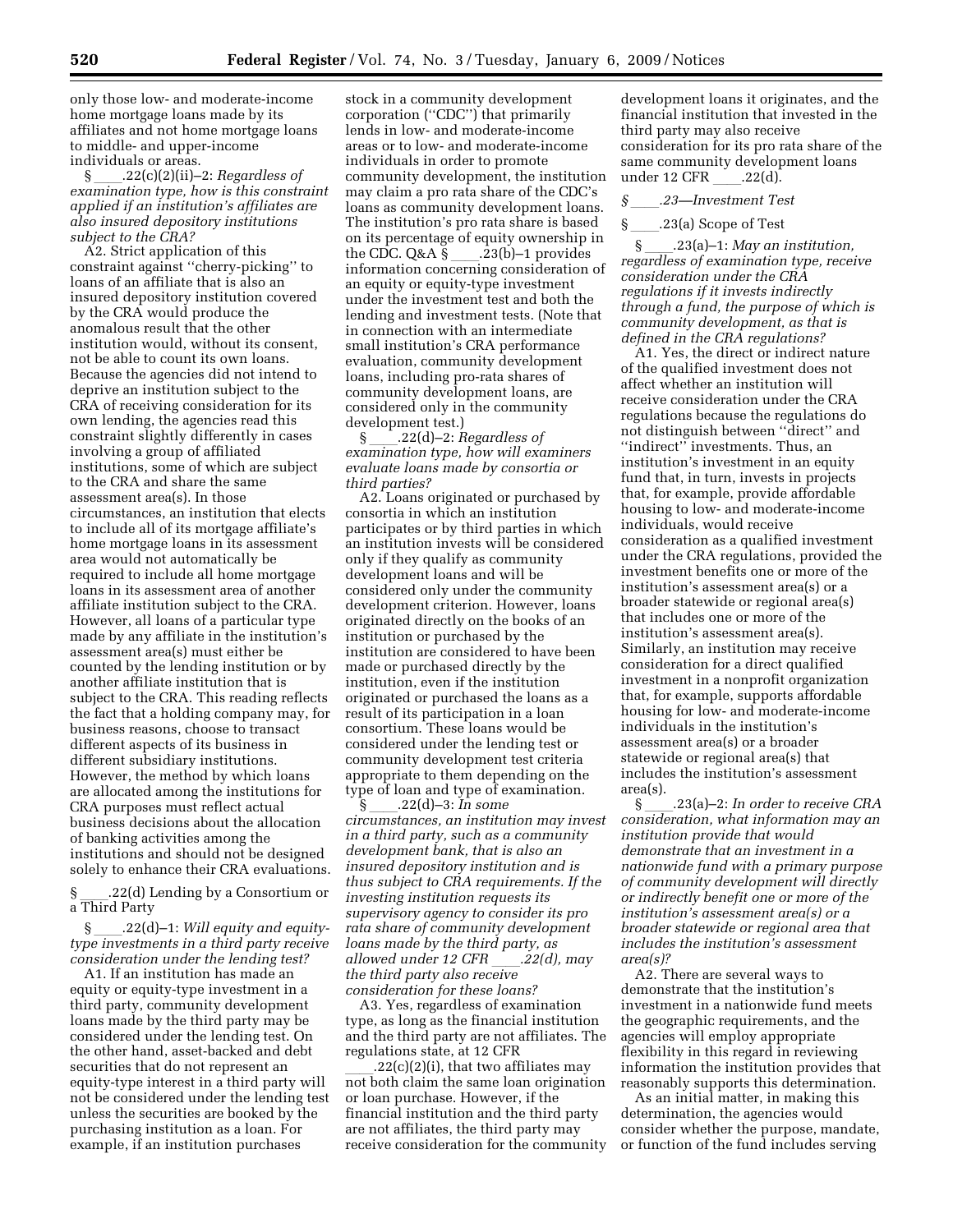geographies or individuals located within the institution's assessment area(s) or a broader statewide or regional area that includes the institution's assessment area(s). Typically, information about where a fund's investments are expected to be made or targeted will be found in the fund's prospectus, or other documents provided by the fund prior to or at the time of the institution's investment, and the institution, at its option, may provide such documentation in connection with its CRA evaluation. At the institution's option, written documentation provided by fund managers in connection with the institution's investment indicating that the fund will use its best efforts to invest in a qualifying activity that meets the institution's geographic requirements also may be used for these purposes. Similarly, at the institution's option, information that a fund has explicitly earmarked its projects or investments to its investors and their specific assessment area(s) or broader statewide or regional areas that include the assessment area(s) also may be used for these purposes. (If any documentation that has been provided at the institution's option as described above clearly indicates that the fund ''double-counts'' investments, by earmarking the same dollars or the same portions of projects or investments in a particular geography to more than one investor, the investment may be determined not to meet the geographic requirements of the CRA regulations.) In addition, at the institution's option, an allocation method may be used to permit the institution to claim a pro-rata share of each project of the fund.

Nationwide funds are important sources of investments for low- and moderate-income and underserved communities throughout the country and can be an efficient vehicle for institutions in making qualified investments that help meet community development needs. Prior to investing in such a fund, an institution should consider reviewing the fund's investment record to see if it is generally consistent with the institution's investment goals and the geographic considerations in the regulations. *See*  a*lso* Q&As §\_\_\_\_.12(h)–6 and<br>§ 12(h)–7 (additional infor  $\S$   $\frac{12(h)}{-7}$  (additional information<br>about recognition of investments about recognition of investments benefiting an area outside an institution's assessment area(s)).

### $\S$  \_\_\_\_\_.23(b) Exclusion<br>S  $\S$  .23(b)–1: Even

§ll.23(b)–1: *Even though the regulations state that an activity that is considered under the lending or service tests cannot also be considered under* 

*the investment test, may parts of an activity be considered under one test and other parts be considered under another test?* 

A1. Yes, in some instances the nature of an activity may make it eligible for consideration under more than one of the performance tests. For example, certain investments and related support provided by a large retail institution to a CDC may be evaluated under the lending, investment, and service tests. Under the service test, the institution may receive consideration for any community development services that it provides to the CDC, such as service by an executive of the institution on the CDC's board of directors. If the institution makes an investment in the CDC that the CDC uses to make community development loans, the institution may receive consideration under the lending test for its pro-rata share of community development loans made by the CDC. Alternatively, the institution's investment may be considered under the investment test, assuming it is a qualified investment. In addition, an institution may elect to have a part of its investment considered under the lending test and the remaining part considered under the investment test. If the investing institution opts to have a portion of its investment evaluated under the lending test by claiming its pro rata share of the CDC's community development loans, the amount of investment considered under the investment test will be offset by that portion. Thus, the institution would receive consideration under the investment test for only the amount of its investment multiplied by the percentage of the CDC's assets that meet the definition of a qualified investment.

§ll.23(b)–2: *If home mortgage loans to low- and moderate-income borrowers have been considered under an institution's lending test, may the institution that originated or purchased them also receive consideration under the investment test if it subsequently purchases mortgage-backed securities that are primarily or exclusively backed by such loans?* 

A2. No. Because the institution received lending test consideration for the loans that underlie the securities, the institution may not also receive consideration under the investment test for its purchase of the securities. Of course, an institution may receive investment test consideration for purchases of mortgage-backed securities that are backed by loans to low- and moderate-income individuals as long as the securities are not backed primarily or exclusively by loans that the same institution originated or purchased.

# § \_\_\_\_\_.23(e) Performance Criteria<br>§ \_\_\_\_\_.23(e)-1: When applying

§ll.23(e)–1: *When applying the four performance criteria of 12 CFR* 

ll*.23(e), may an examiner distinguish among qualified investments based on how much of the investment actually supports the underlying community development purpose?* 

A1. Yes. By applying all the criteria, a qualified investment of a lower dollar amount may be weighed more heavily under the investment test than a qualified investment with a higher dollar amount that has fewer qualitative enhancements. The criteria permit an examiner to qualitatively weight certain investments differently or to make other appropriate distinctions when evaluating an institution's record of making qualified investments. For instance, an examiner should take into account that a targeted mortgage-backed security that qualifies as an affordable housing issue that has only 60 percent of its face value supported by loans to low- or moderate-income borrowers would not provide as much affordable housing for low- and moderate-income individuals as a targeted mortgagebacked security with 100 percent of its face value supported by affordable housing loans to low- and moderateincome borrowers. The examiner should describe any differential weighting (or other adjustment), and its basis in the Performance Evaluation. *See* also Q&A  $\S$  .12(t)–8 for a discussion about the qualitative consideration of prior period investments.

§ll.23(e)–2: *How do examiners evaluate an institution's qualified investment in a fund, the primary purpose of which is community development, as defined in the CRA regulations?* 

A2. When evaluating qualified investments that benefit an institution's assessment area(s) or a broader statewide or regional area that includes its assessment area(s), examiners will look at the following four performance criteria:

(1) The dollar amount of qualified investments;

(2) The innovativeness or complexity of qualified investments;

(3) The responsiveness of qualified investments to credit and community development needs; and

(4) The degree to which the qualified investments are not routinely provided by private investors.

With respect to the first criterion, examiners will determine the dollar amount of qualified investments by relying on the figures recorded by the institution according to generally accepted accounting principles (GAAP).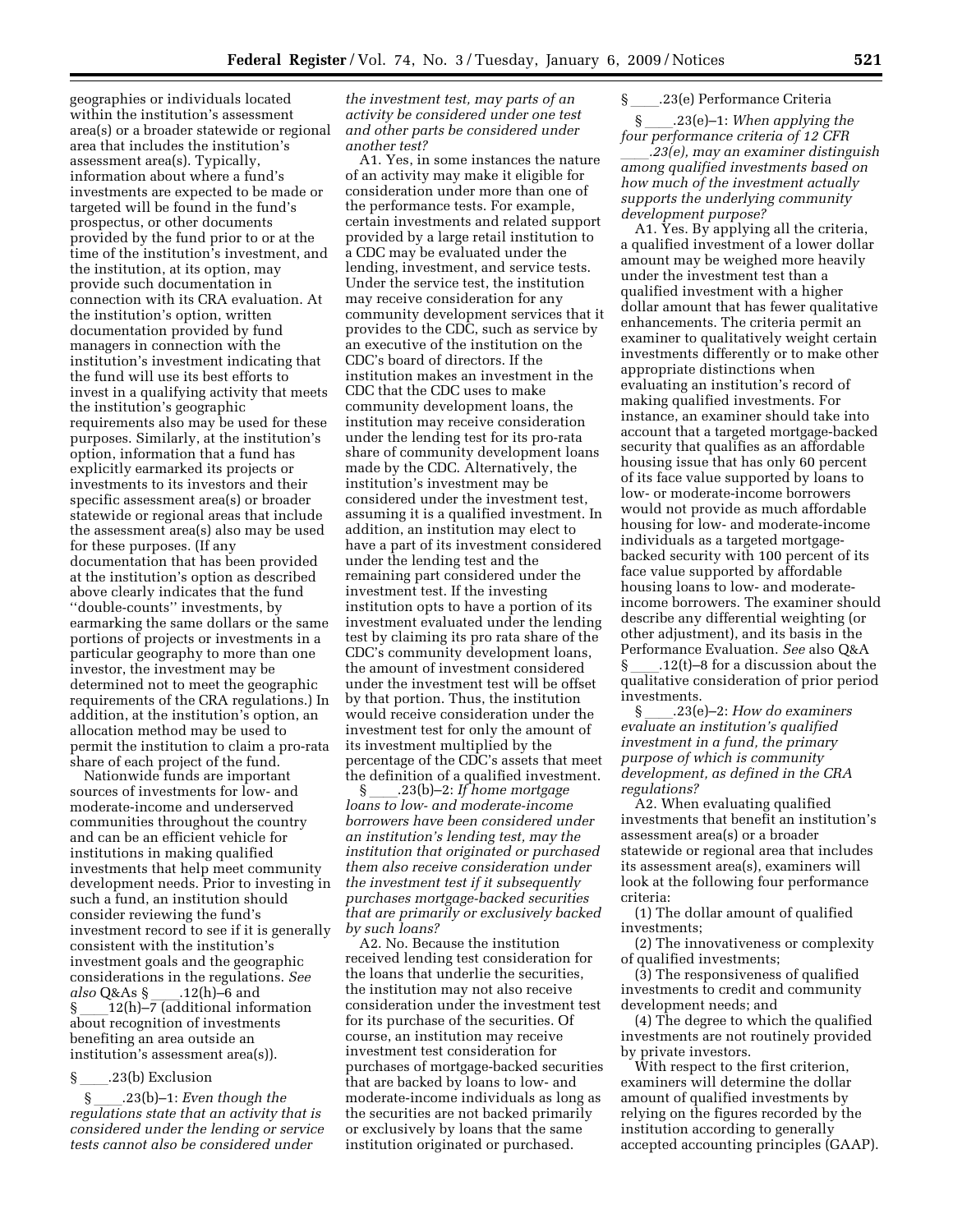Although institutions may exercise a range of investment strategies, including short-term investments, long-term investments, investments that are immediately funded, and investments with a binding, up-front commitment that are funded over a period of time, institutions making the same dollar amount of investments over the same number of years, all other performance criteria being equal, would receive the same level of consideration. Examiners will include both new and outstanding investments in this determination. The dollar amount of qualified investments also will include the dollar amount of legally binding commitments recorded by the institution according to GAAP.

The extent to which qualified investments receive consideration, however, depends on how examiners evaluate the investments under the remaining three performance criteria innovativeness and complexity, responsiveness, and degree to which the investment is not routinely provided by private investors. Examiners also will consider factors relevant to the institution's CRA performance context, such as the effect of outstanding longterm qualified investments, the pay-in schedule, and the amount of any cash call, on the capacity of the institution to make new investments.

#### *§*ll*.24—Service Test*

§ll.24(d) Performance criteria—Retail Banking Services

§ll.24(d)–1: *How do examiners evaluate the availability and effectiveness of an institution's systems for delivering retail banking services?* 

A1. Convenient access to full service branches within a community is an important factor in determining the availability of credit and non-credit services. Therefore, the service test performance standards place primary emphasis on full service branches while still considering alternative systems, such as automated teller machines (''ATMs''). The principal focus is on an institution's current distribution of branches and its record of opening and closing branches, particularly branches located in low- or moderate-income geographies or primarily serving low- or moderate-income individuals. However, an institution is not required to expand its branch network or operate unprofitable branches. Under the service test, alternative systems for delivering retail banking services, such as ATMs, are considered only to the extent that they are effective alternatives in providing needed services to lowand moderate-income areas and individuals.

§ll.24(d)–2: *How do examiners evaluate an institution's activities in connection with Individual Development Accounts (IDAs)?* 

A2. Although there is no standard IDA program, IDAs typically are deposit accounts targeted to low- and moderateincome families that are designed to help them accumulate savings for education or job-training, downpayment and closing costs on a new home, or start-up capital for a small business. Once participants have successfully funded an IDA, their personal IDA savings are matched by a public or private entity. Financial institution participation in IDA programs comes in a variety of forms, including providing retail banking services to IDA account holders, providing matching dollars or operating funds to an IDA program, designing or implementing IDA programs, providing consumer financial education to IDA account holders or prospective account holders, or other means. The extent of financial institutions' involvement in IDAs and the products and services they offer in connection with the accounts will vary. Thus, subject to 12 CFR

\_\_\_\_.23(b), examiners evaluate the<br>actual services and products provided by an institution in connection with IDA programs as one or more of the following: Community development services, retail banking services, qualified investments, home mortgage loans, small business loans, consumer loans, or community development

loans. *See, e.g.*, Q&A §\_\_\_\_.12(i)–3.<br>Note that all types of institutions may participate in IDA programs. Their IDA activities are evaluated under the performance criteria of the type of examination applicable to the particular institution.

§ \_\_\_\_.24(d)(3) Availability and<br>Effectiveness of Alternative Systems for Delivering Retail Banking Services

§ll.24(d)(3)–1: *How will examiners evaluate alternative systems for delivering retail banking services?* 

A1. The regulation recognizes the multitude of ways in which an institution can provide services, for example, ATMs, banking by telephone or computer, and bank-by-mail programs. Delivery systems other than branches will be considered under the regulation to the extent that they are effective alternatives to branches in providing needed services to low- and moderate-income areas and individuals. The list of systems in the regulation is not intended to be comprehensive.<br>§ .24(d)(3)–2: Are debit cards

§ll.24(d)(3)–2: *Are debit cards considered under the service test as an alternative delivery system?* 

A2. By themselves, no. However, if debit cards are a part of a larger combination of products, such as a comprehensive electronic banking service, that allows an institution to deliver needed services to low- and moderate-income areas and individuals in its community, the overall delivery system that includes the debit card feature would be considered an alternative delivery system.

§ll.24(e) Performance Criteria– Community Development Services

§ll.24(e)–1: *Under what conditions may an institution receive consideration for community development services offered by affiliates or third parties?* 

A1. At an institution's option, the agencies will consider services performed by an affiliate or by a third party on the institution's behalf under the service test if the services provided enable the institution to help meet the credit needs of its community. Indirect services that enhance an institution's ability to deliver credit products or deposit services within its community and that can be quantified may be considered under the service test, if those services have not been considered already under the lending or investment test (see Q&A § \_\_\_\_\_.23(b)–1). For test (*see* Q&A § \_\_\_\_.23(b)–1). For<br>example, an institution that contracts with a community organization to provide home ownership counseling to low- and moderate-income home buyers as part of the institution's mortgage program may receive consideration for that indirect service under the service test. In contrast, donations to a community organization that offers financial services to low- or moderateincome individuals may be considered under the investment test, but would not also be eligible for consideration under the service test. Services performed by an affiliate will be treated the same as affiliate loans and investments made in the institution's assessment area and may be considered if the service is not claimed by any other institution. *See* 12 CFR .22(c) and  $.23(c).$ 

*§*ll*.25 Community Development Test for Wholesale or Limited Purpose Institutions* 

§ 25(a) Scope of Test

§ll.25(a)–1: *How can certain credit card banks help to meet the credit needs of their communities without losing their exemption from the definition of ''bank'' in the Bank Holding Company Act (the BHCA), as amended by the Competitive Equality Banking Act of 1987 (CEBA)?*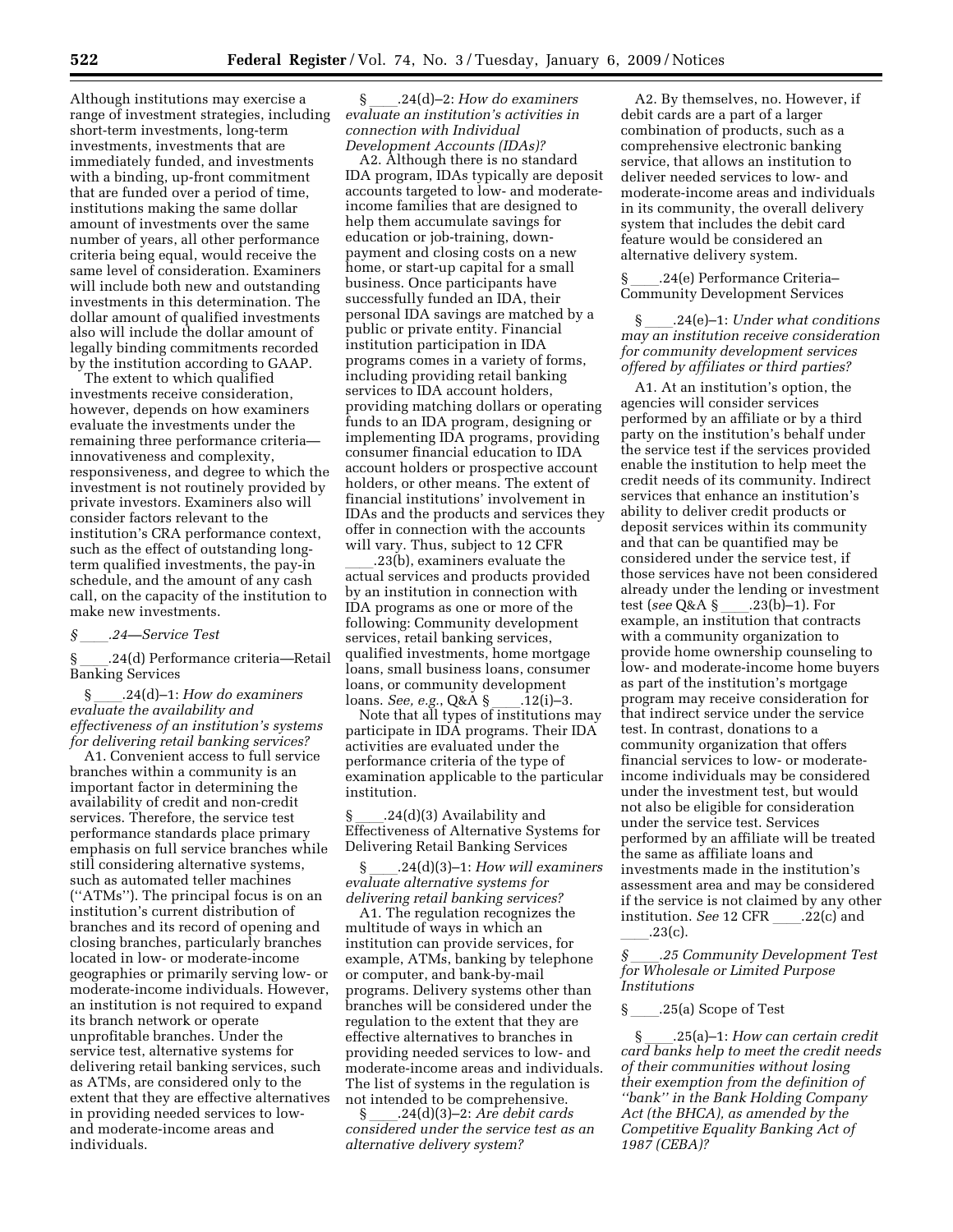A1. Although the BHCA restricts institutions known as CEBA credit card banks to credit card operations, a CEBA credit card bank can engage in community development activities without losing its exemption under the BHCA. A CEBA credit card bank could provide community development services and investments without engaging in operations other than credit card operations. For example, the bank could provide credit card counseling, or the financial expertise of its executives, free of charge, to community development organizations. In addition, a CEBA credit card bank could make qualified investments, as long as the investments meet the guidelines for passive and noncontrolling investments provided in the BHC Act and the Board's Regulation Y. Finally, although a CEBA credit card bank cannot make any loans other than credit card loans, under 12 CFR \_\_\_\_.25(d)(2) (community<br>development test—indirect activities), the bank could elect to have part of its qualified passive and noncontrolling investments in a third-party lending consortium considered as community development lending, provided that the consortium's loans otherwise meet the requirements for community development lending. When assessing a CEBA credit card bank's CRA performance under the community development test, examiners will take into account the bank's performance context. In particular, examiners will consider the legal constraints imposed by the BHCA on the bank's activities, as part of the bank's performance context in 12 CFR  $.21(b)(4)$ .

 $\S$  ....25(d) Indirect Activities<br> $\S$ ...25(d)-1: How are inve

§ll.25(d)–1: *How are investments in third party community development organizations considered under the community development test?* 

A1. Similar to the lending test for retail institutions, investments in third party community development organizations may be considered as qualified investments or as community development loans or both (provided there is no double counting), at the institution's option, as described above in the discussion regarding 12 CFR  $.22(d)$  and  $.23(b)$ .

§ll.25(e) Benefit to Assessment Area(s)

§ll.25(e)–1: *How do examiners evaluate a wholesale or limited purpose institution's qualified investment in a fund that invests in projects nationwide and which has a primary purpose of community development, as that is defined in the regulations?* 

A1. If examiners find that a wholesale or limited purpose institution has adequately addressed the needs of its assessment area(s), they will give consideration to qualified investments, as well as community development loans and community development services, by that institution nationwide. In determining whether an institution has adequately addressed the needs of its assessment area(s), examiners will consider qualified investments that benefit a broader statewide or regional area that includes the institution's assessment area(s).

§ll.25(f) Community Development Performance Rating

§ll.25(f)–1: *Must a wholesale or limited purpose institution engage in all three categories of community development activities (lending, investment, and service) to perform well under the community development test?* 

A1. No, a wholesale or limited purpose institution may perform well under the community development test by engaging in one or more of these activities.

#### *§*ll*.26—Small Institution Performance Standards*

§ll.26–1: *When evaluating a small or intermediate small institution's performance, will examiners consider, at the institution's request, retail and community development loans originated or purchased by affiliates, qualified investments made by affiliates, or community development services provided by affiliates?* 

A1. Yes. However, a small institution that elects to have examiners consider affiliate activities must maintain sufficient information that the examiners may evaluate these activities under the appropriate performance criteria and ensure that the activities are not claimed by another institution. The constraints applicable to affiliate activities claimed by large institutions also apply to small and intermediate small institutions. *See* Q&As addressing 12 CFR \_\_\_\_.22(c)(2) and related<br>guidance provided to large institutions regarding affiliate activities. Examiners will not include affiliate lending in calculating the percentage of loans and, as appropriate, other lending-related activities located in an institution's assessment area.

§ \_\_\_\_\_.26(a) Performance Criteria<br>§ 26(a)(2) Intermediate Small

§ll.26(a)(2) Intermediate Small Institutions

§ll.26(a)(2)–1: *When is an institution examined as an intermediate small institution?* 

A1. When a small institution has met the intermediate small institution asset threshold delineated in 12 CFR

\_\_\_\_.12(u)(1) for two consecutive<br>calendar year-ends, the institution may be examined under the intermediate small institution examination procedures. The regulation does not specify an additional lag period between becoming an intermediate small institution and being examined as an intermediate small institution, as it does for large institutions, because an intermediate small institution is not subject to CRA data collection and reporting requirements. Institutions should contact their primary regulator for information on examination schedules.

 $\S$  \_\_\_\_\_.26(b) Lending Test<br> $\S$  .26(b)–1: *May examiners* §ll.26(b)–1: *May examiners consider, under one or more of the performance criteria of the small institution performance standards, lending-related activities, such as community development loans and lending-related qualified investments, when evaluating a small institution?* 

A1. Yes. Examiners can consider ''lending-related activities,'' including community development loans and lending-related qualified investments, when evaluating the first four performance criteria of the small institution performance test. Although lending-related activities are specifically mentioned in the regulation in connection with only the first three criteria (i.e., loan-to-deposit ratio, percentage of loans in the institution's assessment area, and lending to borrowers of different incomes and businesses of different sizes), examiners can also consider these activities when they evaluate the fourth criteria geographic distribution of the institution's loans.

Although lending-related community development activities are evaluated under the community development test applicable to intermediate small institutions, these activities may also augment the loan-to-deposit ratio analysis (12 CFR \_\_\_\_.26(b)(1)) and the<br>percentage of loans in the intermediate small institution's assessment area analysis  $(12 \text{ CFR} \qquad .26(b)(2))$ , if appropriate.<br> $\S$  .26(b)–2: What is meant by "as

§ll.26(b)–2: *What is meant by ''as appropriate'' when referring to the fact that lending-related activities will be considered, ''as appropriate,'' under the various small institution performance criteria?* 

A2. ''As appropriate'' means that lending-related activities will be considered when it is necessary to determine whether an institution meets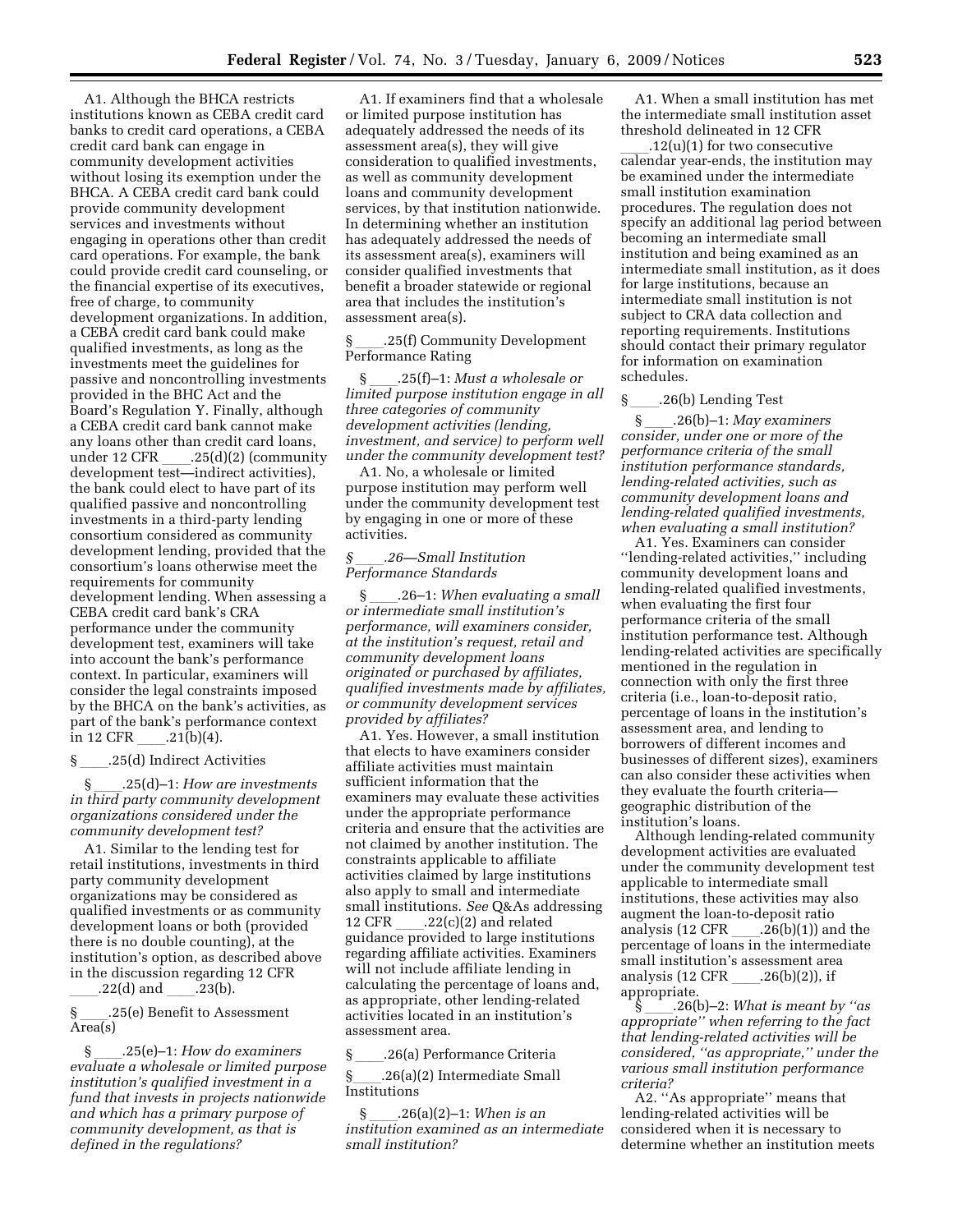or exceeds the standards for a satisfactory rating. Examiners will also consider other lending-related activities at an institution's request, provided they have not also been considered under the community development test applicable to intermediate small institutions.

§ll.26(b)–3: *When evaluating a small institution's lending performance, will examiners consider, at the institution's request, community development loans originated or purchased by a consortium in which the institution participates or by a third party in which the institution has invested?* 

A3. Yes. However, a small institution that elects to have examiners consider community development loans originated or purchased by a consortium or third party must maintain sufficient information on its share of the community development loans so that the examiners may evaluate these loans under the small institution performance criteria.

§ll.26(b)–4: *Under the small institution lending test performance standards, will examiners consider both loan originations and purchases?* 

A4. Yes, consistent with the other assessment methods in the regulation, examiners will consider both loans originated and purchased by the institution. Likewise, examiners may consider any other loan data the small institution chooses to provide, including data on loans outstanding, commitments, and letters of credit.

§ll.26(b)–5: *Under the small institution lending test performance standards, how will qualified investments be considered for purposes of determining whether a small institution receives a satisfactory CRA rating?* 

A5. The small institution lending test performance standards focus on lending and other lending-related activities. Therefore, examiners will consider only lending-related qualified investments for the purpose of determining whether a small institution that is not an intermediate small institution receives a satisfactory CRA rating.

§ 26(b)(1) Loan-to-Deposit Ratio

§ll.26(b)(1)–1: *How is the loan-todeposit ratio calculated?* 

A1. A small institution's loan-todeposit ratio is calculated in the same manner that the Uniform Bank Performance Report/Uniform Thrift Performance Report (UBPR/UTPR) determines the ratio. It is calculated by dividing the institution's net loans and leases by its total deposits. The ratio is found in the Liquidity and Investment Portfolio section of the UBPR and

UTPR. Examiners will use this ratio to calculate an average since the last examination by adding the quarterly loan-to-deposit ratios and dividing the total by the number of quarters.

§ll.26(b)(1)–2: *How is the ''reasonableness'' of a loan-to-deposit ratio evaluated?* 

A2. No specific ratio is reasonable in every circumstance, and each small institution's ratio is evaluated in light of information from the performance context, including the institution's capacity to lend, demographic and economic factors present in the assessment area, and the lending opportunities available in the assessment area(s). If a small institution's loan-to-deposit ratio appears unreasonable after considering this information, lending performance may still be satisfactory under this criterion taking into consideration the number and the dollar volume of loans sold to the secondary market or the number and amount and innovativeness or complexity of community development loans and lending-related qualified investments.

§ll.26(b)(1)–3: *If an institution makes a large number of loans off-shore, will examiners segregate the domestic loan-to-deposit ratio from the foreign loan-to-deposit ratio?* 

A3. No. Examiners will look at the institution's net loan-to-deposit ratio for the whole institution, without any adjustments.

§ll.26(b)(2) Percentage of Lending Within Assessment Area(s)

§ll.26(b)(2)–1: *Must a small institution have a majority of its lending in its assessment area(s) to receive a satisfactory performance rating?* 

A1. No. The percentage of loans and, as appropriate, other lending-related activities located in the institution's assessment area(s) is but one of the performance criteria upon which small institutions are evaluated. If the percentage of loans and other lending related activities in an institution's assessment area(s) is less than a majority, then the institution does not meet the standards for satisfactory performance only under this criterion. The effect on the overall performance rating of the institution, however, is considered in light of the performance context, including information regarding economic conditions; loan demand; the institution's size, financial condition, business strategies, and branching network; and other aspects of the institution's lending record.

 $\S$  .26(b)(3) & (4) Distribution of Lending Within Assessment Area(s) by Borrower Income and Geographic Location

§ll.26(b)(3) & (4)–1: *How will a small institution's performance be assessed under these lending distribution criteria?* 

A1. Distribution of loans, like other small institution performance criteria, is considered in light of the performance context. For example, a small institution is not required to lend evenly throughout its assessment area(s) or in any particular geography. However, in order to meet the standards for satisfactory performance under this criterion, conspicuous gaps in a small institution's loan distribution must be adequately explained by performance context factors such as lending opportunities in the institution's assessment area(s), the institution's product offerings and business strategy, and institutional capacity and constraints. In addition, it may be impracticable to review the geographic distribution of the lending of an institution with very few demographically distinct geographies within an assessment area. If sufficient information on the income levels of individual borrowers or the revenues or sizes of business borrowers is not available, examiners may use loan size as a proxy for estimating borrower characteristics, where appropriate.

§ \_\_\_\_.26(c) Intermediate Small<br>Institution Community Development Test

§ll.26(c)–1: *How will the community development test be applied flexibly for intermediate small institutions?* 

A1. Generally, intermediate small institutions engage in a combination of community development loans, qualified investments, and community development services. An institution may not simply ignore one or more of these categories of community development, nor do the regulations prescribe a required threshold for community development loans, qualified investments, and community development services. Instead, based on the institution's assessment of community development needs in its assessment area(s), it may engage in different categories of community development activities that are responsive to those needs and consistent with the institution's capacity.

An intermediate small institution has the flexibility to allocate its resources among community development loans,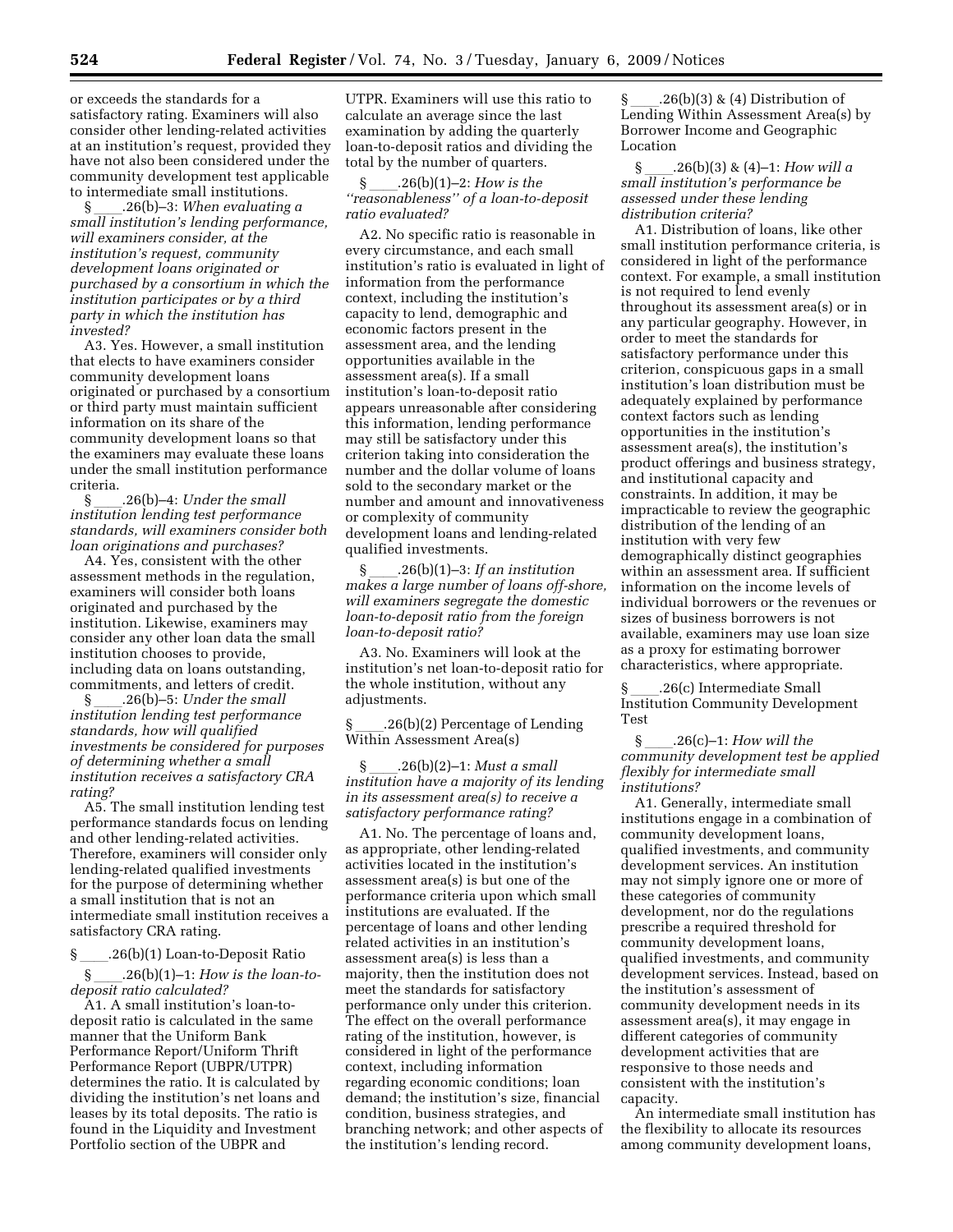qualified investments, and community development services in amounts that it reasonably determines are most responsive to community development needs and opportunities. Appropriate levels of each of these activities would depend on the capacity and business strategy of the institution, community needs, and number and types of opportunities for community development.

§ll.26(c)(3) Community Development Services

§ll.26(c)(3)–1: *What will examiners consider when evaluating the provision of community development services by an intermediate small institution?* 

A1. Examiners will consider not only the types of services provided to benefit low- and moderate-income individuals, such as low-cost checking accounts and low-cost remittance services, but also the provision and availability of services to low- and moderate-income individuals, including through branches and other facilities located in low- and moderate-income areas. Generally, the presence of branches located in lowand moderate-income geographies will help to demonstrate the availability of banking services to low- and moderateincome individuals.

#### $.26(c)(4)$  Responsiveness to Community Development Needs

§ll.26(c)(4)–1: *When evaluating an intermediate small institution's community development record, what will examiners consider when reviewing the responsiveness of community development lending, qualified investments, and community development services to the community development needs of the area?* 

A1. When evaluating an intermediate small institution's community development record, examiners will consider not only quantitative measures of performance, such as the number and amount of community development loans, qualified investments, and community development services, but also qualitative aspects of performance. In particular, examiners will evaluate the responsiveness of the institution's community development activities in light of the institution's capacity, business strategy, the needs of the community, and the number and types of opportunities for each type of community development activity (its performance context). Examiners also will consider the results of any assessment by the institution of community development needs, and how the institution's activities respond to those needs.

An evaluation of the degree of responsiveness considers the following factors: the volume, mix, and qualitative aspects of community development loans, qualified investments, and community development services. Consideration of the qualitative aspects of performance recognizes that community development activities sometimes require special expertise or effort on the part of the institution or provide a benefit to the community that would not otherwise be made available. (However, ''innovativeness'' and ''complexity,'' factors examiners consider when evaluating a large institution under the lending, investment, and service tests, are not criteria in the intermediate small institutions' community development test.) In some cases, a smaller loan may have more qualitative benefit to a community than a larger loan. Activities are considered particularly responsive to community development needs if they benefit low- and moderate-income individuals in low- or moderate-income geographies, designated disaster areas, or distressed or underserved nonmetropolitan middle-income geographies. Activities are also considered particularly responsive to community development needs if they benefit low- or moderate-income geographies.

\_\_\_\_.26(d) Performance Rating<br>§ .26(d)–1: *How can a small* §ll.26(d)–1: *How can a small institution that is not an intermediate small institution achieve an ''outstanding'' performance rating?* 

A1. A small institution that is not an intermediate small institution that meets each of the standards in the lending test for a ''satisfactory'' rating and exceeds some or all of those standards may warrant an ''outstanding'' performance rating. In assessing performance at the ''outstanding'' level, the agencies consider the extent to which the institution exceeds each of the performance standards and, at the institution's option, its performance in making qualified investments and providing services that enhance credit availability in its assessment area(s). In some cases, a small institution may qualify for an ''outstanding'' performance rating solely on the basis of its lending activities, but only if its performance materially exceeds the standards for a ''satisfactory'' rating, particularly with respect to the penetration of borrowers at all income levels and the dispersion of loans throughout the geographies in its assessment area(s) that display income variation. An institution with a high

loan-to-deposit ratio and a high percentage of loans in its assessment area(s), but with only a reasonable penetration of borrowers at all income levels or a reasonable dispersion of loans throughout geographies of differing income levels in its assessment area(s), generally will not be rated ''outstanding'' based only on its lending performance. However, the institution's performance in making qualified investments and its performance in providing branches and other services and delivery systems that enhance credit availability in its assessment area(s) may augment the institution's satisfactory rating to the extent that it may be rated ''outstanding.''

§ll.26(d)–2: *Will a small institution's qualified investments, community development loans, and community development services be considered if they do not directly benefit its assessment area(s)?* 

A2. Yes. These activities are eligible for consideration if they benefit a broader statewide or regional area that includes a small institution's assessment area(s), as discussed more fully in Q&As  $\S$  \_\_\_\_.12(h)–6 and  $\S$  .12(h)–7.

#### *§*ll*.27—Strategic Plan*

§ 27(c) Plans in General

§ll.27(c)–1: *To what extent will the agencies provide guidance to an institution during the development of its strategic plan?* 

A1. An institution will have an opportunity to consult with and provide information to the agencies on a proposed strategic plan. Through this process, an institution is provided guidance on procedures and on the information necessary to ensure a complete submission. For example, the agencies will provide guidance on whether the level of detail as set out in the proposed plan would be sufficient to permit agency evaluation of the plan. However, the agencies' guidance during plan development and, particularly, prior to the public comment period, will not include commenting on the merits of a proposed strategic plan or on the adequacy of measurable goals.

§ll.27(c)–2: *How will a joint strategic plan be reviewed if the affiliates have different primary Federal supervisors?* 

A2. The agencies will coordinate review of and action on the joint plan. Each agency will evaluate the measurable goals for those affiliates for which it is the primary regulator.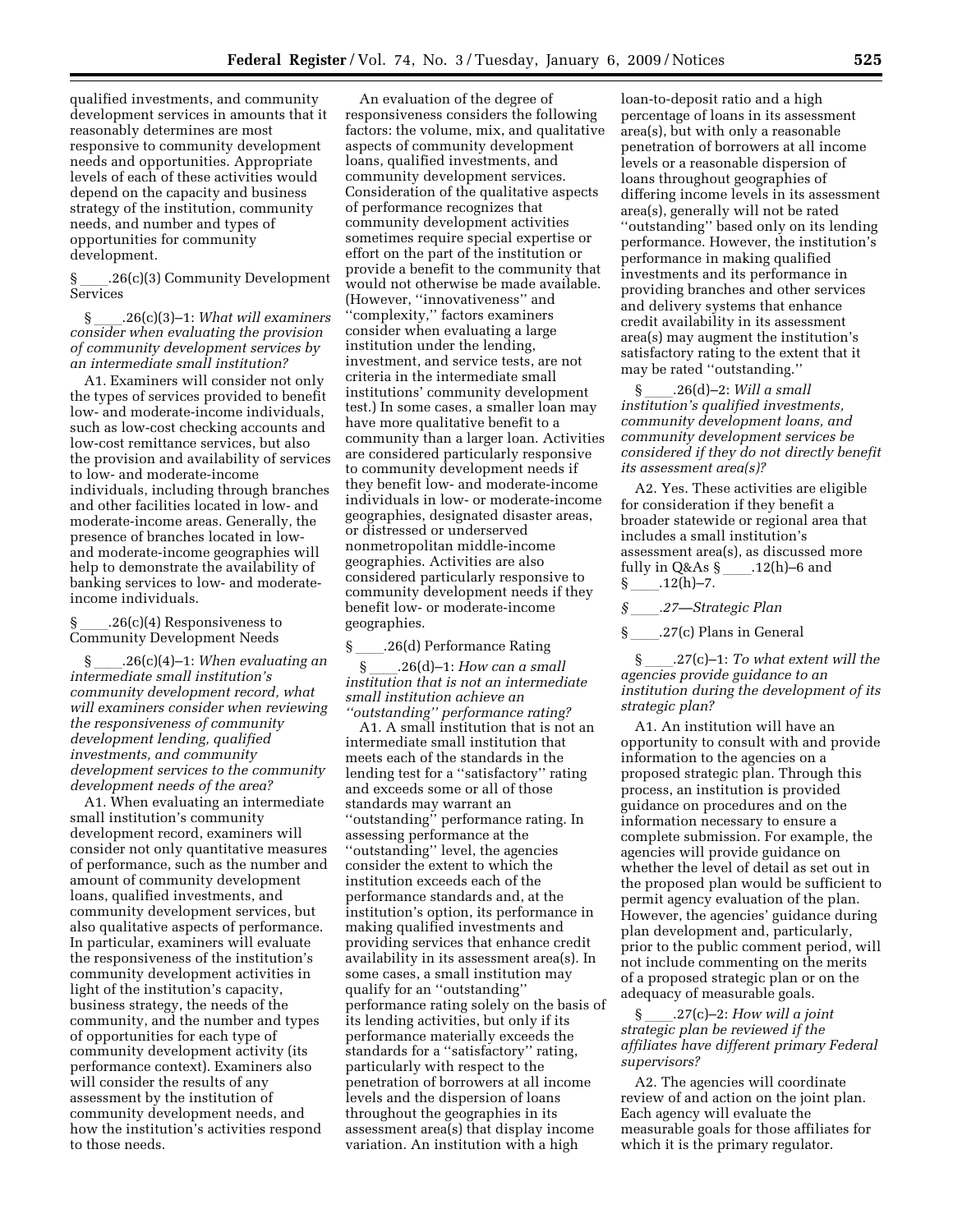# $\S$  \_\_\_\_\_.27(f) Plan Content<br>S \_\_\_\_\_.27(f)(1) Measurabl

\_\_\_.27(f)(1) Measurable Goals<br>§ .27(f)(1)−1: *How should annual* §ll.27(f)(1)–1: *How should annual measurable goals be specified in a strategic plan?* 

A1. Annual measurable goals (e.g., number of loans, dollar amount, geographic location of activity, and benefit to low- and moderate-income areas or individuals) must be stated with sufficient specificity to permit the public and the agencies to quantify what performance will be expected. However, institutions are provided flexibility in specifying goals. For example, an institution may provide ranges of lending amounts in different categories of loans. Measurable goals may also be linked to funding requirements of certain public programs or indexed to other external factors as long as these mechanisms provide a quantifiable standard.

§\_\_\_\_\_.27(g) Plan Approval<br>§\_\_\_\_\_.27(g)(2) Public Parti

\_\_\_\_.27(g)(2) Public Participation<br>§ 27(g)(2)−1: *How will the p* §ll.27(g)(2)–1: *How will the public receive notice of a proposed strategic plan?* 

A1. An institution submitting a strategic plan for approval by the agencies is required to solicit public comment on the plan for a period of thirty (30) days after publishing notice of the plan at least once in a newspaper of general circulation. The notice should be sufficiently prominent to attract public attention and should make clear that public comment is desired. An institution may, in addition, provide notice to the public in any other manner it chooses.

*§*ll*.28—Assigned Ratings* 

§ll.28–1: *Are innovative lending practices, innovative or complex qualified investments, and innovative community development services required for a ''satisfactory'' or ''outstanding'' CRA rating?* 

A1. No. The performance criterion of ''innovativeness'' applies only under the lending, investment, and service tests applicable to large institutions and the community development test applicable to wholesale and limited purpose institutions. Moreover, even under these tests, the lack of innovative lending practices, innovative or complex qualified investments, or innovative community development services alone will not result in a ''needs to improve'' CRA rating. However, under these tests, the use of innovative lending practices, innovative or complex qualified investments, and innovative community development services may augment the consideration given to an institution's performance under the quantitative criteria of the regulations, resulting in a higher level of performance rating. See<br>also  $Q & A \S$  .26(c)(4)–1 for a also Q&A §\_\_\_\_.26(c)(4)–1 for a<br>discussion about responsiveness to community development needs under the community development test applicable to intermediate small institutions.

§\_\_\_\_\_.28(a) Ratings in General<br>§  $328(a)-1$ : How are institu §ll.28(a)–1: *How are institutions with domestic branches in more than one state assigned a rating?* 

A1. The evaluation of an institution that maintains domestic branches in more than one state (''multistate institution'') will include a written evaluation and rating of its CRA record of performance as a whole and in each state in which it has a domestic branch. The written evaluation will contain a separate presentation on a multistate institution's performance for each metropolitan statistical area and the nonmetropolitan area within each state, if it maintains one or more domestic branch offices in these areas. This separate presentation will contain conclusions, supported by facts and data, on performance under the performance tests and standards in the regulation. The evaluation of a

multistate institution that maintains a domestic branch in two or more states in a multistate metropolitan area will include a written evaluation (containing the same information described above) and rating of its CRA record of performance in the multistate metropolitan area. In such cases, the statewide evaluation and rating will be adjusted to reflect performance in the portion of the state not within the multistate metropolitan statistical area.

§ll.28(a)–2: *How are institutions that operate within only a single state assigned a rating?* 

A2. An institution that operates within only a single state ("single-state" institution'') will be assigned a rating of its CRA record based on its performance within that state. In assigning this rating, the agencies will separately present a single-state institution's performance for each metropolitan area in which the institution maintains one or more domestic branch offices. This separate presentation will contain conclusions, supported by facts and data, on the single-state institution's performance under the performance tests and standards in the regulation.

§ll.28(a)–3: *How do the agencies weight performance under the lending, investment, and service tests for large retail institutions?* 

A3. A rating of ''outstanding,'' ''high satisfactory,'' ''low satisfactory,'' ''needs to improve,'' or ''substantial noncompliance,'' based on a judgment supported by facts and data, will be assigned under each performance test. Points will then be assigned to each rating as described in the first matrix set forth below. A large retail institution's overall rating under the lending, investment, and service tests will then be calculated in accordance with the second matrix set forth below, which incorporates the rating principles in the regulation.

#### POINTS ASSIGNED FOR PERFORMANCE UNDER LENDING, INVESTMENT, AND SERVICE TESTS

|                  | Lendina | Service | Investment |
|------------------|---------|---------|------------|
| Low Satisfactory |         |         |            |

#### COMPOSITE RATING POINT REQUIREMENTS

[Add points from three tests]

| Rating                                | points                     |
|---------------------------------------|----------------------------|
| ⊃utstandıng<br>. .<br>≾atıstactor<br> | 20 or over.<br>through 19. |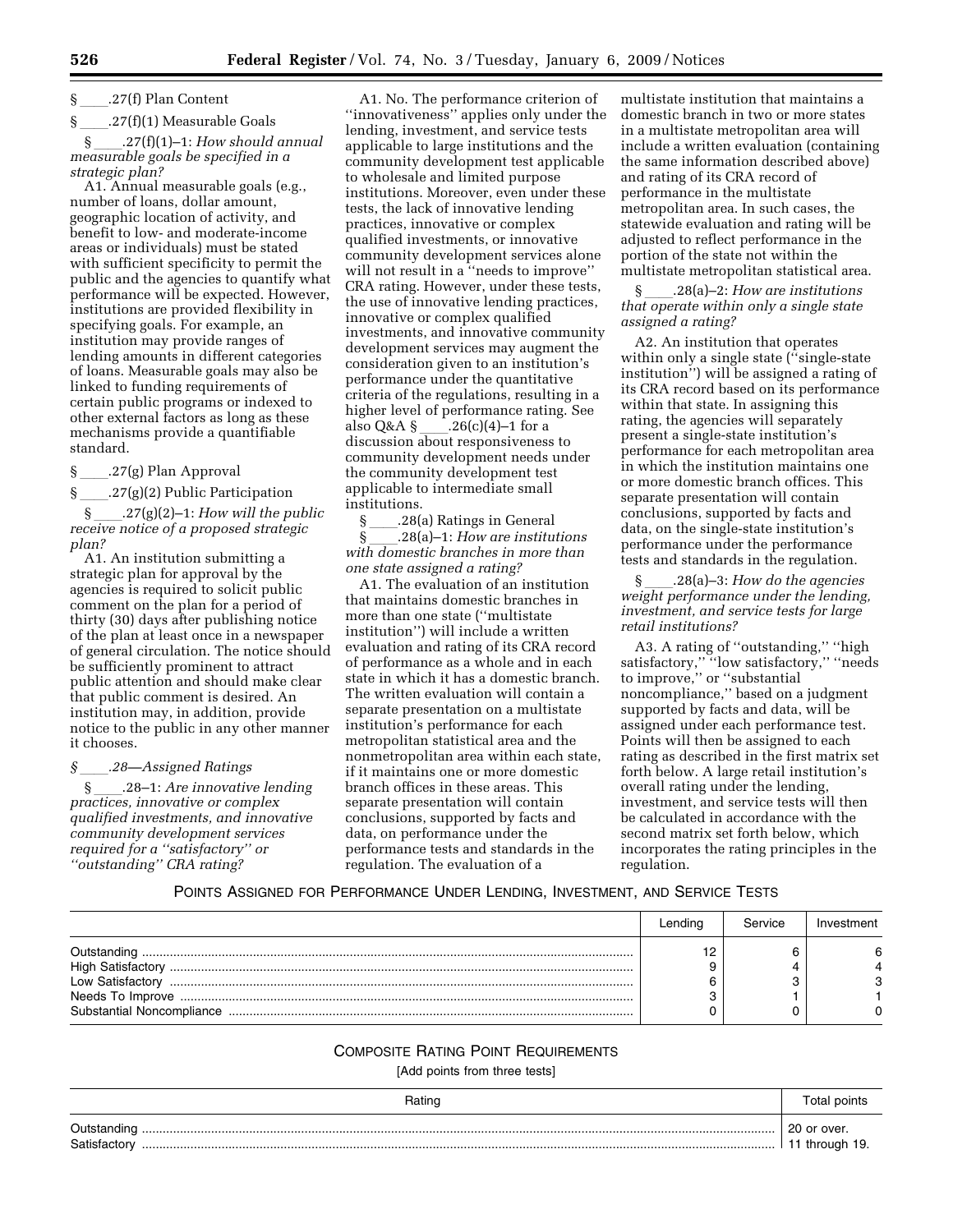COMPOSITE RATING POINT REQUIREMENTS—Continued

[Add points from three tests]

| Rating                                        | Total points                  |
|-----------------------------------------------|-------------------------------|
| Needs to Improve<br>Substantial Noncompliance | 5 through 10.<br>0 through 4. |

**Note:** There is one exception to the Composite Rating matrix. An institution may not receive a rating of ''satisfactory'' unless it receives at least ''low satisfactory'' on the lending test. Therefore, the total points are capped at three times the lending test score.

§ll.28(b) Lending, Investment, and Service Test Ratings

§ll.28(b)–1: *How is performance under the quantitative and qualitative performance criteria weighed when examiners assign a CRA rating?* 

A1. The lending, investment, and service tests each contain a number of performance criteria designed to measure whether an institution is effectively helping to meet the credit needs of its entire community, including low- and moderate-income neighborhoods, in a safe and sound manner. Some of these performance criteria are quantitative, such as number and amount, and others, such as the use of innovative or flexible lending practices, the innovativeness or complexity of qualified investments, and the innovativeness and responsiveness of community development services, are qualitative. The performance criteria that deal with these qualitative aspects of performance recognize that these loans, qualified investments, and community development services sometimes require special expertise and effort on the part of the institution and provide a benefit to the community that would not otherwise be possible. As such, the agencies consider the qualitative aspects of an institution's activities when measuring the benefits received by a community. An institution's performance under these qualitative criteria may augment the consideration given to an institution's performance under the quantitative criteria of the regulations, resulting in a higher level of performance and rating.

§ \_\_\_\_.28(c) Effect of Evidence of<br>Discriminatory or Other Illegal Credit Practices

§ll.28(c)–1: *What is meant by ''discriminatory or other illegal credit practices''?* 

A1. An institution engages in discriminatory credit practices if it discourages or discriminates against credit applicants or borrowers on a

prohibited basis, in violation, for example, of the Fair Housing Act or the Equal Credit Opportunity Act (as implemented by Regulation B). Examples of other illegal credit practices inconsistent with helping to meet community credit needs include violations of:

• The Truth in Lending Act regarding rescission of certain mortgage transactions and regarding disclosures and certain loan term restrictions in connection with credit transactions that are subject to the Home Ownership and Equity Protection Act;

• The Real Estate Settlement Procedures Act regarding the giving and accepting of referral fees, unearned fees or kickbacks in connection with certain mortgage transactions; and

• The Federal Trade Commission Act regarding unfair or deceptive acts or practices. Examiners will determine the effect of evidence of illegal credit practices as set forth in examination procedures and  $\S$ . 28(c) of the regulation.

Violations of other provisions of the consumer protection laws generally will not adversely affect an institution's CRA rating, but may warrant the inclusion of comments in an institution's performance evaluation. These comments may address the institution's policies, procedures, training programs, and internal assessment efforts.

*§*ll*.29—Effect of CRA Performance on Applications* 

 $\S$  \_\_\_\_\_.29(a) CRA Performance<br> $\S$  .29(a)-1: What weight

§ll.29(a)–1: *What weight is given to an institution's CRA performance examination in reviewing an application?* 

A1. In reviewing applications in which CRA performance is a relevant factor, information from a CRA examination of the institution is a particularly important consideration. The examination is a detailed evaluation of the institution's CRA performance by its Federal supervisory agency. In this light, an examination is an important, and often controlling, factor in the consideration of an institution's record. In some cases, however, the examination may not be recent, or a specific issue raised in the application process, such as progress in

addressing weaknesses noted by examiners, progress in implementing commitments previously made to the reviewing agency, or a supported allegation from a commenter, is relevant to CRA performance under the regulation and was not addressed in the examination. In these circumstances, the applicant should present sufficient information to supplement its record of performance and to respond to the substantive issues raised in the application proceeding.

§ll.29(a)–2: *What consideration is given to an institution's commitments for future action in reviewing an application by those agencies that consider such commitments?* 

A2. Commitments for future action are not viewed as part of the CRA record of performance. In general, institutions cannot use commitments made in the applications process to overcome a seriously deficient record of CRA performance. However, commitments for improvements in an institution's performance may be appropriate to address specific weaknesses in an otherwise satisfactory record or to address CRA performance when a financially troubled institution is being acquired.

 $\frac{\S}{\S}$  .29(b) Interested Parties<br>S .29(b)-1: What consid

§ll.29(b)–1: *What consideration is given to comments from interested parties in reviewing an application?* 

A1. Materials relating to CRA performance received during the application process can provide valuable information. Written comments, which may express either support for or opposition to the application, are made a part of the record in accordance with the agencies' procedures, and are carefully considered in making the agencies' decisions. Comments should be supported by facts about the applicant's performance and should be as specific as possible in explaining the basis for supporting or opposing the application. These comments must be submitted within the time limits provided under the agencies' procedures.

§ll.29(b)–2: *Is an institution required to enter into agreements with private parties?* 

A2. No. Although communications between an institution and members of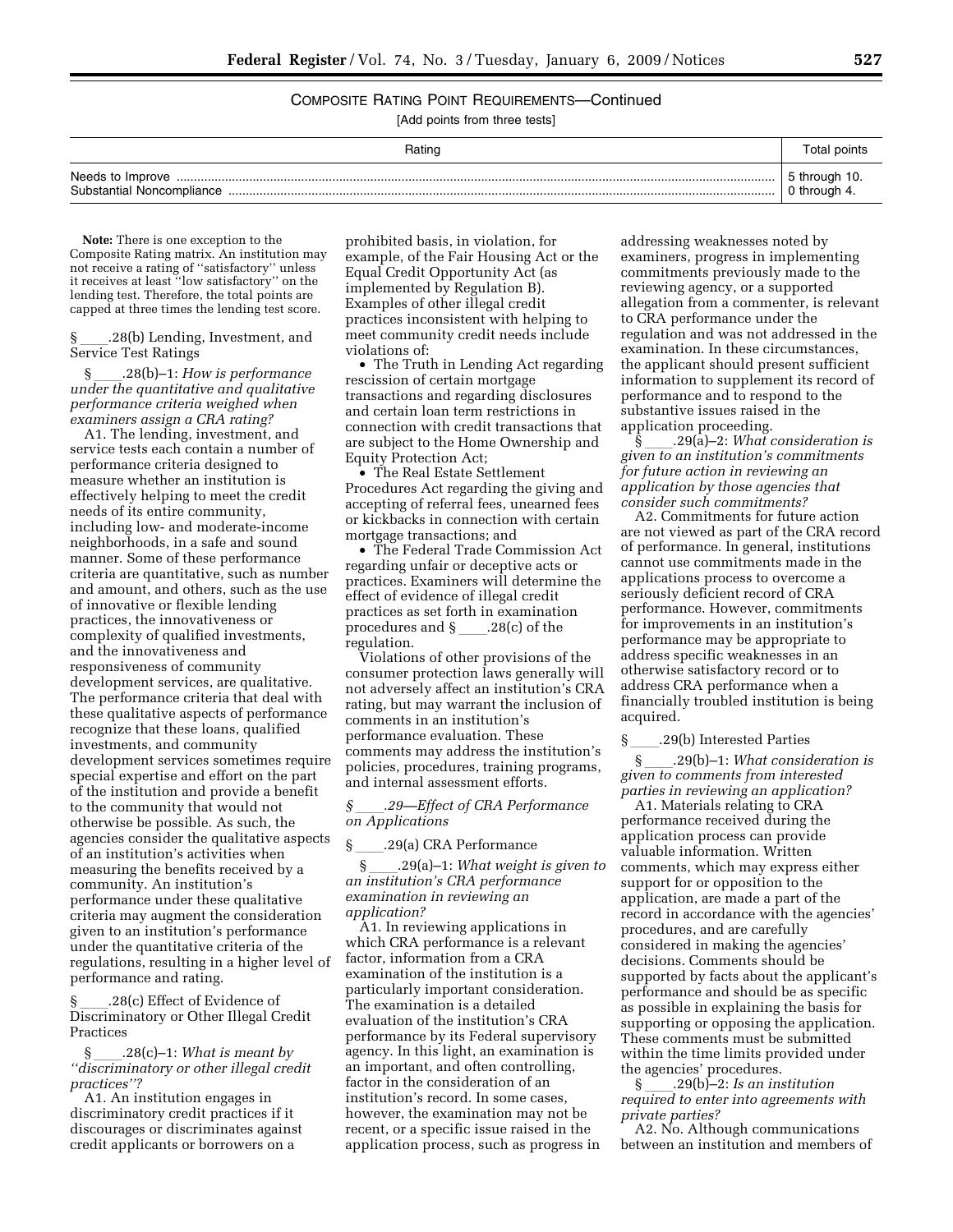its community may provide a valuable method for the institution to assess how best to address the credit needs of the community, the CRA does not require an institution to enter into agreements with private parties. The agencies do not monitor compliance with nor enforce these agreements.

*§*ll*.41—Assessment Area Delineation* 

41(a) In General...<br>§ 41(a)–1: How

§ll.41(a)–1: *How do the agencies evaluate ''assessment areas'' under the CRA regulations?* 

A1. The rule focuses on the distribution and level of an institution's lending, investments, and services rather than on how and why an institution delineated its assessment area(s) in a particular manner. Therefore, the agencies will not evaluate an institution's delineation of its assessment area(s) as a separate performance criterion. Rather, the agencies will only review whether the assessment area delineated by the institution complies with the limitations set forth in the regulations at

 $\frac{\S}{\S}$  .41(e). §ll.41(a)–2: *If an institution elects to have the agencies consider affiliate lending, will this decision affect the institution's assessment area(s)?* 

A2. If an institution elects to have the lending activities of its affiliates considered in the evaluation of the institution's lending, the geographies in which the affiliate lends do not affect the institution's delineation of assessment area(s).

§ll.41(a)–3: *Can a financial institution identify a specific racial or ethnic group rather than a geographic area as its assessment area?* 

A3. No, assessment areas must be based on geography. The only exception to the requirement to delineate an assessment area based on geography is that an institution, the business of which predominantly consists of serving the needs of military personnel or their dependents who are not located within a defined geographic area, may delineate its entire deposit customer base as its assessment area.

§ \_\_\_\_.41(c) Geographic Area(s) for<br>Institutions Other Than Wholesale or Limited Purpose Institutions

§ .41(c)(1) Generally Consist of One or More MSAs or Metropolitan Divisions or One or More Contiguous Political Subdivisions

§ll.41(c)(1)–1: *Besides cities, towns, and counties, what other units of local government are political subdivisions for CRA purposes?* 

A1. Townships and Indian reservations are political subdivisions for CRA purposes. Institutions should be aware that the boundaries of townships and Indian reservations may not be consistent with the boundaries of the census tracts (''geographies'') in the area. In these cases, institutions must ensure that their assessment area(s) consists only of whole geographies by adding any portions of the geographies that lie outside the political subdivision to the delineated assessment area(s).

§ll.41(c)(1)–2: *Are wards, school districts, voting districts, and water districts political subdivisions for CRA purposes?* 

A2. No. However, an institution that determines that it predominantly serves an area that is smaller than a city, town, or other political subdivision may delineate as its assessment area the larger political subdivision and then, in  $accordance$  with 12 CFR  $.41(d)$ , accordance with 12 CFR \_\_\_\_.41(d),<br>adjust the boundaries of the assessment area to include only the portion of the political subdivision that it reasonably can be expected to serve. The smaller area that the institution delineates must consist of entire geographies, may not reflect illegal discrimination, and may not arbitrarily exclude low-or moderateincome geographies.

§ .41(d) Adjustments to Geographic Area(s)

§ll.41(d)–1: *When may an institution adjust the boundaries of an assessment area to include only a portion of a political subdivision?* 

A1. Institutions must include whole geographies (i.e., census tracts) in their assessment areas and generally should include entire political subdivisions. Because census tracts are the common geographic areas used consistently nationwide for data collection, the agencies require that assessment areas be made up of whole geographies. If including an entire political subdivision would create an area that is larger than the area the institution can reasonably be expected to serve, an institution may, but is not required to, adjust the boundaries of its assessment area to include only portions of the political subdivision. For example, this adjustment is appropriate if the assessment area would otherwise be extremely large, of unusual configuration, or divided by significant geographic barriers (such as a river, mountain, or major highway system). When adjusting the boundaries of their assessment areas, institutions must not arbitrarily exclude low- or moderateincome geographies or set boundaries that reflect illegal discrimination.

§ll.41(e) Limitations on Delineation of an Assessment Area

§\_\_\_\_.41(e)(3) May Not Arbitrarily<br>Exclude Low- or Moderate-Income Geographies

§ll.41(e)(3)–1: *How will examiners determine whether an institution has arbitrarily excluded low-or moderateincome geographies?* 

A1. Examiners will make this determination on a case-by-case basis after considering the facts relevant to the institution's assessment area delineation. Information that examiners will consider may include:

• Income levels in the institution's assessment area(s) and surrounding geographies;

• Locations of branches and deposittaking ATMs;

• Loan distribution in the institution's assessment area(s) and surrounding geographies;

• The institution's size;

• The institution's financial condition; and

• The business strategy, corporate structure and product offerings of the institution.

§ll.41(e)(4) May Not Extend Substantially Beyond an MSA Boundary or Beyond a State Boundary Unless Located in a Multistate MSA

§ll.41(e)(4)–1: *What are the maximum limits on the size of an assessment area?* 

A1. An institution may not delineate an assessment area extending substantially across the boundaries of an MSA unless the MSA is in a combined statistical area (CSA)). Although more than one MSA in a CSA may be delineated as a single assessment area, an institution's CRA performance in individual MSAs in those assessment areas will be evaluated using separate median family incomes and other relevant information at the MSA level rather than at the CSA level.

An assessment area also may not extend substantially across state boundaries unless the assessment area is located in a multistate MSA. An institution may not delineate a whole state as its assessment area unless the entire state is contained within an MSA. These limitations apply to wholesale and limited purpose institutions as well as other institutions.

An institution must delineate separate assessment areas for the areas inside and outside an MSA if the area served by the institution's branches outside the MSA extends substantially beyond the MSA boundary. Similarly, the institution must delineate separate assessment areas for the areas inside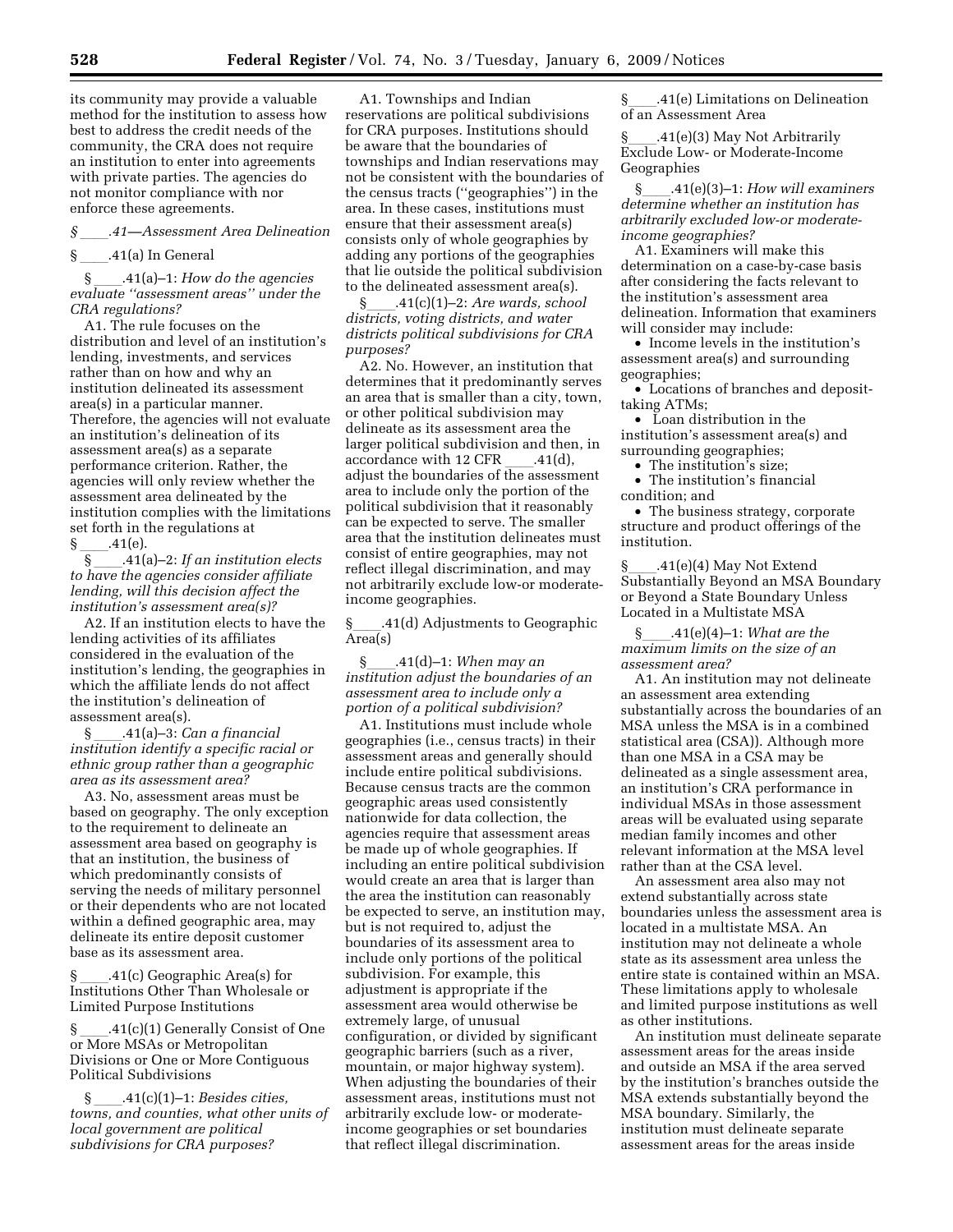and outside of a state if the institution's branches extend substantially beyond the boundary of one state (unless the assessment area is located in a multistate MSA). In addition, the institution should also delineate separate assessment areas if it has branches in areas within the same state that are widely separate and not at all contiguous. For example, an institution that has its main office in New York City and a branch in Buffalo, New York, and each office serves only the immediate areas around it, should

delineate two separate assessment areas.<br>  $\frac{120 \times 116}{6} = 416(4) - 2$ : May an institution §ll.41(e)(4)–2: *May an institution delineate one assessment area that consists of an MSA and two large counties that abut the MSA but are not adjacent to each other?* 

A2. As a general rule, an institution's assessment area should not extend substantially beyond the boundary of an MSA. Therefore, the MSA would be a separate assessment area, and because the two abutting counties are not adjacent to each other and, in this example, extend substantially beyond the boundary of the MSA, the institution would delineate each county as a separate assessment area, assuming branches or deposit-taking ATMs are located in each county and the MSA. So, in this example, there would be three assessment areas. However, if the MSA and the two counties were in the same CSA, then the institution could delineate only one assessment area including them all. But, the institution's CRA performance in the MSAs and the non-MSA counties in that assessment area would be evaluated using separate median family incomes and other relevant information at the MSA and state, non-MSA level, rather than at the CSA level.

#### *§*ll*.42—Data Collection, Reporting, and Disclosure*

§ll.42–1: *When must an institution collect and report data under the CRA regulations?* 

A1. All institutions except small institutions are subject to data collection and reporting requirements. (''Small institution'' is defined in the agencies' CRA regulations at §\_\_\_\_.12(u).)<br>Examples describing the data collection requirements of institutions, in particular those that have just surpassed the asset-size threshold of a small institution, may be found on the FFIEC Web site at *http://www.ffiec.gov/cra*. All institutions that are subject to the data collection and reporting requirements must report the data for a calendar year by March 1 of the subsequent year.

The Board of Governors of the Federal Reserve System processes the reports for

all of the primary regulators. Data may be submitted on diskette, CD–ROM, or via Internet e-mail. CRA respondents are encouraged to send their data via the Internet. E-mail a properly encrypted CRA file (using the FFIEC software only Internet e-mail export feature) to the following e-mail address: *crasub@frb.gov*. Please mail diskette or CD–ROM submissions to: Board of Governors of the Federal Reserve System, Attention: CRA Processing, 20th & Constitution Avenue, NW., MS N502, Washington, DC 20551–0001.

§ll.42–2: *Should an institution develop its own program for data collection, or will the regulators require a certain format?* 

A2. An institution may use the free software that is provided by the FFIEC to reporting institutions for data collection and reporting or develop its own program. Those institutions that develop their own programs may create a data submission using the File Specifications and Edit Validation Rules that have been set forth to assist with electronic data submissions. For information about specific electronic formatting procedures, contact the CRA Assistance Line at (202) 872–7584 or click on ''How to File'' at *http:// www.ffiec.gov/cra*.

§ll.42–3: *How should an institution report data on lines of credit?* 

A3. Institutions must collect and report data on lines of credit in the same way that they provide data on loan originations. Lines of credit are considered originated at the time the line is approved or increased; and an increase is considered a new origination. Generally, the full amount of the credit line is the amount that is considered originated. In the case of an increase to an existing line, the amount of the increase is the amount that is considered originated and that amount should be reported. However, consistent with the Call Report and TFR instructions, institutions would not report an increase to a small business or small farm line of credit if the increase would cause the total line of credit to exceed \$1 million, in the case of a small business line, or \$500,000, in the case of a small farm line. Of course, institutions may provide information about such line increases to examiners as ''other loan data.''

§ll.42–4: *Should renewals of lines of credit be collected and/or reported?* 

A4. Renewals of lines of credit for small business, small farm, consumer, or community development purposes should be collected and reported, if applicable, in the same manner as renewals of small business or small farm loans. *See* Q&A § .42(a)–5. Institutions

that are HMDA reporters continue to collect and report home equity lines of credit at their option in accordance with the requirements of 12 CFR part 203.

§ll.42–5: *When should merging institutions collect data?* 

A5. Three scenarios of data collection responsibilities for the calendar year of a merger and subsequent data reporting responsibilities are described below.

• Two institutions are exempt from CRA collection and reporting requirements because of asset size. The institutions merge. No data collection is required for the year in which the merger takes place, regardless of the resulting asset size. Data collection would begin after two consecutive years in which the combined institution had year-end assets at least equal to the small institution asset-size threshold amount described in 12 CFR<br>.12(u)(1).

 $\frac{12(u)(1)}{•}$  Institution A, an institution required to collect and report the data, and Institution B, an exempt institution, merge. Institution A is the surviving institution. For the year of the merger, data collection is required for Institution A's transactions. Data collection is optional for the transactions of the previously exempt institution. For the following year, all transactions of the surviving institution must be collected and reported.

• Two institutions that each are required to collect and report the data merge. Data collection is required for the entire year of the merger and for subsequent years so long as the surviving institution is not exempt. The surviving institution may file either a consolidated submission or separate submissions for the year of the merger but must file a consolidated report for subsequent years.

§ll.42–6: *Can small institutions get a copy of the data collection software even though they are not required to collect or report data?* 

A6. Yes. Any institution that is interested in receiving a copy of the software may download it from the FFIEC Web site at *http://www.ffiec.gov/ cra*. For assistance, institutions may call the CRA Assistance Line at (202) 872– 7584 or send an e-mail to *CRAHELP@FRB.GOV*.

§*\_\_\_\_\_***.42–7:** *If a small institution is designated a wholesale or limited purpose institution, must it collect data that it would not otherwise be required to collect because it is a small institution?* 

A7. No. However, small institutions that are designated as wholesale or limited purpose institutions must be prepared to identify those loans, investments, and services to be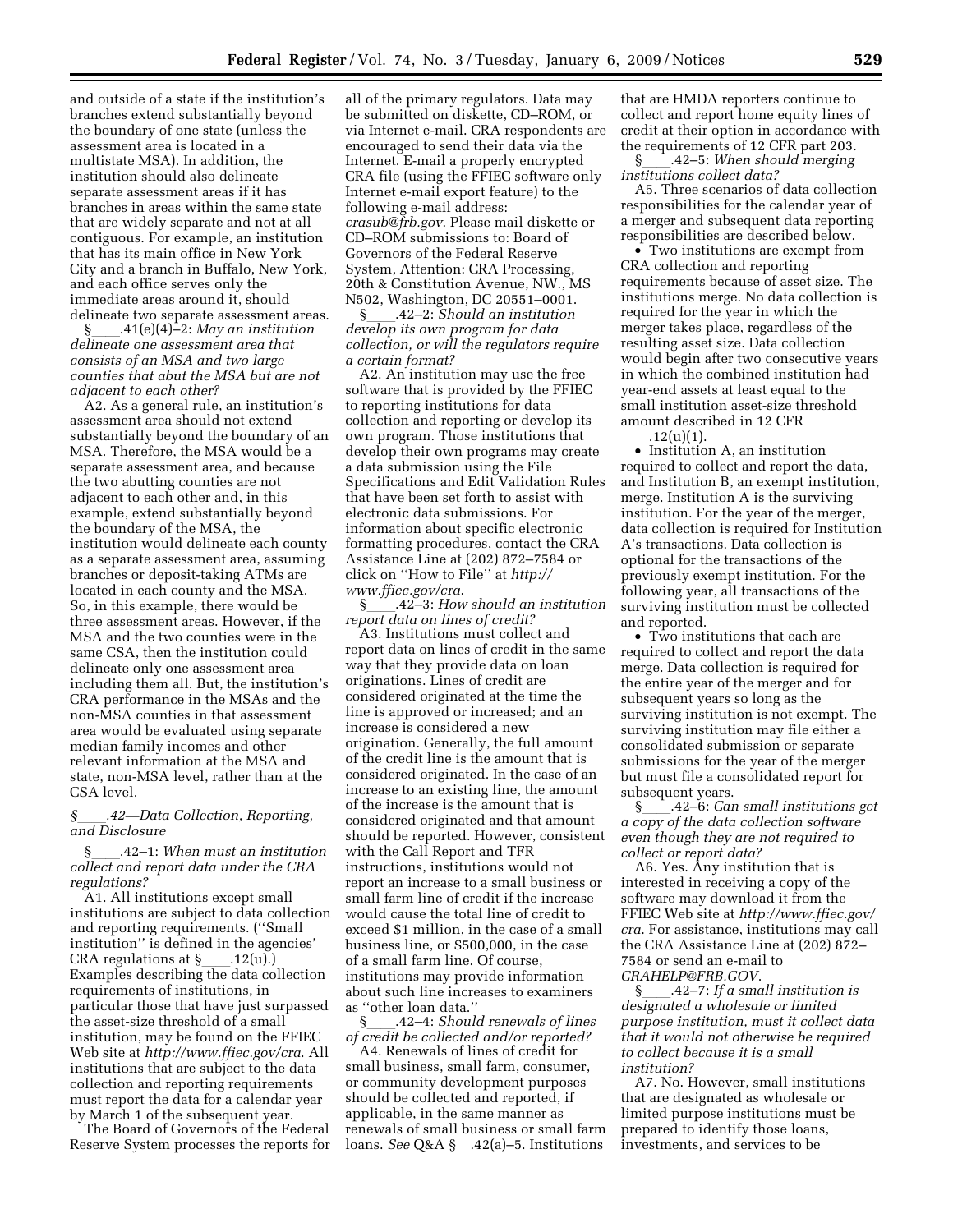evaluated under the community development test.

§ll.42(a) Loan Information Required To Be Collected and Maintained

#### §ll.42(a)–1: *Must institutions collect and report data on all commercial loans of \$1 million or less at origination?*

A1. No. Institutions that are not exempt from data collection and reporting are required to collect and report only those commercial loans that they capture in the Call Report, Schedule RC–C, Part II, and in the TFR, Schedule SB. Small business loans are defined as those whose original amounts are \$1 million or less *and* that were reported as either ''Loans secured by nonfarm or nonresidential real estate'' or ''Commercial and Industrial loans'' in Part I of the Call Report or TFR.

§ll.42(a)–2: *For loans defined as small business loans, what information should be collected and maintained?* 

A2. Institutions that are not exempt from data collection and reporting are required to collect and maintain, in a standardized, machine-readable format, information on each small business loan originated or purchased for each calendar year:

• A unique number or alpha-numeric symbol that can be used to identify the relevant loan file;

- The loan amount at origination;
- The loan location; and

• An indicator whether the loan was to a business with gross annual revenues of \$1 million or less.

The location of the loan must be maintained by census tract. In addition, supplemental information contained in the file specifications includes a date associated with the origination or purchase and whether a loan was originated or purchased by an affiliate. The same requirements apply to small farm loans.

§ll.42(a)–3: *Will farm loans need to be segregated from business loans?*  A3. Yes.

§ll.42(a)–4: *Should institutions collect and report data on all agricultural loans of \$500,000 or less at origination?* 

A4. Institutions are to report those farm loans that they capture in the Call Report, Schedule RC–C, Part II and Schedule SB of the TFR. Small farm loans are defined as those whose original amounts are \$500,000 or less *and* were reported as either ''Loans to finance agricultural production and other loans to farmers'' or ''Loans secured by farmland'' in Part I of the Call Report or TFR.

§ll.42(a)–5: *Should institutions collect and report data about small business and small farm loans that are refinanced or renewed?* 

A5. An institution should collect information about small business and small farm loans that it refinances or renews as loan originations. (A *refinancing* generally occurs when the existing loan obligation or note is satisfied and a new note is written, while a *renewal* refers to an extension of the term of a loan. However, for purposes of small business and small farm CRA data collection and reporting, it is not necessary to distinguish between the two.) When reporting small business and small farm data, however, an institution may only report one origination (including a renewal or refinancing treated as an origination) per loan per year, unless an increase in the loan amount is granted. However, a demand loan that is merely reviewed annually is not reported as a renewal because the term of the loan has not been extended.

If an institution increases the amount of a small business or small farm loan when it extends the term of the loan, it should always report the amount of the increase as a small business or small farm loan origination. The institution should report only the amount of the increase if the original or remaining amount of the loan has already been reported one time that year. For example, a financial institution makes a term loan for \$25,000; principal payments have resulted in a present outstanding balance of \$15,000. In the next year, the customer requests an additional \$5,000, which is approved, and a new note is written for \$20,000. In this example, the institution should report both the \$5,000 increase and the renewal or refinancing of the \$15,000 as originations for that year. These two originations may be reported together as a single origination of \$20,000.<br>§ .42(a)–6: *Does a loan to the* 

§ll.42(a)–6: *Does a loan to the ''fishing industry'' come under the definition of a small farm loan?* 

A6. Yes. Instructions for Part I of the Call Report and Schedule SB of the TFR include loans ''made for the purpose of financing fisheries and forestries, including loans to commercial fishermen'' as a component of the definition for ''Loans to finance agricultural production and other loans to farmers.'' Part II of Schedule RC–C of the Call Report and Schedule SB of the TFR, which serve as the basis of the definition for small business and small farm loans in the regulation, capture both ''Loans to finance agricultural production and other loans to farmers'' and ''Loans secured by farmland.''

§ll.42(a)–7: *How should an institution report a home equity line of credit, part of which is for home improvement purposes and part of which is for small business purposes?* 

A7. When an institution originates a home equity line of credit that is for both home improvement and small business purposes, the institution has the option of reporting the portion of the home equity line that is for home improvement purposes as a home improvement loan under HMDA. Examiners would consider that portion of the line when they evaluate the institution's home mortgage lending. When an institution refinances a home equity line of credit into another home equity line of credit, HMDA reporting continues to be optional. If the institution opts to report the refinanced line, the entire amount of the line would be reported as a refinancing and examiners will consider the entire refinanced line when they evaluate the institution's home mortgage lending.

If an institution that has originated a home equity line of credit for both home improvement and small business purposes (or if an institution that has refinanced such a line into another line) chooses not to report a home improvement loan (or a refinancing) under HMDA, and if the line meets the regulatory definition of a ''community development loan,'' the institution should collect and report information on the entire line as a community development loan. If the line does not qualify as a community development loan, the institution has the option of collecting and maintaining (but not reporting) the entire line of credit as ''Other Secured Lines/Loans for Purposes of Small Business.''

§ll.42(a)–8: *When collecting small business and small farm data for CRA purposes, may an institution collect and report information about loans to small businesses and small farms located outside the United States?* 

A8. At an institution's option, it may collect data about small business and small farm loans located outside the United States; however, it cannot report this data because the CRA data collection software will not accept data concerning loan locations outside the United States.<br>42(a)

§ll.42(a)–9: *Is an institution that has no small farm or small business loans required to report under CRA?* 

A9. Each institution subject to data reporting requirements must, at a minimum, submit a transmittal sheet, definition of its assessment area(s), and a record of its community development loans. If the institution does not have community development loans to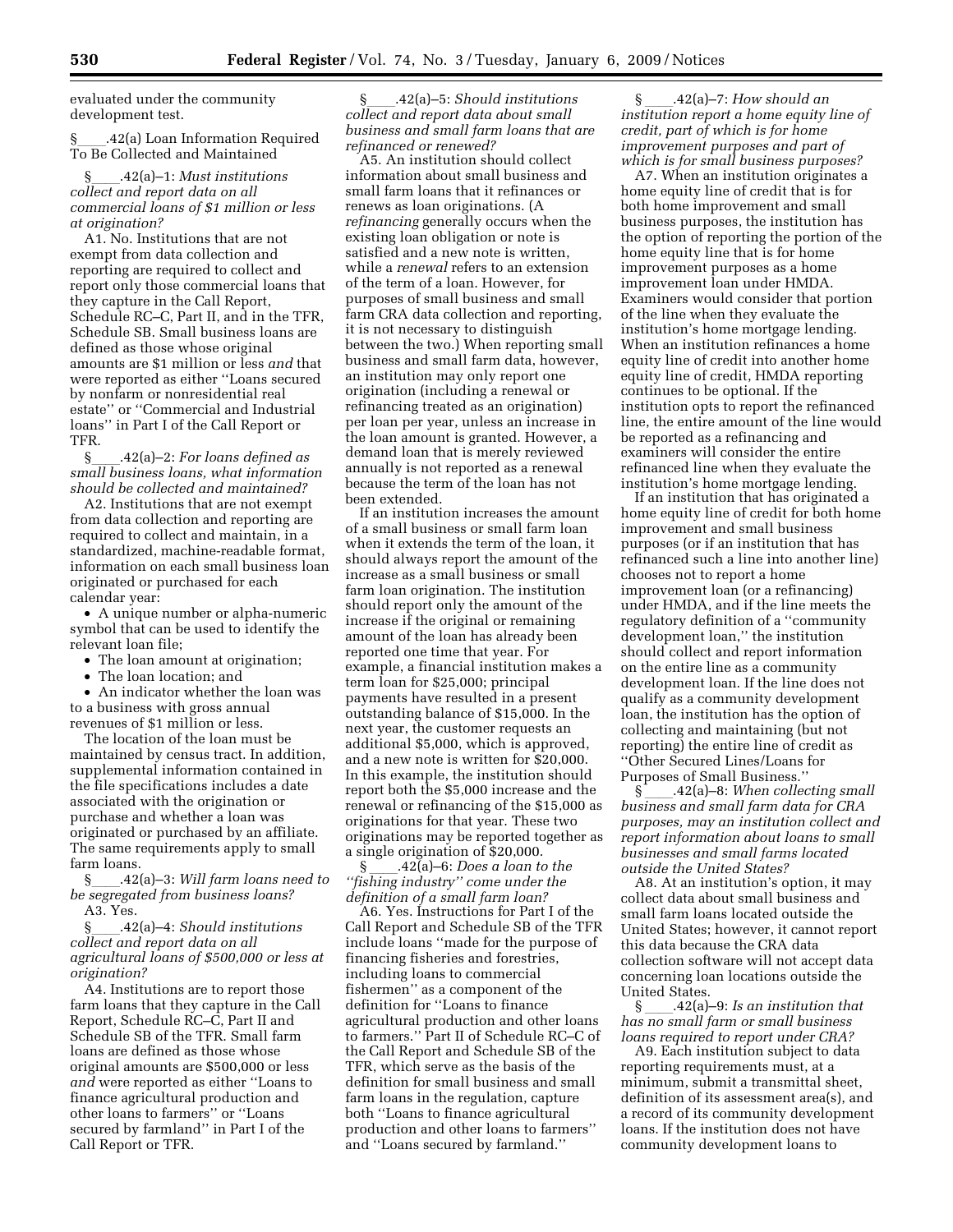report, the record should be sent with ''0'' in the community development loan composite data fields. An institution that has not purchased or originated any small business or small farm loans during the reporting period would not submit the composite loan records for small business or small farm loans.

#### §ll.42(a)–10: *How should an institution collect and report the location of a loan made to a small business or farm if the borrower provides an address that consists of a post office box number or a rural route and box number?*

A10. Prudent banking practices and Bank Secrecy Act regulations dictate that institutions know the location of their customers and loan collateral. Further, Bank Secrecy Act regulations specifically state that a post office box is not an acceptable address. Therefore, institutions typically will know the actual location of their borrowers or loan collateral beyond an address consisting only of a post office box.

Many borrowers have street addresses in addition to rural route and box numbers. Institutions should ask their borrowers to provide the street address of the main business facility or farm or the location where the loan proceeds otherwise will be applied. Moreover, in many cases in which the borrower's address consists only of a rural route number, the institution knows the location (i.e., the census tract) of the borrower or loan collateral. Once the institution has this information available, it should assign the census tract to that location (geocode) and report that information as required under the regulation.

However, if an institution cannot determine a rural borrower's street address, and does not know the census tract, the institution should report the borrower's state, county, MSA or metropolitan division, if applicable, and "NA," for "not available," in lieu of a census tract code.

 $.42(a)(2)$  Loan Amount at **Origination** 

§ll.42(a)(2)–1: *When an institution purchases a small business or small farm loan, in whole or in part, which amount should the institution collect and report—the original amount of the loan or the amount at purchase?* 

A1. When collecting and reporting information on purchased small business and small farm loans, including loan participations, an institution collects and reports the amount of the loan at origination, not at the time of purchase. This is consistent with the Call Report's and TFR's use of

the ''original amount of the loan'' to determine whether a loan should be reported as a ''loan to a small business'' or a ''loan to a small farm'' and in which loan size category a loan should be reported. When assessing the volume of small business and small farm loan purchases for purposes of evaluating lending test performance under CRA, however, examiners will evaluate an institution's activity based on the amounts at purchase.

§ll.42(a)(2)–2: *How should an institution collect data about multiple loan originations to the same business?* 

A2. If an institution makes multiple originations to the same business, the loans should be collected and reported as separate originations rather than combined and reported as they are on the Call Report or TFR, which reflect loans outstanding, rather than originations. However, if institutions make multiple originations to the same business solely to inflate artificially the number or volume of loans evaluated for CRA lending performance, the agencies may combine these loans for purposes of evaluation under the CRA.

 $\S$  \_\_\_\_\_.42(a)(2)–3: *How should an institution collect data pertaining to credit cards issued to small businesses?* 

A3. If an institution agrees to issue credit cards to a business's employees, all of the credit card lines opened on a particular date for that single business should be reported as one small business loan origination rather than reporting each individual credit card line, assuming the criteria in the ''small business loan'' definition in the regulation are met. The credit card program's ''amount at origination'' is the sum of all of the employee/business credit cards' credit limits opened on a particular date. If subsequently issued credit cards increase the small business credit line, the added amount is reported as a new origination.

 $\S$  \_\_\_\_.42(a)(3) The Loan Location<br> $\S$  .42(a)(3)–1: Which location

§ll.42(a)(3)–1: *Which location should an institution record if a small business loan's proceeds are used in a variety of locations?* 

A1. The institution should record the loan location by either the location of the small business borrower's headquarters or the location where the greatest portion of the proceeds are applied, as indicated by the borrower.

 $\S$  .42(a)(4) Indicator of Gross Annual Revenue

§ll.42(a)(4)–1: *When indicating whether a small business borrower had gross annual revenues of \$1 million or less, upon what revenues should an institution rely?* 

A1. Generally, an institution should rely on the revenues that it considered in making its credit decision. For example, in the case of affiliated businesses, such as a parent corporation and its subsidiary, if the institution considered the revenues of the entity's parent or a subsidiary corporation of the parent as well, then the institution would aggregate the revenues of both corporations to determine whether the revenues are \$1 million or less. Alternatively, if the institution considered the revenues of only the entity to which the loan is actually extended, the institution should rely solely upon whether gross annual revenues are above or below \$1 million for that entity. However, if the institution considered and relied on revenues or income of a cosigner or guarantor that is not an affiliate of the borrower, such as a sole proprietor, the institution should not adjust the borrower's revenues for reporting purposes.

 $\S$  .42(a)(4)–2: *If an institution that is not exempt from data collection and reporting does not request or consider revenue information to make the credit decision regarding a small business or small farm loan, must the institution collect revenue information in connection with that loan?* 

A2. No. In those instances, the institution should enter the code indicating ''revenues not known'' on the individual loan portion of the data collection software or on an internally developed system. Loans for which the institution did not collect revenue information may not be included in the loans to businesses and farms with gross annual revenues of \$1 million or less when reporting this data.

§ll.42(a)(4)–3: *What gross revenue should an institution use in determining the gross annual revenue of a start-up business?* 

A3. The institution should use the actual gross annual revenue to date (including \$0 if the new business has had no revenue to date). Although a start-up business will provide the institution with pro forma projected revenue figures, these figures may not accurately reflect actual gross revenue and, therefore, should not be used.

§ll.42(a)(4)–4: *When indicating the gross annual revenue of small business or small farm borrowers, do institutions rely on the gross annual revenue or the adjusted gross annual revenue of their borrowers?* 

A4. Institutions rely on the gross annual revenue, rather than the adjusted gross annual revenue, of their small business or small farm borrowers when indicating the revenue of small business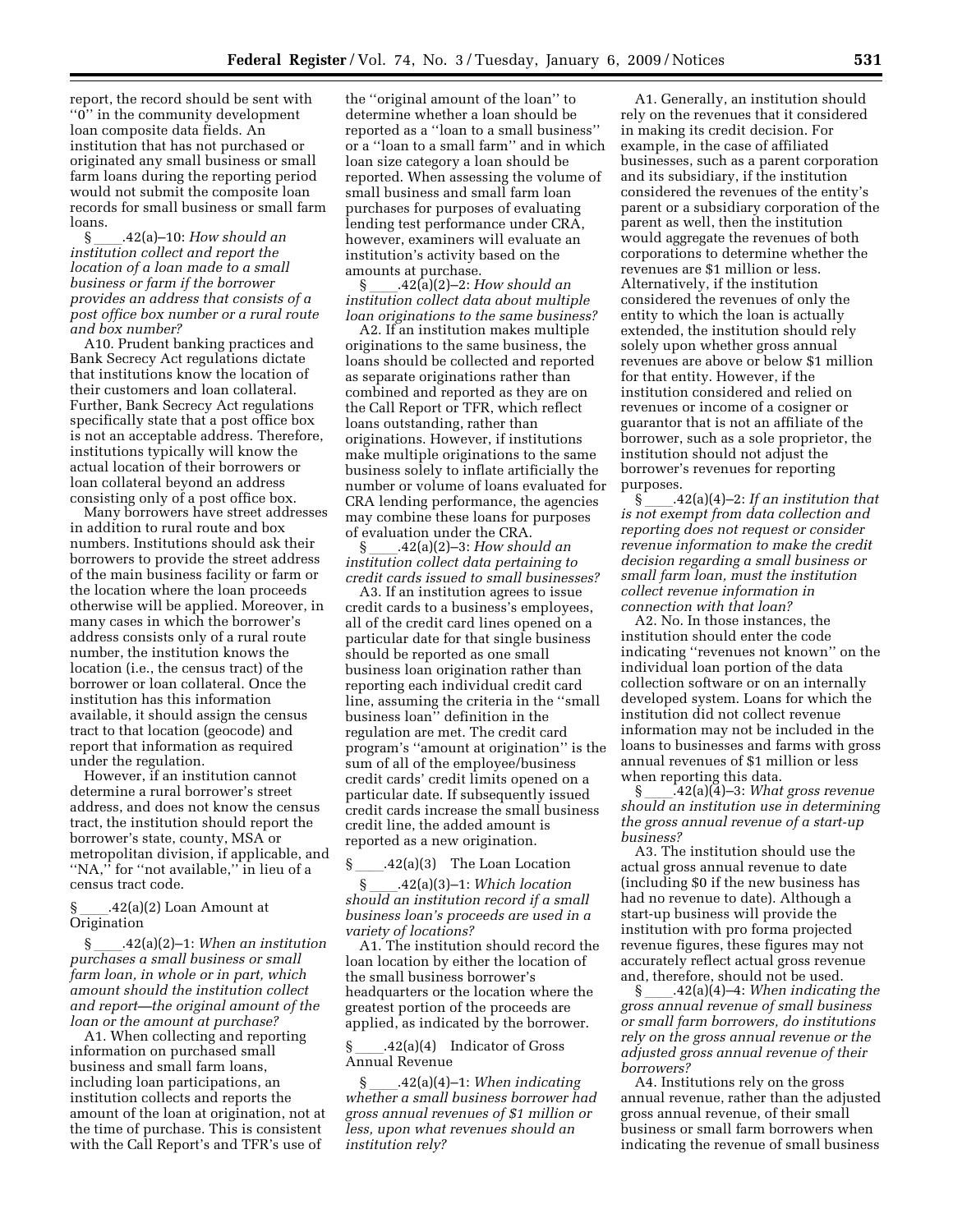or small farm borrowers. The purpose of this data collection is to enable examiners and the public to judge whether the institution is lending to small businesses and small farms or whether it is only making small loans to larger businesses and farms.

The regulation does not require institutions to request or consider revenue information when making a loan; however, if institutions do gather this information from their borrowers, the agencies expect them to collect and rely upon the borrowers' gross annual revenue for purposes of CRA. The CRA regulations similarly do not require institutions to verify revenue amounts; thus, institutions may rely on the gross annual revenue amount provided by borrowers in the ordinary course of business. If an institution does not collect gross annual revenue information for its small business and small farm borrowers, the institution should enter the code ''revenues not known." (*See* Q&A §\_\_\_\_.42(a)(4)–2.)

§ll.42(b) Loan Information Required To Be Reported

§ll.42(b)(1) Small Business and Small Farm Loan Data

§ll.42(b)(1)–1: *For small business and small farm loan information that is collected and maintained, what data should be reported?* 

A1. Each institution that is not exempt from data collection and reporting is required to report in machine-readable form annually by March 1 the following information, aggregated for each census tract in which the institution originated or purchased at least one small business or small farm loan during the prior year:

• The number and amount of loans originated or purchased with original amounts of \$100,000 or less;

• The number and amount of loans originated or purchased with original amounts of more than \$100,000 but less than or equal to \$250,000;

• The number and amount of loans originated or purchased with original amounts of more than \$250,000 but not more than \$1 million, as to small business loans, or \$500,000, as to small farm loans; and

• To the extent that information is available, the number and amount of loans to businesses and farms with gross annual revenues of \$1 million or less (using the revenues the institution considered in making its credit decision).

§ .42(b)(2) Community Development Loan Data

§ll.42(b)(2)–1: *What information about community development loans must institutions report?* 

A1. Institutions subject to data reporting requirements must report the aggregate number and amount of community development loans originated and purchased during the prior calendar year.

§ll.42(b)(2)–2: *If a loan meets the definition of a home mortgage, small business, or small farm loan AND qualifies as a community development loan, where should it be reported? Can FHA, VA and SBA loans be reported as community development loans?* 

A2. Except for multifamily affordable housing loans, which may be reported by retail institutions both under HMDA as home mortgage loans and as community development loans, in order to avoid double counting, retail institutions must report loans that meet the definition of ''home mortgage loan,'' ''small business loan,'' or ''small farm loan'' only in those respective categories even if they also meet the definition of ''community development loan.'' As a practical matter, this is not a disadvantage for institutions evaluated under the lending, investment, and service tests because any affordable housing mortgage, small business, small farm, or consumer loan that would otherwise meet the definition of ''community development loan'' will be considered elsewhere in the lending test. Any of these types of loans that occur outside the institution's assessment area can receive consideration under the borrower characteristic criteria of the lending test.<br>See Q&A § .22(b)(2) & (3)-4. *See* Q&A §\_\_\_\_.22(b)(2) & (3)–4.<br>Limited purpose and wholesale

institutions that meet the size threshold for reporting purposes also must report loans that meet the definitions of home mortgage, small business, or small farm loans in those respective categories. However, these institutions must also report any loans from those categories that meet the regulatory definition of ''community development loan'' as community development loans. There is no double counting because wholesale and limited purpose institutions are not subject to the lending test and, therefore, are not evaluated on their level and distribution of home mortgage, small business, small farm, and consumer loans.

§ll.42(b)(2)–3: *When the primary purpose of a loan is to finance an affordable housing project for low- or moderate-income individuals, but, for example, only 40 percent of the units in*  *question will actually be occupied by individuals or families with low or moderate incomes, should the entire loan amount be reported as a community development loan?* 

A3. Yes. As long as the primary purpose of the loan is a community development purpose, the full amount of the institution's loan should be included in its reporting of aggregate amounts of community development lending. However, as noted in Q&A  $\S$  .22(b)(4)–1, examiners may make qualitative distinctions among community development loans on the basis of the extent to which the loan advances the community development purpose.

§ll.42(b)(2)–4: *When an institution purchases a participation in a community development loan, which amount should the institution report the entire amount of the credit originated by the lead lender or the amount of the participation purchased?* 

A4. The institution reports only the amount of the participation purchased as a community development loan. However, the institution uses the entire amount of the credit originated by the lead lender to determine whether the original credit meets the definition of a ''loan to a small business,'' ''loan to a small farm,'' or ''community development loan.'' For example, if an institution purchases a \$400,000 participation in a business credit that has a community development purpose, and the entire amount of the credit originated by the lead lender is over \$1 million, the institution would report \$400,000 as a community development loan.

§ll.42(b)(2)–5: *Should institutions collect and report data about community development loans that are refinanced or renewed?* 

A5. Yes. Institutions should collect information about community development loans that they refinance or renew as loan originations. Community development loan refinancings and renewals are subject to the reporting limitations that apply to refinancings and renewals of small business and small farm loans. *See* Q&A  $\frac{\{-8, 42(a)-5\}}{2}$ <br>\$ .42(b)(3)

.42(b)(3) Home Mortgage Loans<br>42(b)(3)–1: *Must institutions*.

§ll.42(b)(3)–1: *Must institutions that are not required to collect home mortgage loan data by the HMDA collect home mortgage loan data for purposes of the CRA?* 

A1. No. If an institution is not required to collect home mortgage loan data by the HMDA, the institution need not collect home mortgage loan data under the CRA. Examiners will sample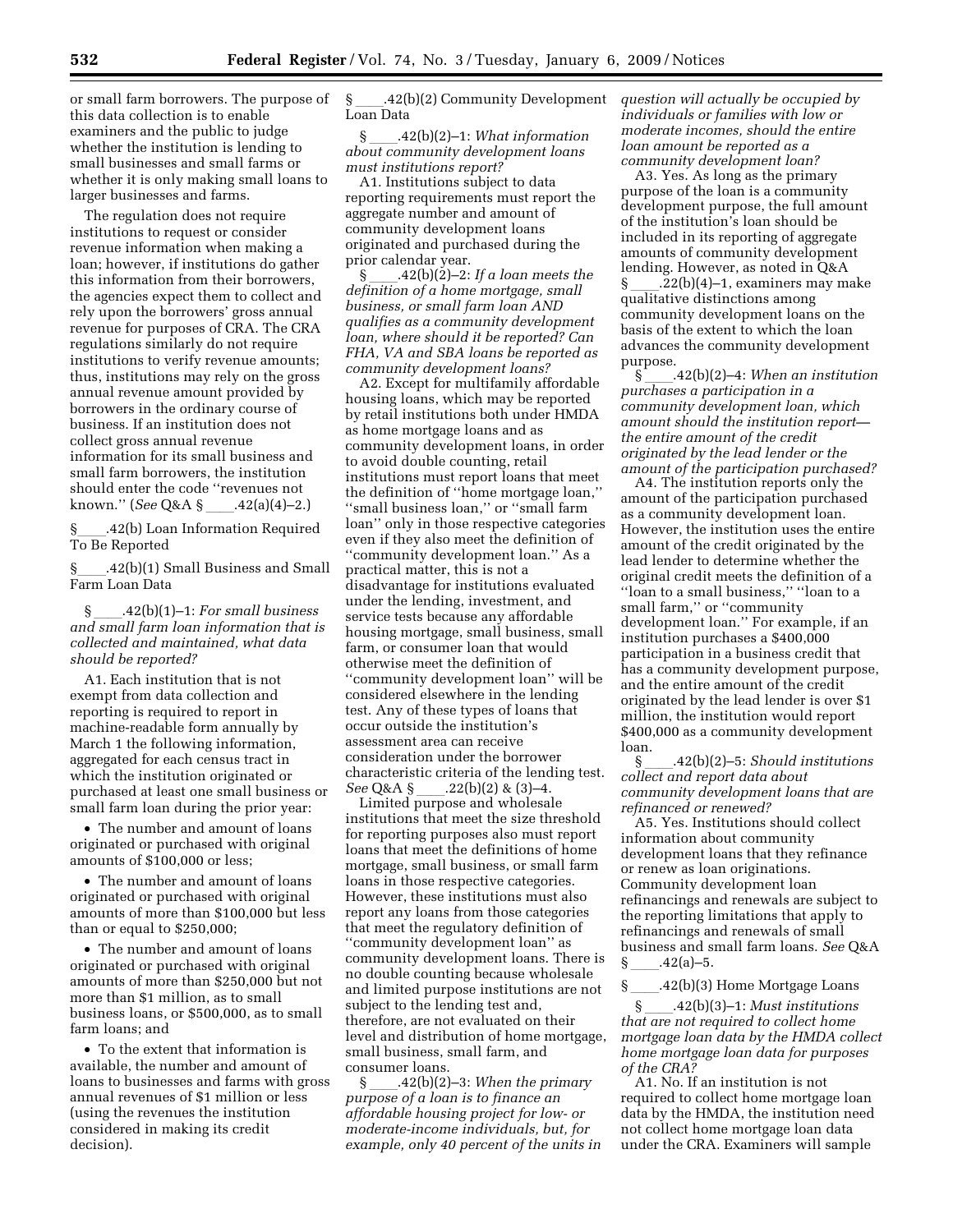these loans to evaluate the institution's home mortgage lending. If an institution wants to ensure that examiners consider all of its home mortgage loans, the institution may collect and maintain data on these loans.

§ .42(c) Optional Data Collection and Maintenance

 $\frac{1}{2}$ .42(c)(1) Consumer Loans<br> $\frac{1}{2}$ .42(c)(1)–1: What are the data §ll.42(c)(1)–1: *What are the data requirements regarding consumer loans?* 

A1. There are no data reporting requirements for consumer loans. Institutions may, however, opt to collect and maintain data on consumer loans. If an institution chooses to collect information on consumer loans, it may collect data for one or more of the following categories of consumer loans: motor vehicle, credit card, home equity, other secured, and other unsecured. If an institution collects data for loans in a certain category, it must collect data for all loans originated or purchased within that category. The institution must maintain these data separately for each category for which it chooses to collect data. The data collected and maintained should include for each loan:

• A unique number or alpha-numeric symbol that can be used to identify the relevant loan file;

• The loan amount at origination or purchase;

• The loan location; and

• The gross annual income of the borrower that the institution considered in making its credit decision.

Generally, guidance given with respect to data collection of small business and small farm loans, including, for example, guidance regarding collecting loan location data, and whether to collect data in connection with refinanced or renewed loans, will also apply to consumer loans.

§ \_\_\_\_.42(c)(1)(iv) Income of Borrower<br>§  $.42(c)(1)(iv) - 1$ : If an institution

§ll.42(c)(1)(iv)–1: *If an institution does not consider income when making an underwriting decision in connection with a consumer loan, must it collect income information?* 

A1. No. Further, if the institution routinely collects, but does not verify, a borrower's income when making a credit decision, it need not verify the income for purposes of data maintenance.

§ll.42(c)(1)(iv)–2: *May an institution list ''0'' in the income field on consumer loans made to employees when collecting data for CRA purposes as the institution would be permitted to do under HMDA?* 

A2. Yes.

§ll.42(c)(1)(iv)–3: *When collecting the gross annual income of consumer borrowers, do institutions collect the gross annual income or the adjusted gross annual income of the borrowers?* 

A3. Institutions collect the gross annual income, rather than the adjusted gross annual income, of consumer borrowers. The purpose of income data collection in connection with consumer loans is to enable examiners to determine the distribution, particularly in the institution's assessment area(s), of the institution's consumer loans, based on borrower characteristics, including the number and amount of consumer loans to low-, moderate-, middle-, and upper-income borrowers, as determined on the basis of gross annual income.

The regulation does not require institutions to request or consider income information when making a loan; however, if institutions do gather this information from their borrowers, the agencies expect them to collect the borrowers' gross annual income for purposes of CRA. The CRA regulations similarly do not require institutions to verify income amounts; thus, institutions may rely on the gross annual income amount provided by borrowers in the ordinary course of business.

§ll.42(c)(1)(iv)–4: *Whose income does an institution collect when a consumer loan is made to more than one borrower*?

A4. An institution that chooses to collect and maintain information on consumer loans collects the gross annual income of all primary obligors for consumer loans, to the extent that the institution considered the income of the obligors when making the decision to extend credit. Primary obligors include co-applicants and co-borrowers, including co-signers. An institution does not, however, collect the income of guarantors on consumer loans, because guarantors are only secondarily liable for the debt.

 $\S$  \_\_\_\_\_.42(c)(2) Other Loan Data<br>S  $\xi$  \_\_\_\_.42(c)(2)–1: Schedule RC-§ll.42(c)(2)–1: *Schedule RC–C, Part II of the Call Report does not allow banks to report loans for commercial and industrial purposes that are secured by residential real estate, unless the security interest in the nonfarm residential real estate is taken only as an abundance of caution. (See Q&A §*ll*.12(v)–3.) Loans extended to small businesses with gross annual revenues of \$1 million or less may, however, be secured by residential real estate. May a bank collect this information to supplement its small business lending data at the time of examination?* 

A1. Yes. If these loans promote community development, as defined in the regulation, the bank should collect and report information about the loans as community development loans. Otherwise, at the bank's option, it may collect and maintain data concerning loans, purchases, and lines of credit extended to small businesses and secured by nonfarm residential real estate for consideration in the CRA evaluation of its small business lending. A bank may collect this information as ''Other Secured Lines/Loans for Purposes of Small Business'' in the individual loan data. This information should be maintained at the bank but should not be submitted for central reporting purposes.

§ll.42(c)(2)–2: *Must an institution collect data on loan commitments and letters of credit?* 

A2. No. Institutions are not required to collect data on loan commitments and letters of credit. Institutions may, however, provide for examiner consideration information on letters of credit and commitments.

§ll.42(c)(2)–3: *Are commercial and consumer leases considered loans for purposes of CRA data collection?* 

A3. Commercial and consumer leases are not considered small business or small farm loans or consumer loans for purposes of the data collection requirements in 12 CFR\_\_\_.42(a) &<br>(c)(1). However, if an institution wishes to collect and maintain data about leases, the institution may provide this data to examiners as ''other loan data'' under 12 CFR\_\_\_\_.42(c)(2) for<br>consideration under the lending test.

§ .42(d) Data on Affiliate Lending

§ll.42(d)–1: *If an institution elects to have an affiliate's home mortgage lending considered in its CRA evaluation, what data must the institution make available to examiners?* 

A1. If the affiliate is a HMDA reporter, the institution must identify those loans reported by its affiliate under 12 CFR part 203 (Regulation C, implementing HMDA). At its option, the institution may provide examiners with either the affiliate's entire HMDA Disclosure Statement or just those portions covering the loans in its assessment area(s) that it is electing to consider. If the affiliate is not required by HMDA to report home mortgage loans, the institution must provide sufficient data concerning the affiliate's home mortgage loans for the examiners to apply the performance tests.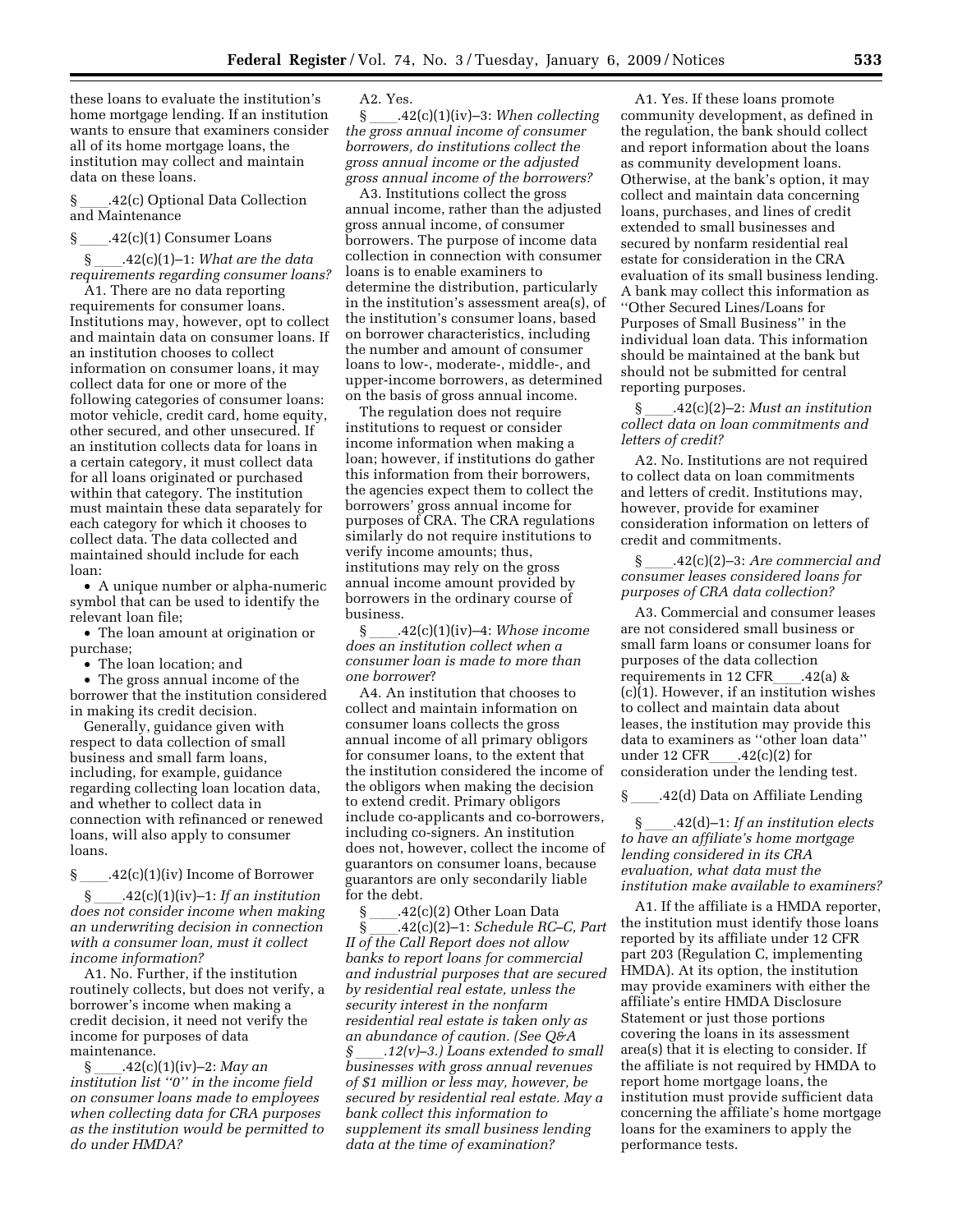§ .43—Content and Availability of Public File

 $\S$  .43(a) Information Available to the Public

§ \_\_\_\_\_.43(a)(1) Public Comments Related to an Institution's CRA Performance

#### §ll.43(a)(1)–1: *What happens to comments received by the agencies?*

A1. Comments received by a Federal financial supervisory agency will be on file at the agency for use by examiners. Those comments are also available to the public unless they are exempt from disclosure under the Freedom of Information Act.

§ll.43(a)(1)–2: *Is an institution required to respond to public comments?* 

A2. No. All institutions should review comments and complaints carefully to determine whether any response or other action is warranted. A small institution subject to the small institution performance standards is specifically evaluated on its record of taking action, if warranted, in response to written complaints about its performance in helping to meet the credit needs in its assessment area(s) (12 CFR  $.26(b)(5)$ ). For all institutions, responding to comments may help to foster a dialogue with members of the community or to present relevant information to an institution's Federal financial supervisory agency. If an institution responds in writing to a letter in the public file, the response must also be placed in that file, unless the response reflects adversely on any person or placing it in the public file violates a law.

§ll.43(a)(2) CRA Performance Evaluation

§ll.43(a)(2)–1: *May an institution include a response to its CRA performance evaluation in its public file?* 

A1. Yes. However, the format and content of the evaluation, as transmitted by the supervisory agency, may not be altered or abridged in any manner. In addition, an institution that received a less than satisfactory rating during it most recent examination must include in its public file a description of its current efforts to improve its performance in helping to meet the credit needs of its entire community. *See* 12 CFR\_\_\_\_ .43(b)(5). The<br>institution must update the description on a quarterly basis.

§ .43(b) Additional Information Available to the Public

§ \_\_\_\_.43(b)(1) Institutions Other Than Small Institutions

§ll.43(b)(1)–1: *Must an institution that elects to have affiliate lending considered include data on this lending in its public file?* 

A1. Yes. The lending data to be contained in an institution's public file covers the lending of the institution's affiliates, as well as of the institution itself, considered in the assessment of the institution's CRA performance. An institution that has elected to have mortgage loans of an affiliate considered must include either the affiliate's HMDA Disclosure Statements for the two prior years or the parts of the Disclosure Statements that relate to the institution's assessment area(s), at the institution's option.<br>§  $.43(b)(1)-2$ :

§ll.43(b)(1)–2: *May an institution retain its CRA disclosure statement in electronic format in its public file, rather than printing a hard copy of the CRA disclosure statement for retention in its public file?* 

A2. Yes, if the institution can readily print out its CRA disclosure statement from an electronic medium (*e.g.*, CD, DVD, or Internet Web site) when a consumer requests the public file. If the request is at a branch other than the main office or the one designated branch in each state that holds the complete public file, the institution should provide the CRA disclosure statement in a paper copy, or in another format acceptable to the requestor, within 5 calendar days, as required by 12 CFR\_\_\_\_.43(c)(2)(ii).<br>\  $\frac{43(c)}{20}$ .43(c) Location of

§ll.43(c) Location of Public Information

§ll.43(c)–1: *What is an institution's ''main office''?* 

A1. An institution's main office is the main, home, or principal office as designated in its charter.<br>§ .43(c)-2: May an institution

§ll.43(c)–2: *May an institution maintain a copy of its public file on an intranet or the Internet?* 

A2. Yes, an institution may keep all or part of its public file on an intranet or the Internet, provided that the institution maintains all of the information, either in paper or electronic form, that is required in § \_\_\_\_.43 of the regulations. An<br>institution that opts to keep part or all of its public file on an intranet or the Internet must follow the rules in 12 CFR  $.43(c)(1)$  and (2) as to what information is required to be kept at a main office and at a branch. The institution also must ensure that the information required to be maintained

at a main office and branch, if kept electronically, can be readily downloaded and printed for any member of the public who requests a hard copy of the information.

*§*ll *.44—Public Notice by Institutions* 

§ \_\_\_\_.44–1: *Are there any placement or size requirements for an institution's public notice?* 

A1. The notice must be placed in the institution's public lobby, but the size and placement may vary. The notice should be placed in a location and be of a sufficient size that customers can easily see and read it.

*§*ll*.45—Publication of Planned Examination Schedule* 

§ll.45–1: *Where will the agencies publish the planned examination schedule for the upcoming calendar quarter?* 

A1. The agencies may use the **Federal Register**, a press release, the Internet, or other existing agency publications for disseminating the list of the institutions scheduled for CRA examinations during the upcoming calendar quarter. Interested parties should contact the appropriate Federal financial supervisory agency for information on how the agency is publishing the planned examination schedule.

§ll.45–2: *Is inclusion on the list of institutions that are scheduled to undergo CRA examinations in the next calendar quarter determinative of whether an institution will be examined in that quarter?* 

A2. No. The agencies attempt to determine as accurately as possible which institutions will be examined during the upcoming calendar quarter. However, whether an institution's name appears on the published list does not conclusively determine whether the institution will be examined during that quarter. The agencies may need to defer a planned examination or conduct an unforeseen examination because of scheduling difficulties or other circumstances.

*Appendix A to Part*ll*—Ratings* 

Appendix A to Part -1: *Must an institution's performance fit each aspect of a particular rating profile in order to receive that rating?* 

A1. No. Exceptionally strong performance in some aspects of a particular rating profile may compensate for weak performance in others. For example, a retail institution other than an intermediate small institution that uses non-branch delivery systems to obtain deposits and to deliver loans may have almost all of its loans outside the institution's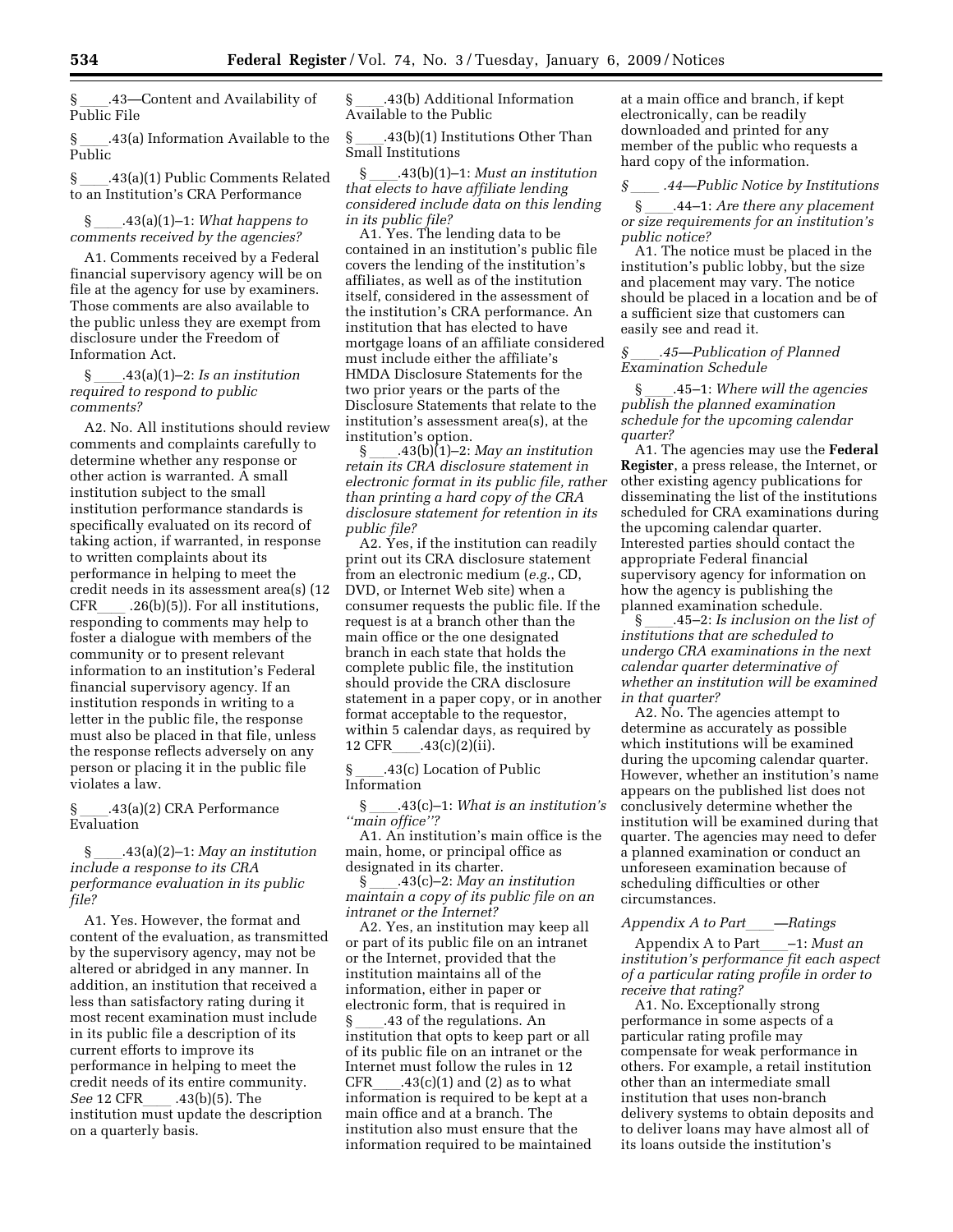assessment area. Assume that an examiner, after consideration of performance context and other applicable regulatory criteria, concludes that the institution has weak performance under the lending criteria applicable to lending activity, geographic distribution, and borrower characteristics within the assessment area. The institution may compensate for such weak performance by exceptionally strong performance in community development lending in its assessment area or a broader statewide

or regional area that includes its assessment area.

*Appendix B to Part*<sub>*\_\_\_</sub>\_\_CRA Notice*<br>Appendix B to Part  $-1$ : *What*</sub> Appendix B to Part\_\_\_\_<sup>\_</sup>1: *What*<br>*agency information should be added to the CRA notice form?* 

A1. The following information should be added to the form:

*OCC-supervised institutions only:* For community banks, the address of the deputy comptroller of the district in which the institution is located should be inserted in the appropriate blank. These addresses can be found at *http://* 

*www.occ.gov.* For banks supervised under the large bank program, insert ''Large Bank Supervision, 250 E Street, SW., Washington, DC 20219–0001.'' For banks supervised under the mid-size/ credit card bank program, insert ''Mid-Size and Credit Card Bank Supervision, 250 E Street, SW., Washington, DC 20219–0001.''

*OCC-, FDIC-, and Board-supervised*  institutions: "Officer in Charge of Supervision'' is the title of the responsible official at the appropriate Federal Reserve Bank.

#### INDEX

| ş<br>$.22(b)(2)$ & $(3)-3$<br>.22(c)(1)-1                                           |  |
|-------------------------------------------------------------------------------------|--|
| .22(c)(2)(i)-1                                                                      |  |
| 69600<br>.22(c)(2)(ii)–1<br>.22(c)(2)(ii)-2<br>တွေတွ<br>$.26 - 1$<br>$.41(a)-2$     |  |
| $.42(d) - 1$<br>s<br>S<br>$.43(b)(1)-1$<br>$.12(a) - 1$                             |  |
| Ş<br>$.22(d)-3$<br>Ş<br>$.12(q) - 1$<br>Ş<br>$.12(g)-2$<br>$.12(g)(1) - 1$          |  |
| Š<br>S<br>$.29(b) - 2$<br>Ş<br>$.24(d) - 1$<br>Ş<br>$.24(d)(3)-1$                   |  |
| i<br>S<br>$.24(d)(3)-2$<br>$.29(a) - 1$<br>s<br>S<br>$.29(a) - 2$<br>$.29(b) - 1$   |  |
| Š<br>$.22(b)(2)$ & $(3)-2$<br>$.22(b)(2)$ & $(3)-3$<br>$.41(a) - 1$<br>$.41(a) - 2$ |  |
| ശായയായാണ<br>$.41(a)-3$<br>$.41(c)(1) - 1$<br>$.41(c)(1) - 2$<br>$.41(d) - 1$        |  |
| $.41(e)(3)-1$<br>$.41(e)(4)-1$<br>$.41(e)(4)-2$                                     |  |
| $.12(g)-4$<br>$.12(h)-6$<br>s<br>S<br>$.12(u) - 1$                                  |  |
| $.12(u)(2)-1$<br>မာမာမာ<br>$.12(f)-1$<br>$.24(d) - 1$<br>$.24(d)(3)-1$              |  |
| တတ္တတ္<br>$.22(b)(2)$ & $(3)-1$<br>$.12(f)-1$<br>$.12(f)-2$<br>$.28(a) - 1$         |  |
| §<br>§<br>$.12(1)-2$<br>Ş<br>$.12(g)-4$<br>§<br>§<br>$.25(a) - 1$<br>.12(i)-2       |  |
| ş<br>.12(t)-5<br>ş<br>$.12(g) - 1$<br>$.12(v) - 2$<br>Ş<br>Ş<br>$.42(a) - 1$        |  |
| ş<br>$.22(a)(2)-1$<br>S<br>S<br>$.22(a)(2)-4$<br>$.29(a) - 2$<br>$.42(c)(2)-2$      |  |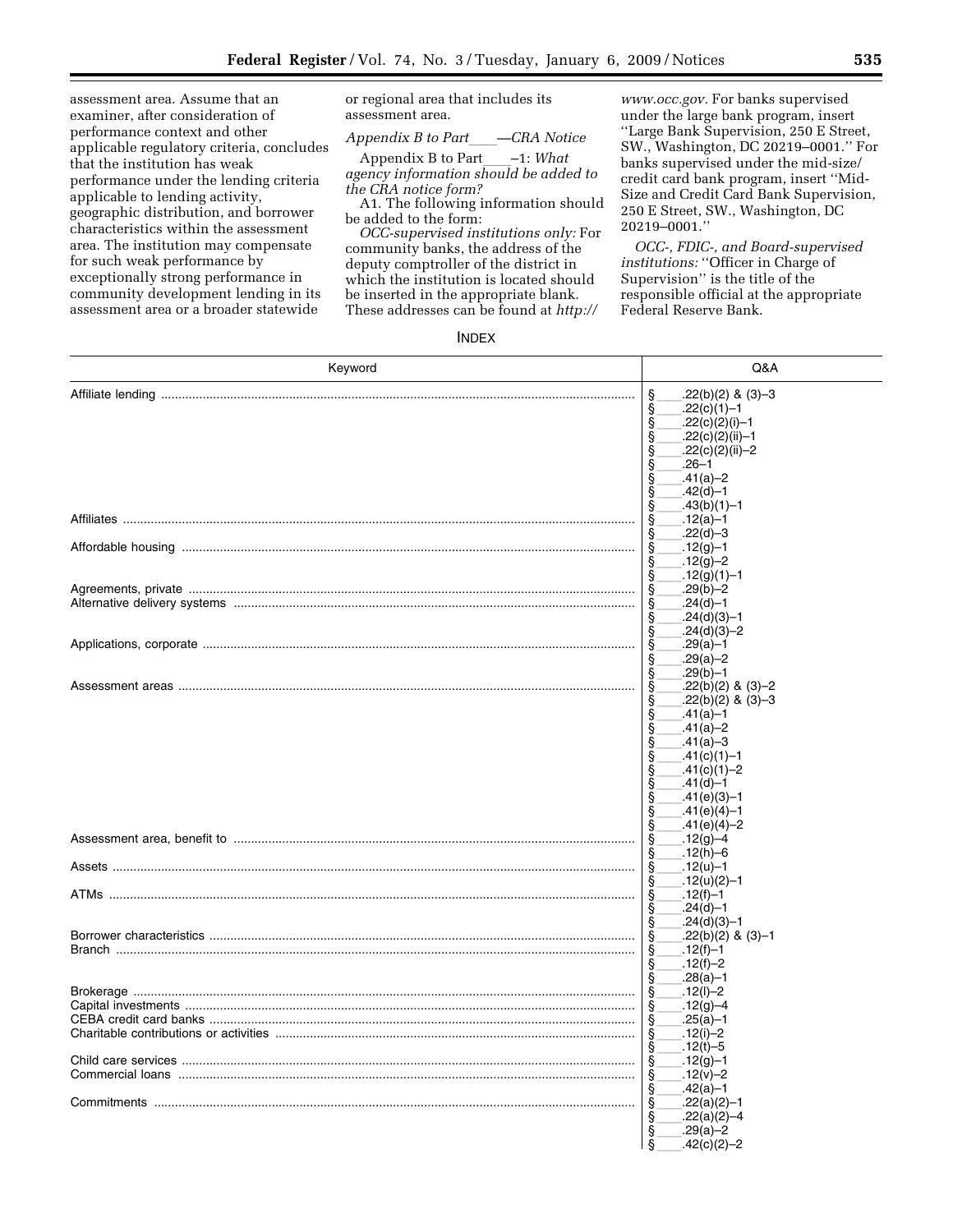| Keyword | Q&A                                            |
|---------|------------------------------------------------|
|         | $.21(b)(2)-2$<br>§.                            |
|         | ş<br>$.12(g)-1$<br>$.12(g)(1) - 1$<br>ş        |
|         | ş<br>$.12(g)(3)-1$                             |
|         | $.12(g)(4)-1$<br>ş<br>$.12(h) - 5$<br>ξ        |
|         | $.12(h)-8$<br>ş                                |
|         | $.12(t) - 5$<br>ş<br>$.12(g)-2$<br>ş           |
|         | $.12(g)(4)-2$<br>ş                             |
|         | $.21(a)-2$<br>ş<br>$.12(h)-1$<br>ş             |
|         | $.12(h)-2$<br>ş                                |
|         | $.12(h) - 3$<br>§<br>$.12(h) - 4$<br>ş         |
|         | $.12(h) - 5$<br>ş                              |
|         | $.12(h)-6$<br>ş<br>$.12(h) - 7$<br>ş           |
|         | $.12(h)-8$<br>ş                                |
|         | .12(t)-6<br>ş<br>$.12(v) - 1$<br>ş             |
|         | $.22(b)(4)-1$<br>ş                             |
|         | $.22(d)-2$<br>ş<br>$.23(b)-1$<br>ş             |
|         | .26–1<br>ş                                     |
|         | $.26(b)-3$<br>ş<br>$.26(c)-1$<br>ş             |
|         | $.26(d) - 2$<br>ş                              |
|         | $.42(b)(2)-1$<br>ş<br>$.42(b)(2)-2$<br>ş       |
|         | $.42(b)(2)-3$<br>§<br>$.42(b)(2)-4$            |
|         | ş<br>$.42(b)(2)-5$<br>§                        |
|         | ş<br>$.42(c)(2)-1$<br>$.12(h)-6$<br>ş          |
|         | $.12(h) - 7$<br>ş                              |
|         | $.12(h)-8$<br>ş<br>$.12(i)-1$<br>ş             |
|         | $.12(i)-2$<br>ş                                |
|         | $.12(i)-3$<br>S<br>$.12(1) - 2$<br>ş           |
|         | $.12(t) - 7$<br>ş                              |
|         | $.12(v) - 3$<br>ş<br>$.23(b)-1$<br>ş           |
|         | ş<br>$.24(e)-1$<br>$.26 - 1$                   |
|         | ş<br>Ş<br>$.26(c) - 1$                         |
|         | $.26(c)(3)-1$<br>s<br>§<br>$.26(d) - 2$        |
|         | Ş<br>$.26(b)-1$                                |
|         | $.26(c) - 1$<br>§<br>§<br>$.26(c)(3)-1$        |
|         | Ş<br>$.26(c)(4)-1$                             |
|         | §<br>$.28 - 1$<br>ş<br>$.25(d) - 1$            |
|         | $.25(f)-1$<br>ş<br>$.12(g)-2$                  |
|         | Ş<br>$.12(t) - 4$<br>ş                         |
|         | $.21(a) - 2$<br>Ş<br>$.22(b)(5)-1$<br>ş        |
|         | §<br>$.23(e)-2$                                |
|         | §<br>$.28 - 1$<br>$.22(d) - 2$<br>ş            |
|         | $.26(b)-3$<br>ş                                |
|         | $.12(h) - 2$<br>Ş<br>$.12(j)-1$<br>ş           |
|         | §<br>$.12(j)-2$                                |
|         | $.12(x) - 1$<br>§<br>§<br>$.22(a)(1)-2$        |
|         | $.42(c)(1)-1$<br>ş                             |
|         | $.42(c)(1)(iv) - 1$<br>ş<br>$42(c)(1)(iv) - 2$ |

 $\frac{1}{2}$ .42(c)(1)(iv)–2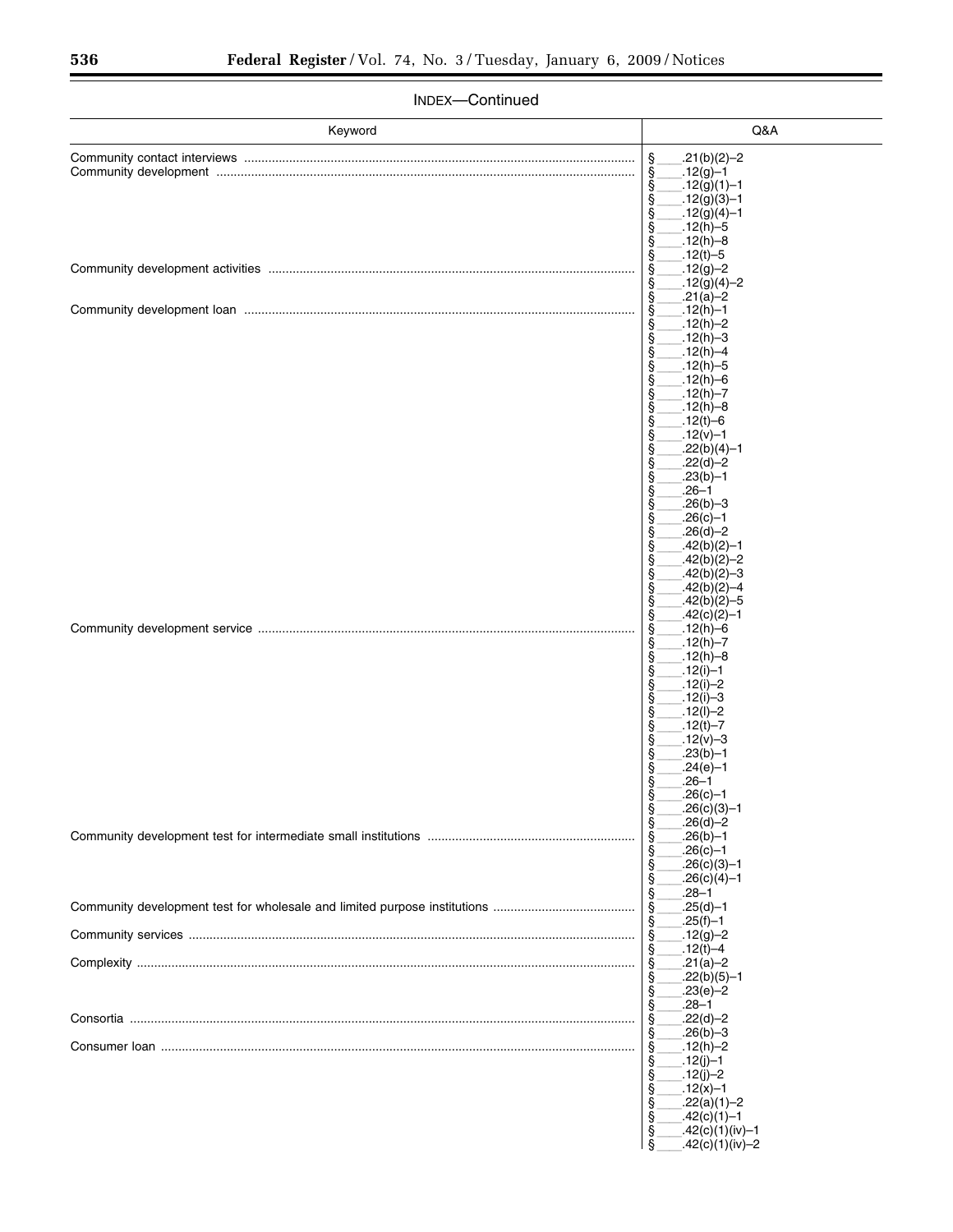| Keyword | Q&A                                            |
|---------|------------------------------------------------|
|         | ş<br>.42(c)(1)(iv)-3                           |
|         | ş<br>.42(c)(1)(iv)-4                           |
|         | $.43(b)(1) - 2$<br>ş                           |
|         | $.12(h) - 4$<br>ş<br>$.12(v) - 4$              |
|         | S<br>ş<br>$.42(a)(2)-3$                        |
|         | ş<br>$.12(g) - 4$                              |
|         | .12(t)-4<br>ş                                  |
|         | $.42 - 1$<br>ş                                 |
|         | .42–2<br>S                                     |
|         | .42–4<br>S                                     |
|         | $.42 - 5$<br>S                                 |
|         | .42–6<br>Š<br>.42–7                            |
|         | S<br>$.42(a) - 1$                              |
|         | S<br>$.42(a)-2$<br>S                           |
|         | $.42(a) - 4$<br>Š                              |
|         | $.42(a) - 5$<br>Š                              |
|         | .42(a)-8                                       |
|         | $.42(a) - 10$<br>S                             |
|         | $.42(a)(2)-1$                                  |
|         | $.42(a)(2)-2$<br>ş                             |
|         | $.42(a)(2)-3$<br>§                             |
|         | $.42(a)(4)-2$<br>ş                             |
|         | .42(a)(4)–4<br>ş<br>.42(b)(2)–5                |
|         | ş<br>.42(b)(3)–1<br>ş                          |
|         | .42(c)(1)–1<br>ş                               |
|         | §<br>.42(c)(1)(iv)-1                           |
|         | .42(c)(1)(iv)-2<br>ş                           |
|         | §<br>.42(c)(1)(iv)-3                           |
|         | .42(c)(1)(iv)-4<br>ş                           |
|         | ş<br>$.42(c)(2)-1$                             |
|         | .42–1<br>S                                     |
|         | .42–3<br>S<br>$.42 - 4$                        |
|         | S<br>§<br>$.42(a)-1$                           |
|         | $.42(a) - 4$<br>S                              |
|         | $.42(a) - 5$<br>ş                              |
|         | .42(a)-8<br>Š                                  |
|         | $.42(a) -9$<br>S                               |
|         | $.42(a) - 10$<br>Š                             |
|         | .42(a)(2)–1<br>S                               |
|         | .42(b)(1)–1<br>S<br>.42(b)(2)–1<br>ş           |
|         | .42(b)(2)-2<br>ş                               |
|         | ş<br>.42(b)(2)–3                               |
|         | $.42(b)(2)-4$                                  |
|         | ş<br>$.42(b)(2)-5$                             |
|         | $.24(d)(3)-2$<br>ş                             |
|         | $.12(g)(4)-2$<br>ş                             |
|         | .12(g)(4)(ii)-1<br>ş                           |
|         | ş<br>$-12(g)(4)(ii)-2$<br>Ş<br>$.12(g)(4) - 2$ |
|         | .12(g)(4)(iii)–1<br>ş                          |
|         | §<br>.12(g)(4)(iii)-2                          |
|         | ş<br>$.12(g)(4)(iii) - 3$                      |
|         | ş<br>$.12(g)-1$                                |
|         | $.12(g)-2$<br>ş                                |
|         | ş<br>$.12(g)(3)-1$                             |
|         | ş<br>.12(i)–3<br>$.22(a) - 1$                  |
|         | $.12(g) - 1$<br>Ş                              |
|         | .12(i)-2<br>S                                  |
|         | .42(c)(1)(iv)-2<br>S                           |
|         | $.12(h) - 1$<br>S                              |
|         | .45–1<br>S                                     |
|         | $.45 - 2$<br>S                                 |
|         | $.12(u) - 1$<br>ş                              |
|         | $.12(t) - 3$                                   |
|         | $.12(t) - 3$<br>ş                              |
|         | $.12(i)-1$                                     |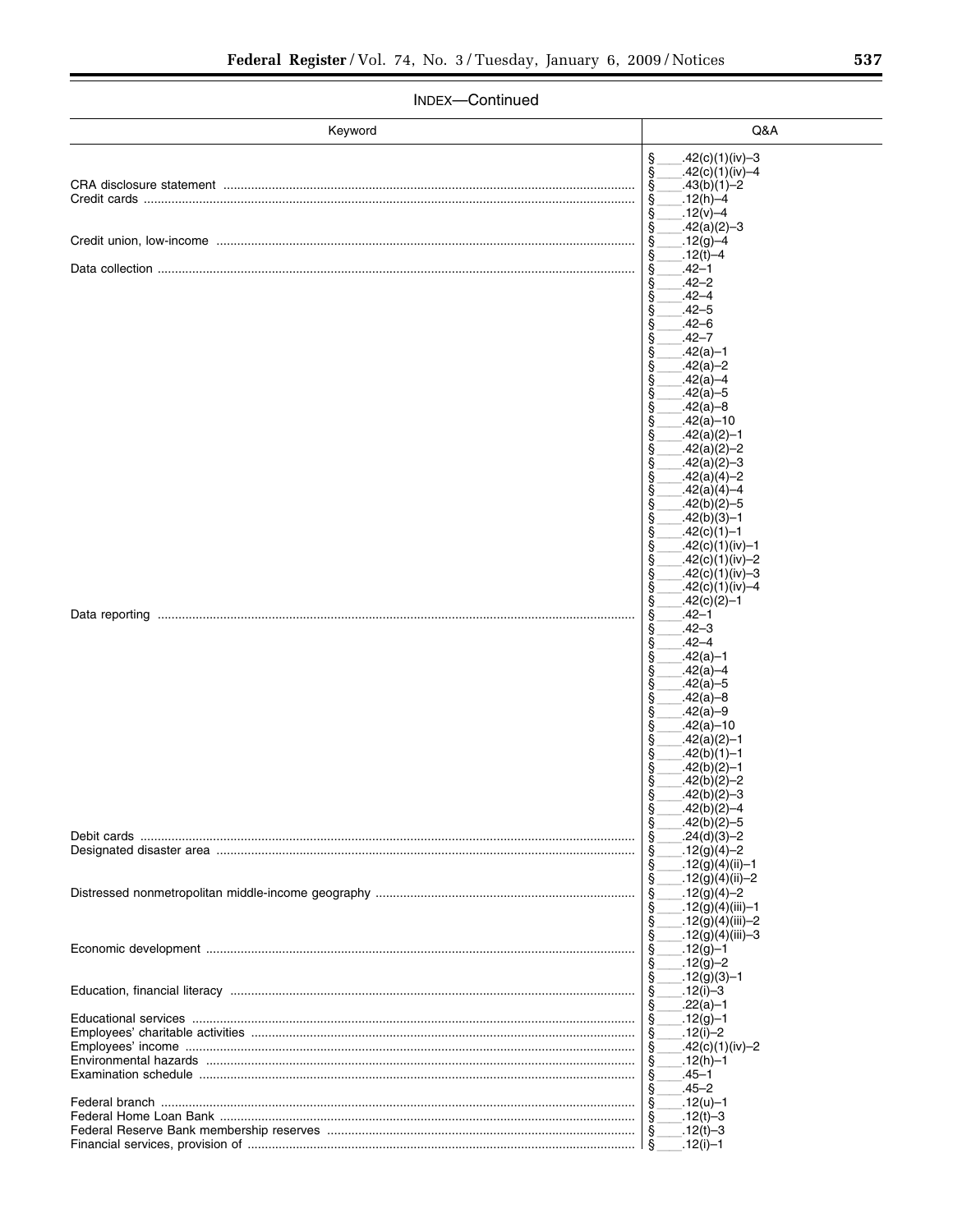| Keyword | Q&A                                                 |
|---------|-----------------------------------------------------|
|         |                                                     |
|         | $.42(a)-6$<br>ş<br>$.12(g)-3$                       |
|         | $.22(b)(5)-1$<br>ş                                  |
|         | $-12(g)(4)(i)-1$<br>ş                               |
|         | ş<br>.12(i)–3                                       |
|         | $.22(a) - 1$<br>ş                                   |
|         | .42(a)–6                                            |
|         | $.22(b)(2)$ & (3)-1<br>.12(g)(4)(iii)-1             |
|         | .41(d)-1                                            |
|         | §<br>.41(e)(3)–1                                    |
|         | $.22(a)(2)-5$                                       |
|         | .42(c)(1)(iv)–4                                     |
|         | $.12(g) - 1$<br>$.12(g)-3$                          |
|         | $.12(i)-2$                                          |
|         | .12(l)-2                                            |
|         | $.22(a)(1)-1$                                       |
|         | $.22(a)(2)-7$<br>S                                  |
|         | .42(a)–7                                            |
|         | .42(b)(3)–1<br>ş<br>$.12(i)-2$                      |
|         | $.42(a) - 7$<br>ş                                   |
|         | .12(j)-1                                            |
|         | .22(a)(1)–1                                         |
|         | .42(d)–1                                            |
|         | $.12(h)-2$                                          |
|         | $.12(h) - 3$<br>$.12(i)-2$<br>S                     |
|         | $.12(1)-1$                                          |
|         | $.12(1) - 2$<br>S                                   |
|         | $.12(x) - 1$<br>ş                                   |
|         | $.22(b)(2)$ & $(3)-5$<br>S                          |
|         | $.23(b)-2$<br>ş<br>.42(b)(2)-2<br>S                 |
|         | $.42(b)(3)-1$<br>ş                                  |
|         | $.28(c)-1$<br>ş                                     |
|         | .42(c)(1)(iv)-1                                     |
|         | .42(c)(1)(iv)–2<br>S                                |
|         | ş<br>.42(c)(1)(iv)–3<br>ş<br>.42(c)(1)(iv)–4        |
|         | .12(m)–1                                            |
|         | $.23(a) - 1$                                        |
|         | $.12(i)-3$                                          |
|         | $.24(d)-2$                                          |
|         | .21(a)-2<br>$.22(b)(5)-1$                           |
|         | S<br>.23(e)–2                                       |
|         | Ş<br>.28–1                                          |
|         | $.21(b)(4)-1$<br>ş                                  |
|         | $.12(h) - 3$                                        |
|         | ş<br>$.12(u)(2)-1$                                  |
|         | ş<br>$.26(a)(2)-1$<br>§<br>$.43(b)(1)-2$            |
|         | .43(c)–2                                            |
|         | §<br>$.12(t) - 1$                                   |
|         | $.22(a)(2)-4$                                       |
|         | $.42(c)(2)-3$                                       |
|         | §<br>$.22(b)(1)-1$                                  |
|         | $.22(b)(2)$ & $(3)-1$<br>ş<br>$.22(b)(2)$ & $(3)-2$ |
|         | ş<br>$.22(b)(2)$ & $(3)-3$                          |
|         | Ş<br>$.26(b)(3)$ & $(4)-1$                          |
|         | §<br>.26(b)(2)–1                                    |
|         | $.22(a)(2)-1$                                       |
|         | $.22(a)(2)-4$<br>ş                                  |
|         | §<br>$.42(c)(2)-2$                                  |
|         | §<br>.12(n)-1<br>$.12(n)-2$                         |
|         | ş<br>$.12(n)-3$                                     |
|         | ş<br>.42–7                                          |
|         | ş<br>.42(b)(2)-2                                    |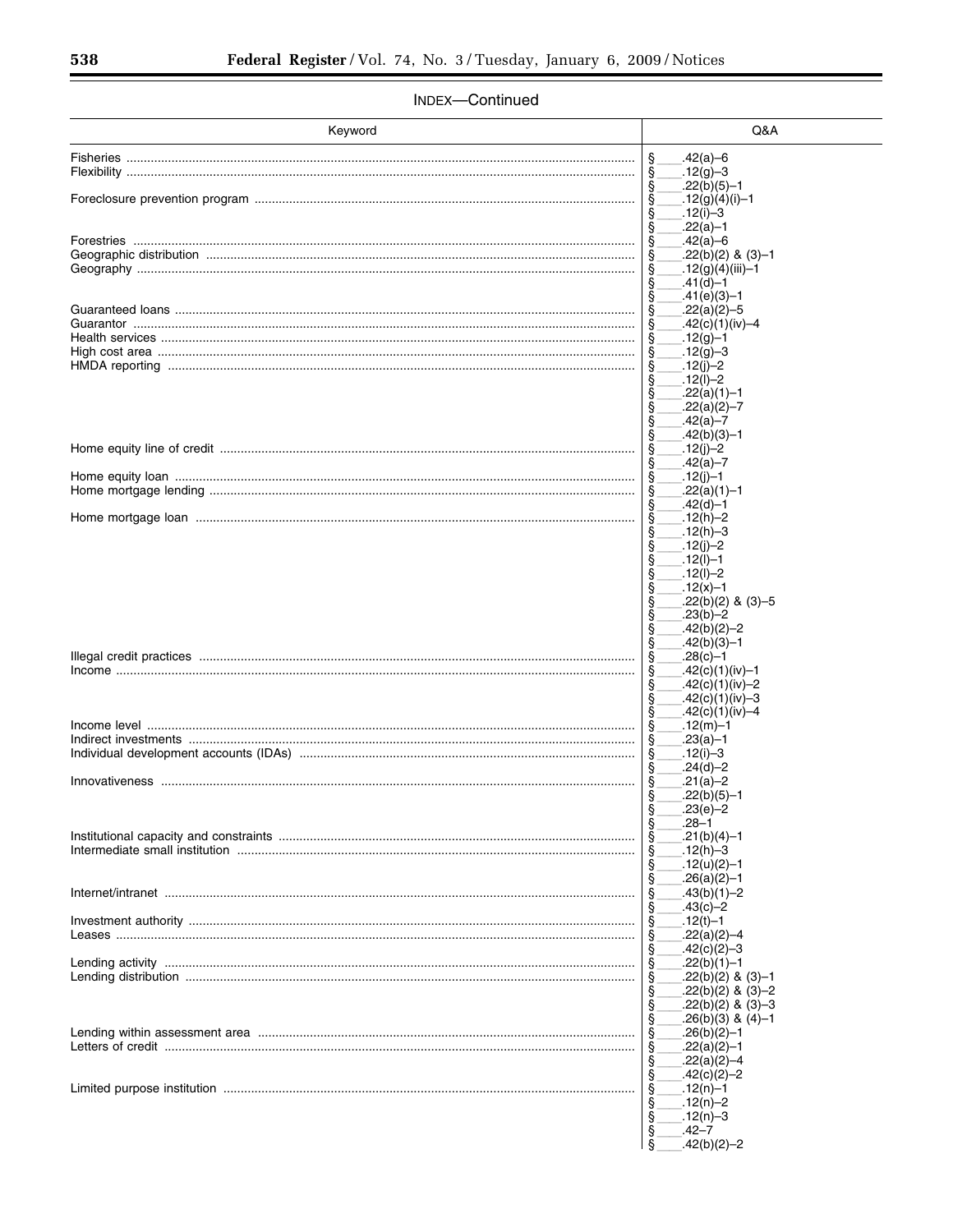| Keyword | Q&A                                   |
|---------|---------------------------------------|
|         | .42–3                                 |
|         | $.42 - 4$<br>$.42(a)-2$               |
|         | $.42(a)(2)-1$<br>ş                    |
|         | $.22(a)(2)-2$                         |
|         | $.42(a)-2$                            |
|         | $.42(a) - 10$                         |
|         | ş<br>$.42(a)(3)-1$<br>$.42(a)(2)-2$   |
|         | $.12(g)-4$                            |
|         | $.22(a)(2)-6$                         |
|         | Ş<br>$.42(b)(2)-4$                    |
|         | $.12(f)-2$<br>$.22(b)(2)$ & $(3)-4$   |
|         | $.26(b)(1)-1$                         |
|         | .26(b)(1)–2<br>ş                      |
|         | ş<br>.26(b)(1)–3                      |
|         | .43(c)–1<br>ş<br>$.27(f)(1)-1$        |
|         | $.22(a)(2)-3$<br>S                    |
|         | $.22(a)(2)-4$<br>ş                    |
|         | $.42 - 5$<br>ş                        |
|         | $.12(g) - 4$                          |
|         | .12(t)-4<br>ş<br>$.12(f)-1$           |
|         | .12(t)-2                              |
|         | $.23(b) - 2$<br>ş                     |
|         | $.12(i)-3$                            |
|         | .12(t)-2<br>$.23(a)-2$                |
|         | $.25(e)-1$                            |
|         | $.12(g)(3) - 1$                       |
|         | $.12(h) - 1$<br>ş                     |
|         | $.12(t) - 4$                          |
|         | $.12(g)(3) - 1$<br>$.12(n)-3$         |
|         | .12(v)–1                              |
|         | $.22(a)(2)-4$                         |
|         | ş<br>$.42(c)(2)-1$                    |
|         | $.21(b)(5)-1$<br>$.21(b) - 1$         |
|         | $.21(b)(2)-1$                         |
|         | §<br>$.21(b)(2)-2$                    |
|         | $.21(b)(4)-1$                         |
|         | .21(b)(5)–1<br>ş<br>Ş<br>.21(b)(5)–2  |
|         | ş<br>.22(a)(2)–2                      |
|         | $.23(e) - 2$<br>Ş                     |
|         | ş<br>$.26(c)(4)-1$                    |
|         | .21(a)–1<br>$.23(e)-1$                |
|         | ş<br>.23(e)–2                         |
|         | $.28(b)-1$<br>ş                       |
|         | ş<br>.43(a)(2)–1                      |
|         | .26(d)–1<br>.28–1                     |
|         | §<br>.28(a)–1                         |
|         | $.28(a) - 2$<br>ş                     |
|         | $.28(a) - 3$<br>S                     |
|         | $.28(b)-1$<br>$.28(c)-1$              |
|         | Š<br>APPENDIX A to Part -1            |
|         | $.41(c)(1)-1$<br>ş                    |
|         | Ş<br>$.41(c)(1)-2$                    |
|         | ş<br>$.41(d) - 1$                     |
|         | §<br>$.12(g)-3$                       |
|         | $.12(h)-8$<br>ş                       |
|         | $.12(t) - 5$<br>Ş                     |
|         | ş<br>$.27(g)(2)-1$                    |
|         | .29(b)–1<br>Ş<br>ş<br>$.43(a)(1) - 1$ |
|         |                                       |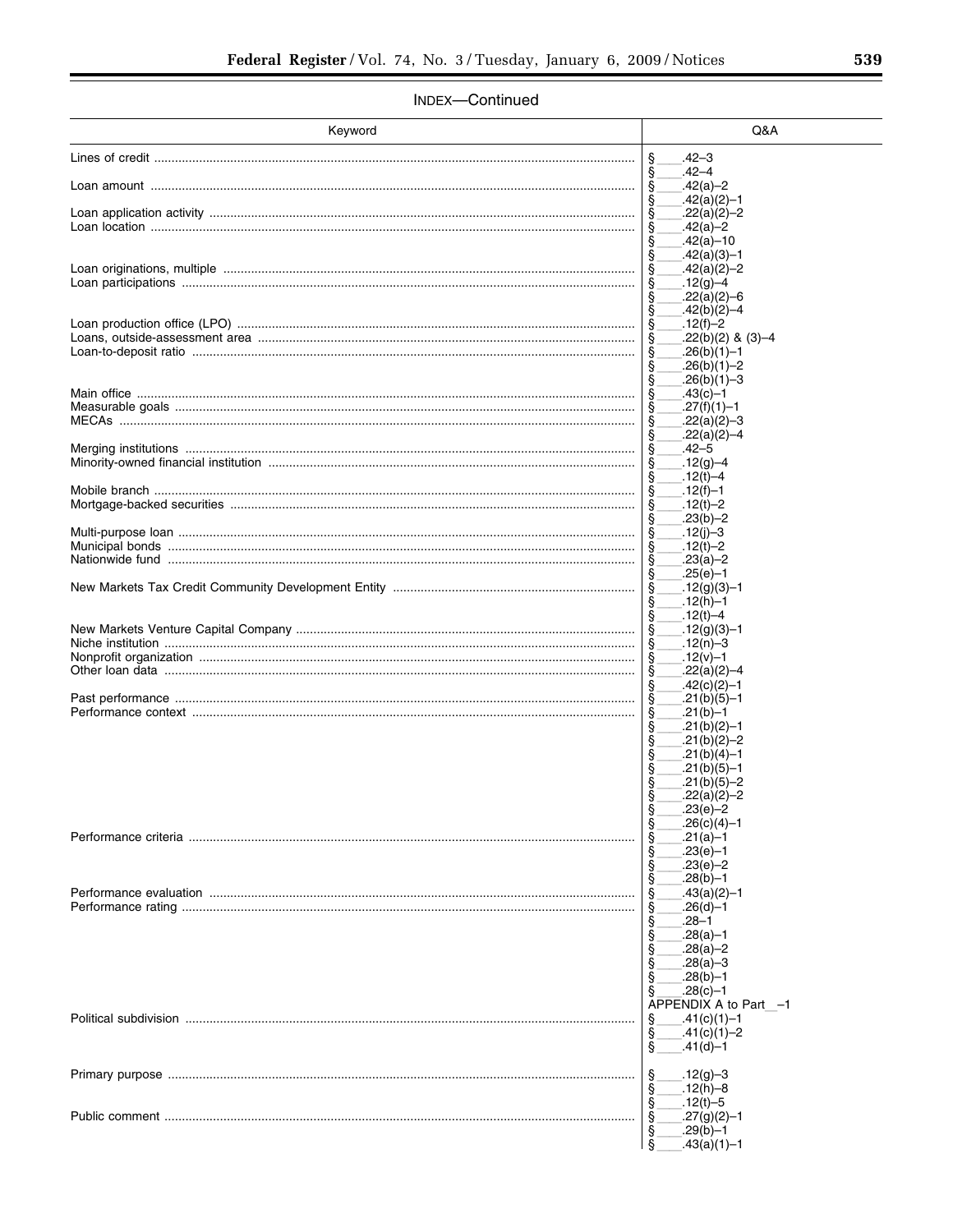| Keyword<br>Q&A<br>§<br>§<br>$.43(a)(1)-2$<br>$.43(a)(1)-2$<br>$.43(a)(2)-1$<br>ş<br>§<br>$.43(b)(1)-1$<br>ş<br>$.43(b)(1)-2$<br>ş<br>.43(c)–2<br>§<br>$.27(g)(2)-1$<br>ş<br>.44–1<br>APPENDIX B to Part_-1<br>.12(h)-6<br>ş<br>.12(h)–7<br>ş<br>$.12(h)-8$<br>$.12(t) - 2$<br>ş<br>$.12(t) - 3$<br>$.12(t) - 4$<br>ş<br>$.12(t) - 5$<br>$.12(t) - 6$<br>$.12(t) - 7$<br>$.12(t) - 8$<br>S<br>$.23(a) - 1$<br>$.23(b)-1$<br>ş<br>$.23(b)-2$<br>ş<br>$.23(a)-2$<br>ş<br>$.23(e)-1$<br>ş<br>.23(e)–2<br>ş<br>.26–1<br>ş<br>.26(b)–5<br>ş<br>§<br>.26(c)–1<br>.26(d)-2<br>ş<br>.12(g)(3)–1<br>.12(t)-8<br>ş<br>.21(a)–2<br>.22(b)(4)–1<br>$.22(b)(5)-1$<br>ş<br>$.23(e)-1$<br>§<br>$.23(e)-2$<br>ş<br>$.26(c)(4)-1$<br>§<br>.28(b)–1<br>.28(a)–3<br>.22(a)(2)–7<br>$.42(a) - 5$<br>ş<br>ş<br>.42(b)(2)–5<br>.12(h)–7<br>$.12(f)-1$<br>.42–4<br>န္<br>န<br>.42(a)–5<br>$.42(b)(2)-5$<br>§<br>$.21(a)-2$<br>.22(a)–1<br>$.23(e)-2$<br>ş<br>Ş<br>$.26(c)(4)-1$<br>§<br>.28–1<br>.12(l)-2<br>.24(d)–1<br>$.42(a)(4)-1$<br>$.42(a)(4)-2$<br>§<br>$.42(a)(4)-3$<br>Ş<br>$.42(a)(4)-4$<br>$.12(g) - 1$<br>$.12(g)-2$<br>$.12(g)(4)-2$<br>$-12(g)(4)(i)-1$<br>ş<br>$.12(g)(4)(ii) - 2$<br>.12(g)(4)(iii)–3<br>S<br>.12(g)(4)(iii)-4<br>$.12(h) - 5$<br>ş<br>$.12(h) - 1$<br>$.12(g)(3)-1$<br>.12(t)-4 | INDEX-CONTINUED |  |  |  |
|-------------------------------------------------------------------------------------------------------------------------------------------------------------------------------------------------------------------------------------------------------------------------------------------------------------------------------------------------------------------------------------------------------------------------------------------------------------------------------------------------------------------------------------------------------------------------------------------------------------------------------------------------------------------------------------------------------------------------------------------------------------------------------------------------------------------------------------------------------------------------------------------------------------------------------------------------------------------------------------------------------------------------------------------------------------------------------------------------------------------------------------------------------------------------------------------------------------------------------------------------------------------------------------------|-----------------|--|--|--|
|                                                                                                                                                                                                                                                                                                                                                                                                                                                                                                                                                                                                                                                                                                                                                                                                                                                                                                                                                                                                                                                                                                                                                                                                                                                                                           |                 |  |  |  |
|                                                                                                                                                                                                                                                                                                                                                                                                                                                                                                                                                                                                                                                                                                                                                                                                                                                                                                                                                                                                                                                                                                                                                                                                                                                                                           |                 |  |  |  |
|                                                                                                                                                                                                                                                                                                                                                                                                                                                                                                                                                                                                                                                                                                                                                                                                                                                                                                                                                                                                                                                                                                                                                                                                                                                                                           |                 |  |  |  |
|                                                                                                                                                                                                                                                                                                                                                                                                                                                                                                                                                                                                                                                                                                                                                                                                                                                                                                                                                                                                                                                                                                                                                                                                                                                                                           |                 |  |  |  |
|                                                                                                                                                                                                                                                                                                                                                                                                                                                                                                                                                                                                                                                                                                                                                                                                                                                                                                                                                                                                                                                                                                                                                                                                                                                                                           |                 |  |  |  |
|                                                                                                                                                                                                                                                                                                                                                                                                                                                                                                                                                                                                                                                                                                                                                                                                                                                                                                                                                                                                                                                                                                                                                                                                                                                                                           |                 |  |  |  |
|                                                                                                                                                                                                                                                                                                                                                                                                                                                                                                                                                                                                                                                                                                                                                                                                                                                                                                                                                                                                                                                                                                                                                                                                                                                                                           |                 |  |  |  |
|                                                                                                                                                                                                                                                                                                                                                                                                                                                                                                                                                                                                                                                                                                                                                                                                                                                                                                                                                                                                                                                                                                                                                                                                                                                                                           |                 |  |  |  |
|                                                                                                                                                                                                                                                                                                                                                                                                                                                                                                                                                                                                                                                                                                                                                                                                                                                                                                                                                                                                                                                                                                                                                                                                                                                                                           |                 |  |  |  |
|                                                                                                                                                                                                                                                                                                                                                                                                                                                                                                                                                                                                                                                                                                                                                                                                                                                                                                                                                                                                                                                                                                                                                                                                                                                                                           |                 |  |  |  |
|                                                                                                                                                                                                                                                                                                                                                                                                                                                                                                                                                                                                                                                                                                                                                                                                                                                                                                                                                                                                                                                                                                                                                                                                                                                                                           |                 |  |  |  |
|                                                                                                                                                                                                                                                                                                                                                                                                                                                                                                                                                                                                                                                                                                                                                                                                                                                                                                                                                                                                                                                                                                                                                                                                                                                                                           |                 |  |  |  |
|                                                                                                                                                                                                                                                                                                                                                                                                                                                                                                                                                                                                                                                                                                                                                                                                                                                                                                                                                                                                                                                                                                                                                                                                                                                                                           |                 |  |  |  |
|                                                                                                                                                                                                                                                                                                                                                                                                                                                                                                                                                                                                                                                                                                                                                                                                                                                                                                                                                                                                                                                                                                                                                                                                                                                                                           |                 |  |  |  |
|                                                                                                                                                                                                                                                                                                                                                                                                                                                                                                                                                                                                                                                                                                                                                                                                                                                                                                                                                                                                                                                                                                                                                                                                                                                                                           |                 |  |  |  |
|                                                                                                                                                                                                                                                                                                                                                                                                                                                                                                                                                                                                                                                                                                                                                                                                                                                                                                                                                                                                                                                                                                                                                                                                                                                                                           |                 |  |  |  |
|                                                                                                                                                                                                                                                                                                                                                                                                                                                                                                                                                                                                                                                                                                                                                                                                                                                                                                                                                                                                                                                                                                                                                                                                                                                                                           |                 |  |  |  |
|                                                                                                                                                                                                                                                                                                                                                                                                                                                                                                                                                                                                                                                                                                                                                                                                                                                                                                                                                                                                                                                                                                                                                                                                                                                                                           |                 |  |  |  |
|                                                                                                                                                                                                                                                                                                                                                                                                                                                                                                                                                                                                                                                                                                                                                                                                                                                                                                                                                                                                                                                                                                                                                                                                                                                                                           |                 |  |  |  |
|                                                                                                                                                                                                                                                                                                                                                                                                                                                                                                                                                                                                                                                                                                                                                                                                                                                                                                                                                                                                                                                                                                                                                                                                                                                                                           |                 |  |  |  |
|                                                                                                                                                                                                                                                                                                                                                                                                                                                                                                                                                                                                                                                                                                                                                                                                                                                                                                                                                                                                                                                                                                                                                                                                                                                                                           |                 |  |  |  |
| $.21(b)(5)-2$<br>ş<br>$.12(h)-2$<br>ş<br>$.12(v) - 1$                                                                                                                                                                                                                                                                                                                                                                                                                                                                                                                                                                                                                                                                                                                                                                                                                                                                                                                                                                                                                                                                                                                                                                                                                                     |                 |  |  |  |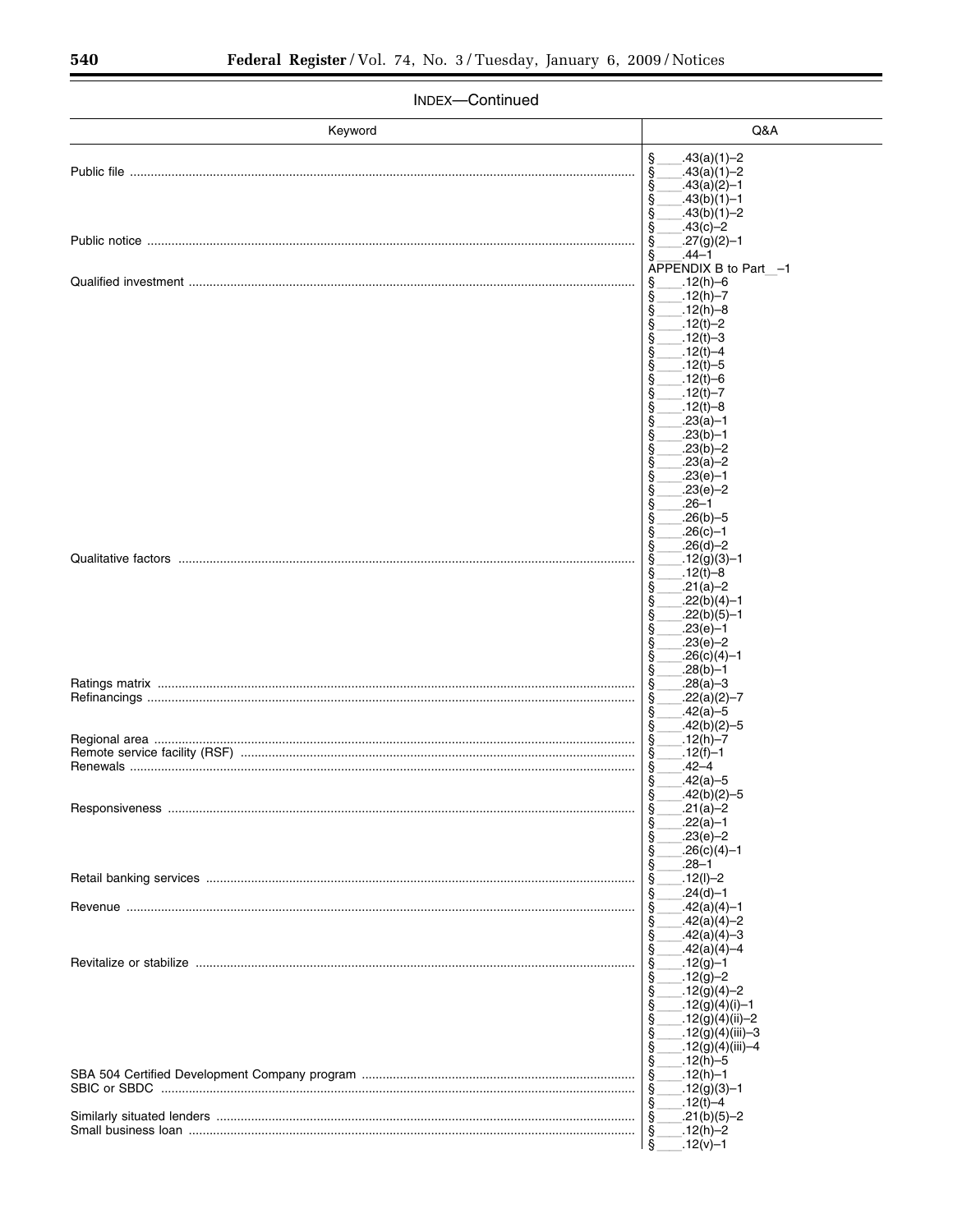| INDEX-Continued                            |                                                                                               |  |  |
|--------------------------------------------|-----------------------------------------------------------------------------------------------|--|--|
| Keyword                                    | Q&A                                                                                           |  |  |
|                                            | Ş<br>$.12(v) - 2$<br>§<br>$.12(v) - 3$<br>.12( $v$ )-4<br>ş                                   |  |  |
|                                            | $.12(x) - 1$<br>ş<br>.22(a)(2)–7<br>ş<br>.42(a)–2                                             |  |  |
|                                            | $.42(a)-3$<br>$.42(a) - 5$<br>$.42(a)-8$<br>ş<br>$.42(a) - 10$                                |  |  |
|                                            | $.42(a)(2)-1$<br>$.42(a)(2)-3$<br>ş<br>§<br>$.42(a)(3)-1$<br>$.42(a)(4)-1$<br>§               |  |  |
|                                            | $.42(a)(4)-2$<br>§<br>$.42(b)(2)-2$<br>ş<br>$.42(c)(2)-1$<br>§                                |  |  |
|                                            | $.12(h)-2$<br>ş<br>$.12(v) - 1$<br>ş<br>§<br>.12(x)-1<br>$.42(a)-2$                           |  |  |
|                                            | $.42(a)-3$<br>$.42(a) - 4$<br>$.42(a) - 5$                                                    |  |  |
|                                            | ş<br>$.42(a) - 6$<br>$.42(a)-8$<br>$.42(a) - 10$<br>ş<br>Ş<br>$.42(a)(2)-1$                   |  |  |
|                                            | $.42(a)(4)-2$<br>§<br>$.42(b)(2)-2$<br>ş<br>$.12(u) - 1$<br>ş<br>$.12(u)(2)-1$<br>ş           |  |  |
|                                            | .26(b)–1<br>ş<br>.42–1<br>ş<br>.42–6<br>ş                                                     |  |  |
|                                            | §<br>.42–7<br>.26–1<br>.26(b)–1<br>ş<br>$.26(b)-2$<br>§                                       |  |  |
|                                            | $.26(b)-3$<br>§<br>$.26(b) - 4$<br>$.26(b) - 5$<br>ş                                          |  |  |
|                                            | $.26(b)(3)$ & (4)-1<br>ş<br>Ş<br>$.26(d) - 1$<br>$.26(d) - 2$<br>§<br>§<br>$.12(g)-1$         |  |  |
| Software for data collection and reporting | $-42 - 2$<br>§<br>.42–6                                                                       |  |  |
|                                            | $\bar{\S} \bar{\S}$<br>_.11(c)(3) & 563e.11(c)(2)–1<br>§§<br>$11(c)(3)$ & 563e.11(c)(2)–2.    |  |  |
|                                            | S.<br>.12(u)-1<br>§<br>§<br>.27(c)–1<br>$.27(c)-2$<br>$.27(f)(1)-1$                           |  |  |
|                                            | §<br>§<br>$.27(g)(2)-1$<br>ş<br>$.12(a) - 1$<br>$.22(d) - 1$<br>$.22(d)-2$                    |  |  |
|                                            | §<br>ş<br>$.22(d)-3$<br>$.25(d)-1$<br>§<br>§<br>$.26(b) - 3$                                  |  |  |
|                                            | ş<br>$-12(g)(4)-2$<br>§<br>.12(g)(4)(iii)–1<br>ş<br>Ş<br>.12(g)(4)(iii)–2<br>.12(g)(4)(iii)–4 |  |  |
|                                            | §<br>.12(n)-2<br>$.12(n)-3$<br>Ş<br>Ş<br>$.12(x) - 1$                                         |  |  |
|                                            | Ş<br>.42–7<br>Ş<br>$.42(b)(2)-2$<br>ş<br>$.12(g)-4$<br>$12(H)-4$                              |  |  |

 $\frac{\S_{\text{max}}-12(t)-4}{1}$